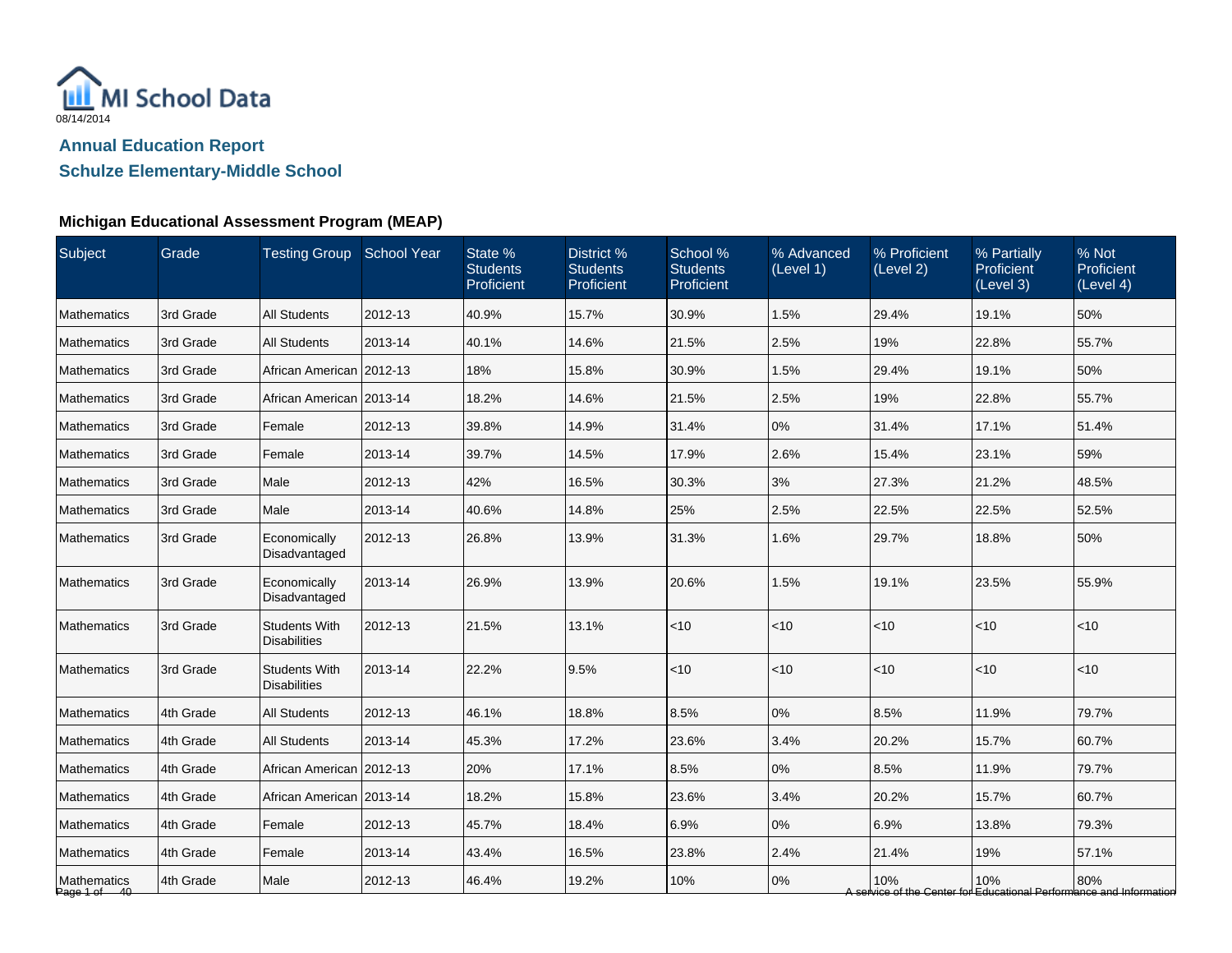

## **Schulze Elementary-Middle School**

### **Michigan Educational Assessment Program (MEAP)**

| Subject            | Grade     | Testing Group School Year                   |         | State %<br><b>Students</b><br>Proficient | District %<br><b>Students</b><br>Proficient | School %<br><b>Students</b><br>Proficient | % Advanced<br>(Level 1) | % Proficient<br>(Level 2) | % Partially<br>Proficient<br>(Level 3) | % Not<br>Proficient<br>(Level 4) |
|--------------------|-----------|---------------------------------------------|---------|------------------------------------------|---------------------------------------------|-------------------------------------------|-------------------------|---------------------------|----------------------------------------|----------------------------------|
| Mathematics        | 4th Grade | Male                                        | 2013-14 | 47.2%                                    | 18%                                         | 23.4%                                     | 4.3%                    | 19.1%                     | 12.8%                                  | 63.8%                            |
| Mathematics        | 4th Grade | Economically<br>Disadvantaged               | 2012-13 | 31.1%                                    | 17.4%                                       | 9.1%                                      | 0%                      | 9.1%                      | 10.9%                                  | 80%                              |
| Mathematics        | 4th Grade | Economically<br>Disadvantaged               | 2013-14 | 29.5%                                    | 16.7%                                       | 25.3%                                     | 4%                      | 21.3%                     | 13.3%                                  | 61.3%                            |
| Mathematics        | 4th Grade | <b>Students With</b><br><b>Disabilities</b> | 2012-13 | 23%                                      | 7%                                          | < 10                                      | < 10                    | $ $ < 10                  | < 10                                   | $<$ 10                           |
| Mathematics        | 4th Grade | <b>Students With</b><br><b>Disabilities</b> | 2013-14 | 23.2%                                    | 10.6%                                       | < 10                                      | < 10                    | $ $ < 10                  | $<$ 10                                 | $<$ 10                           |
| Mathematics        | 5th Grade | <b>All Students</b>                         | 2012-13 | 45.7%                                    | 17%                                         | 12.7%                                     | 0%                      | 12.7%                     | 22.2%                                  | 65.1%                            |
| Mathematics        | 5th Grade | <b>All Students</b>                         | 2013-14 | 45.2%                                    | 15.4%                                       | 21.9%                                     | 0%                      | 21.9%                     | 18.8%                                  | 59.4%                            |
| Mathematics        | 5th Grade | African American 2012-13                    |         | 20.5%                                    | 15.4%                                       | 12.7%                                     | 0%                      | 12.7%                     | 22.2%                                  | 65.1%                            |
| Mathematics        | 5th Grade | African American 2013-14                    |         | 20%                                      | 15.3%                                       | 21.9%                                     | 0%                      | 21.9%                     | 18.8%                                  | 59.4%                            |
| <b>Mathematics</b> | 5th Grade | Female                                      | 2012-13 | 43.9%                                    | 15.7%                                       | 12.1%                                     | 0%                      | 12.1%                     | 15.2%                                  | 72.7%                            |
| Mathematics        | 5th Grade | Female                                      | 2013-14 | 44.7%                                    | 14.4%                                       | 16.1%                                     | 0%                      | 16.1%                     | 12.9%                                  | 71%                              |
| <b>Mathematics</b> | 5th Grade | Male                                        | 2012-13 | 47.5%                                    | 18.4%                                       | 13.3%                                     | 0%                      | 13.3%                     | 30%                                    | 56.7%                            |
| Mathematics        | 5th Grade | Male                                        | 2013-14 | 45.7%                                    | 16.5%                                       | 27.3%                                     | 0%                      | 27.3%                     | 24.2%                                  | 48.5%                            |
| Mathematics        | 5th Grade | Economically<br>Disadvantaged               | 2012-13 | 30.3%                                    | 15.7%                                       | 12.3%                                     | 0%                      | 12.3%                     | 21.1%                                  | 66.7%                            |
| Mathematics        | 5th Grade | Economically<br>Disadvantaged               | 2013-14 | 29.5%                                    | 13.6%                                       | 16.1%                                     | 0%                      | 16.1%                     | 21.4%                                  | 62.5%                            |
| Mathematics        | 5th Grade | <b>Students With</b><br><b>Disabilities</b> | 2012-13 | 19.9%                                    | 10.2%                                       | ~10                                       | < 10                    | < 10                      | < 10                                   | < 10                             |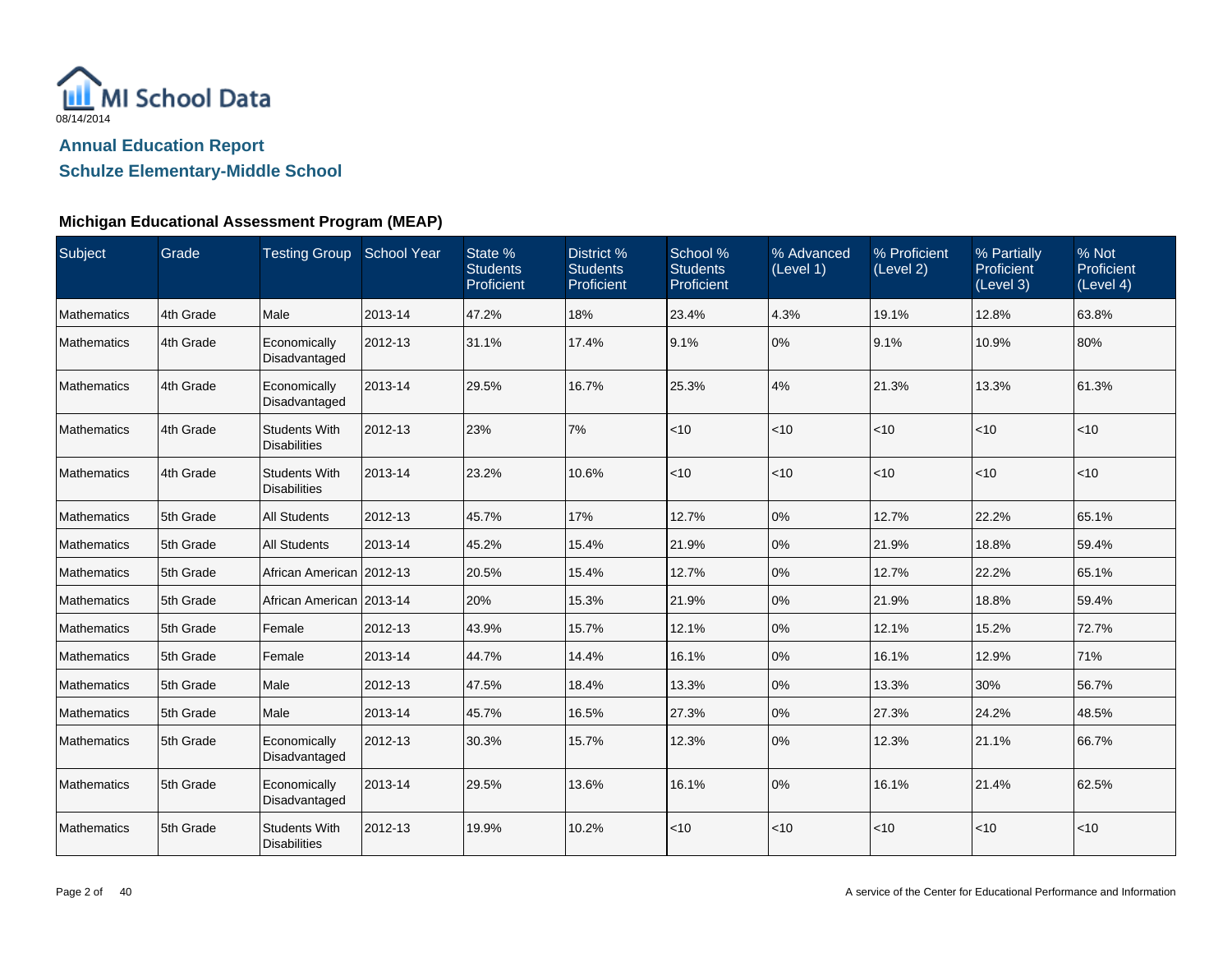

**Schulze Elementary-Middle School**

## **Michigan Educational Assessment Program (MEAP)**

| Subject            | Grade      | Testing Group School Year                   |         | State %<br><b>Students</b><br>Proficient | District %<br><b>Students</b><br>Proficient | School %<br><b>Students</b><br>Proficient | % Advanced<br>(Level 1) | % Proficient<br>(Level 2) | % Partially<br><b>Proficient</b><br>(Level 3) | % Not<br>Proficient<br>(Level 4) |
|--------------------|------------|---------------------------------------------|---------|------------------------------------------|---------------------------------------------|-------------------------------------------|-------------------------|---------------------------|-----------------------------------------------|----------------------------------|
| <b>Mathematics</b> | 5th Grade  | <b>Students With</b><br><b>Disabilities</b> | 2013-14 | 20%                                      | 5.1%                                        | $<10$                                     | <10                     | <10                       | < 10                                          | $<$ 10                           |
| Mathematics        | 6th Grade  | <b>All Students</b>                         | 2012-13 | 40.2%                                    | 13.6%                                       | 12.2%                                     | 0%                      | 12.2%                     | 26.5%                                         | 61.2%                            |
| <b>Mathematics</b> | 6th Grade  | <b>All Students</b>                         | 2013-14 | 41.5%                                    | 14.8%                                       | 9.6%                                      | 0%                      | 9.6%                      | 11%                                           | 79.5%                            |
| <b>Mathematics</b> | 6th Grade  | African American 2012-13                    |         | 15.9%                                    | 12.6%                                       | 12.2%                                     | 0%                      | 12.2%                     | 26.5%                                         | 61.2%                            |
| Mathematics        | 6th Grade  | African American 2013-14                    |         | 17.6%                                    | 13.7%                                       | 9.6%                                      | 0%                      | 9.6%                      | 11%                                           | 79.5%                            |
| <b>Mathematics</b> | 16th Grade | Female                                      | 2012-13 | 38.8%                                    | 13%                                         | 0%                                        | 0%                      | 0%                        | 23.8%                                         | 76.2%                            |
| <b>Mathematics</b> | 6th Grade  | Female                                      | 2013-14 | 40.9%                                    | 15.2%                                       | 5.6%                                      | 0%                      | 5.6%                      | 11.1%                                         | 83.3%                            |
| Mathematics        | 6th Grade  | Male                                        | 2012-13 | 41.4%                                    | 14.2%                                       | 21.4%                                     | 0%                      | 21.4%                     | 28.6%                                         | 50%                              |
| <b>Mathematics</b> | 6th Grade  | Male                                        | 2013-14 | 42%                                      | 14.4%                                       | 13.5%                                     | 0%                      | 13.5%                     | 10.8%                                         | 75.7%                            |
| Mathematics        | 6th Grade  | Economically<br>Disadvantaged               | 2012-13 | 24.6%                                    | 12.4%                                       | 11.4%                                     | 0%                      | 11.4%                     | 27.3%                                         | 61.4%                            |
| <b>Mathematics</b> | 6th Grade  | Economically<br>Disadvantaged               | 2013-14 | 25.9%                                    | 13.5%                                       | 9.2%                                      | 0%                      | 9.2%                      | 9.2%                                          | 81.5%                            |
| <b>Mathematics</b> | 6th Grade  | <b>Students With</b><br><b>Disabilities</b> | 2012-13 | 13.2%                                    | 5.2%                                        | < 10                                      | < 10                    | $ $ < 10                  | $<$ 10                                        | $<$ 10                           |
| Mathematics        | 6th Grade  | <b>Students With</b><br><b>Disabilities</b> | 2013-14 | 14.3%                                    | 8.4%                                        | $<10$                                     | <10                     | $<$ 10                    | < 10                                          | $<$ 10                           |
| <b>Mathematics</b> | 7th Grade  | <b>All Students</b>                         | 2012-13 | 38.1%                                    | 13.2%                                       | 7.2%                                      | 0%                      | 7.2%                      | 29%                                           | 63.8%                            |
| Mathematics        | 7th Grade  | <b>All Students</b>                         | 2013-14 | 39.2%                                    | 11.8%                                       | 15.1%                                     | 0%                      | 15.1%                     | 20.5%                                         | 64.4%                            |
| Mathematics        | 7th Grade  | African American 2012-13                    |         | 15.4%                                    | 12.2%                                       | 7.2%                                      | 0%                      | 7.2%                      | 29%                                           | 63.8%                            |
| Mathematics        | 7th Grade  | African American   2013-14                  |         | 15.3%                                    | 11.4%                                       | 15.1%                                     | 0%                      | 15.1%                     | 20.5%                                         | 64.4%                            |
| Mathematics        | 7th Grade  | Female                                      | 2012-13 | 38.8%                                    | 13.2%                                       | 6.5%                                      | 0%                      | 6.5%                      | 29%                                           | 64.5%                            |

A service of the Center for Educational Performance and Information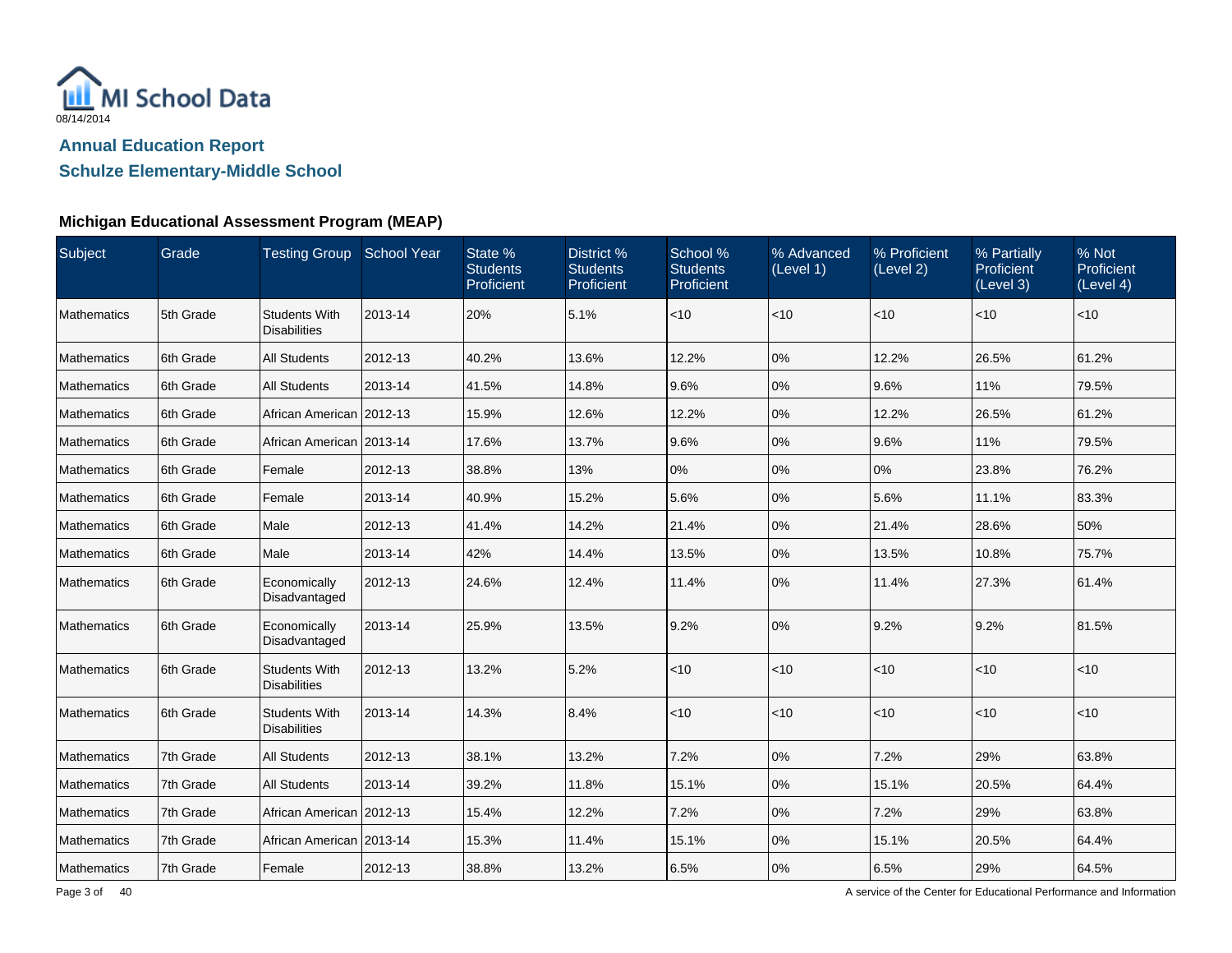

**Schulze Elementary-Middle School**

## **Michigan Educational Assessment Program (MEAP)**

| Subject            | Grade     | Testing Group School Year                   |         | State %<br><b>Students</b><br>Proficient | District %<br><b>Students</b><br>Proficient | School %<br><b>Students</b><br>Proficient | % Advanced<br>(Level 1) | % Proficient<br>(Level 2) | % Partially<br>Proficient<br>(Level 3) | % Not<br>Proficient<br>(Level 4) |
|--------------------|-----------|---------------------------------------------|---------|------------------------------------------|---------------------------------------------|-------------------------------------------|-------------------------|---------------------------|----------------------------------------|----------------------------------|
| Mathematics        | 7th Grade | Female                                      | 2013-14 | 39.9%                                    | 12.6%                                       | 9.4%                                      | 0%                      | 9.4%                      | 18.8%                                  | 71.9%                            |
| Mathematics        | 7th Grade | Male                                        | 2012-13 | 37.5%                                    | 13.2%                                       | 7.9%                                      | 0%                      | 7.9%                      | 28.9%                                  | 63.2%                            |
| Mathematics        | 7th Grade | Male                                        | 2013-14 | 38.5%                                    | 11.1%                                       | 19.5%                                     | 0%                      | 19.5%                     | 22%                                    | 58.5%                            |
| Mathematics        | 7th Grade | Economically<br>Disadvantaged               | 2012-13 | 22.5%                                    | 10.7%                                       | 8.2%                                      | 0%                      | 8.2%                      | 27.9%                                  | 63.9%                            |
| <b>Mathematics</b> | 7th Grade | Economically<br>Disadvantaged               | 2013-14 | 23.5%                                    | 10.7%                                       | 16.4%                                     | 0%                      | 16.4%                     | 19.7%                                  | 63.9%                            |
| <b>Mathematics</b> | 7th Grade | <b>Students With</b><br><b>Disabilities</b> | 2012-13 | 9.8%                                     | 4.3%                                        | < 10                                      | < 10                    | < 10                      | < 10                                   | < 10                             |
| <b>Mathematics</b> | 7th Grade | <b>Students With</b><br><b>Disabilities</b> | 2013-14 | 10.4%                                    | 2.6%                                        | < 10                                      | < 10                    | $ $ < 10                  | < 10                                   | $<$ 10                           |
| Mathematics        | 8th Grade | <b>All Students</b>                         | 2012-13 | 34.5%                                    | 11.1%                                       | 4.8%                                      | 0%                      | 4.8%                      | 15.9%                                  | 79.4%                            |
| Mathematics        | 8th Grade | <b>All Students</b>                         | 2013-14 | 34.5%                                    | 12.2%                                       | 4.3%                                      | 1.4%                    | 2.9%                      | 15.7%                                  | 80%                              |
| <b>Mathematics</b> | 8th Grade | African American 2012-13                    |         | 11.9%                                    | 9.8%                                        | 4.8%                                      | 0%                      | 4.8%                      | 16.1%                                  | 79%                              |
| Mathematics        | 8th Grade | African American   2013-14                  |         | 11.4%                                    | 10.6%                                       | 4.3%                                      | 1.4%                    | 2.9%                      | 15.7%                                  | 80%                              |
| <b>Mathematics</b> | 8th Grade | Hispanic of Any<br>Race                     | 2012-13 | 19.9%                                    | 11.6%                                       | ~10                                       | < 10                    | $<$ 10                    | $<$ 10                                 | $<$ 10                           |
| Mathematics        | 8th Grade | Female                                      | 2012-13 | 34.1%                                    | 10.3%                                       | 5.7%                                      | 0%                      | 5.7%                      | 17.1%                                  | 77.1%                            |
| <b>Mathematics</b> | 8th Grade | Female                                      | 2013-14 | 33.8%                                    | 10.5%                                       | 3%                                        | 0%                      | 3%                        | 27.3%                                  | 69.7%                            |
| Mathematics        | 8th Grade | Male                                        | 2012-13 | 34.9%                                    | 12%                                         | 3.6%                                      | 0%                      | 3.6%                      | 14.3%                                  | 82.1%                            |
| Mathematics        | 8th Grade | Male                                        | 2013-14 | 35.3%                                    | 14%                                         | 5.4%                                      | 2.7%                    | 2.7%                      | 5.4%                                   | 89.2%                            |
| Mathematics        | 8th Grade | Economically<br>Disadvantaged               | 2012-13 | 18.7%                                    | 9.6%                                        | 6%                                        | 0%                      | 6%                        | 16%                                    | 78%                              |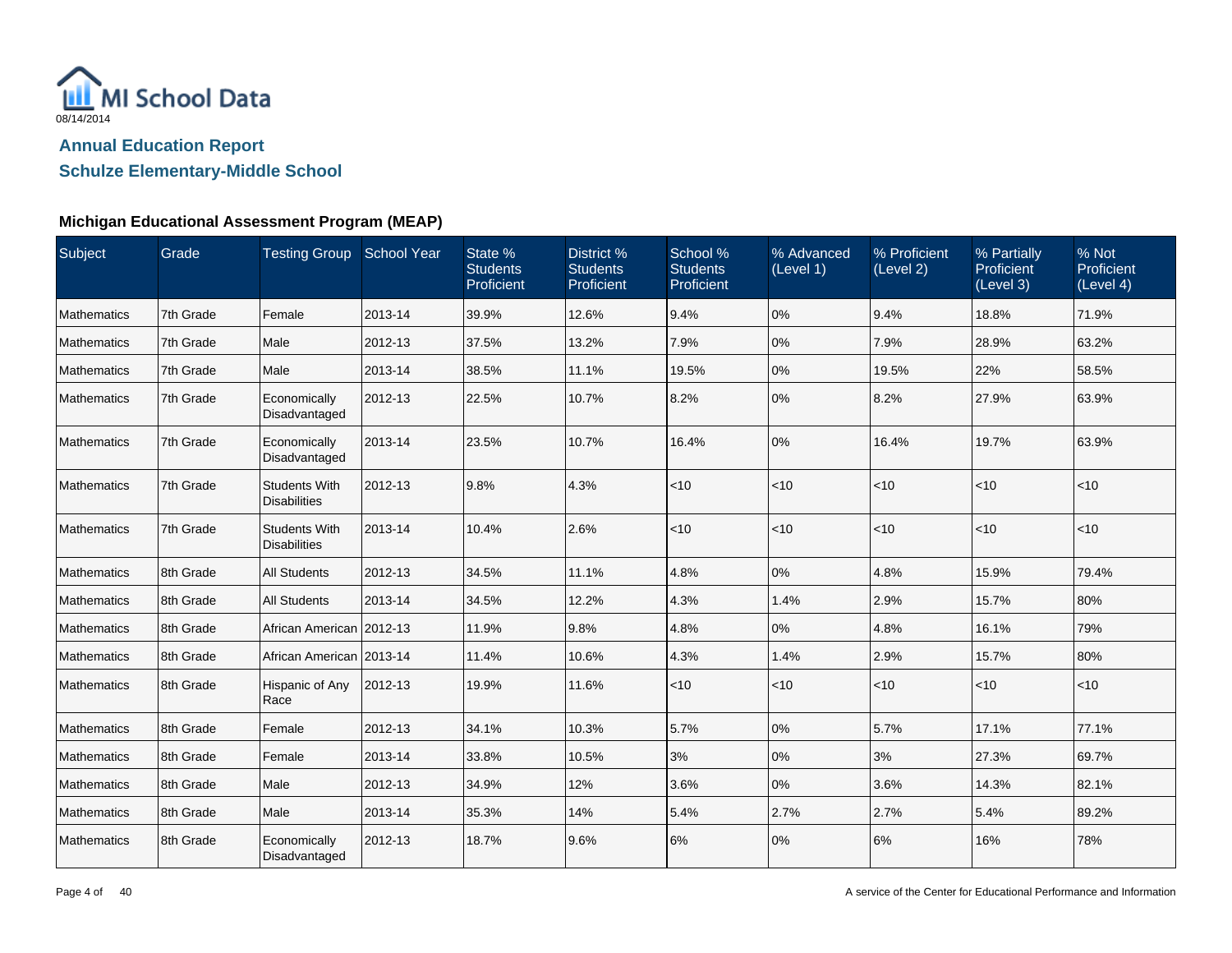

## **Schulze Elementary-Middle School**

### **Michigan Educational Assessment Program (MEAP)**

| Subject            | Grade     | Testing Group School Year                   |         | State %<br><b>Students</b><br>Proficient | District %<br><b>Students</b><br>Proficient | School %<br><b>Students</b><br>Proficient | % Advanced<br>(Level 1) | % Proficient<br>(Level 2) | % Partially<br><b>Proficient</b><br>(Level 3) | % Not<br>Proficient<br>(Level 4) |
|--------------------|-----------|---------------------------------------------|---------|------------------------------------------|---------------------------------------------|-------------------------------------------|-------------------------|---------------------------|-----------------------------------------------|----------------------------------|
| Mathematics        | 8th Grade | Economically<br>Disadvantaged               | 2013-14 | 18.7%                                    | 11.1%                                       | 1.9%                                      | 0%                      | 1.9%                      | 18.9%                                         | 79.2%                            |
| Mathematics        | 8th Grade | <b>Students With</b><br><b>Disabilities</b> | 2012-13 | 6.9%                                     | 1.6%                                        | < 10                                      | < 10                    | < 10                      | < 10                                          | $<$ 10                           |
| <b>Mathematics</b> | 8th Grade | <b>Students With</b><br><b>Disabilities</b> | 2013-14 | 8.2%                                     | 3%                                          | < 10                                      | < 10                    | < 10                      | < 10                                          | $<$ 10                           |
| Reading            | 3rd Grade | <b>All Students</b>                         | 2012-13 | 66.5%                                    | 42.7%                                       | 67.6%                                     | 11.8%                   | 55.9%                     | 27.9%                                         | 4.4%                             |
| Reading            | 3rd Grade | <b>All Students</b>                         | 2013-14 | 61.3%                                    | 35.3%                                       | 58.8%                                     | 3.8%                    | 55%                       | 31.3%                                         | 10%                              |
| Reading            | 3rd Grade | African American 2012-13                    |         | 44.8%                                    | 43.2%                                       | 67.6%                                     | 11.8%                   | 55.9%                     | 27.9%                                         | 4.4%                             |
| Reading            | 3rd Grade | African American 2013-14                    |         | 37.3%                                    | 36.2%                                       | 58.8%                                     | 3.8%                    | 55%                       | 31.3%                                         | 10%                              |
| Reading            | 3rd Grade | Female                                      | 2012-13 | 70.2%                                    | 45.7%                                       | 74.3%                                     | 20%                     | 54.3%                     | 22.9%                                         | 2.9%                             |
| Reading            | 3rd Grade | Female                                      | 2013-14 | 64.1%                                    | 37%                                         | 66.7%                                     | 5.1%                    | 61.5%                     | 25.6%                                         | 7.7%                             |
| Reading            | 3rd Grade | Male                                        | 2012-13 | 63%                                      | 39.7%                                       | 60.6%                                     | 3%                      | 57.6%                     | 33.3%                                         | 6.1%                             |
| Reading            | 3rd Grade | Male                                        | 2013-14 | 58.6%                                    | 33.8%                                       | 51.2%                                     | 2.4%                    | 48.8%                     | 36.6%                                         | 12.2%                            |
| Reading            | 3rd Grade | Economically<br>Disadvantaged               | 2012-13 | 53.8%                                    | 40.5%                                       | 68.8%                                     | 12.5%                   | 56.3%                     | 26.6%                                         | 4.7%                             |
| Reading            | 3rd Grade | Economically<br>Disadvantaged               | 2013-14 | 47.9%                                    | 34.4%                                       | 60.9%                                     | 4.3%                    | 56.5%                     | 30.4%                                         | 8.7%                             |
| Reading            | 3rd Grade | <b>Students With</b><br><b>Disabilities</b> | 2012-13 | 37.9%                                    | 31.2%                                       | $<10$                                     | <10                     | $<$ 10                    | $<$ 10                                        | < 10                             |
| Reading            | 3rd Grade | <b>Students With</b><br><b>Disabilities</b> | 2013-14 | 35.1%                                    | 21%                                         | <10                                       | < 10                    | <10                       | $<$ 10                                        | < 10                             |
| Reading            | 4th Grade | <b>All Students</b>                         | 2012-13 | 68.1%                                    | 40.7%                                       | 41.7%                                     | 0%                      | 41.7%                     | 53.3%                                         | 5%                               |
| Reading            | 4th Grade | <b>All Students</b>                         | 2013-14 | 70%                                      | 42.6%                                       | 53.9%                                     | 4.5%                    | 49.4%                     | 24.7%                                         | 21.3%                            |

A service of the Center for Educational Performance and Information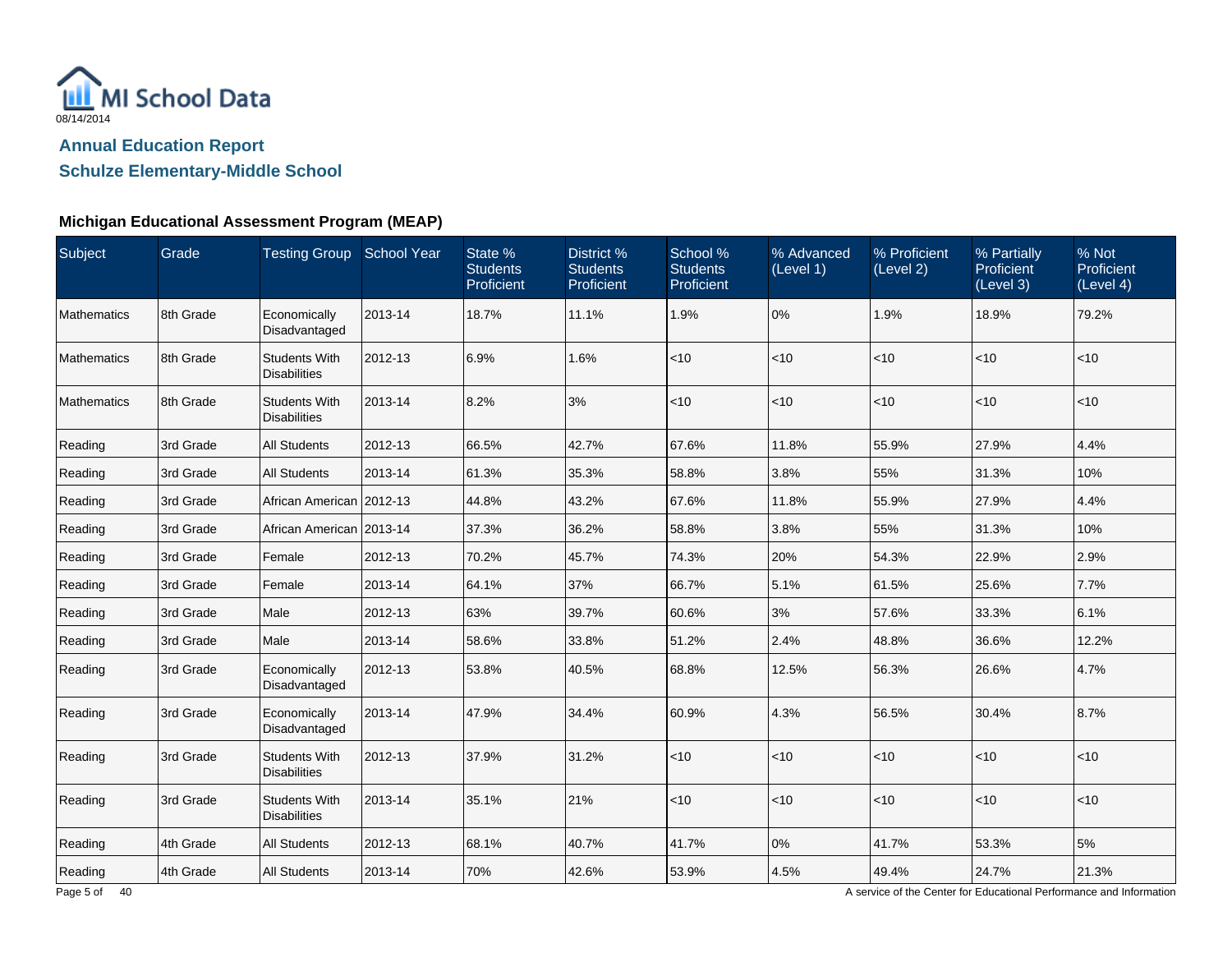

**Schulze Elementary-Middle School**

## **Michigan Educational Assessment Program (MEAP)**

| Subject | Grade     | Testing Group School Year                   |         | State %<br><b>Students</b><br>Proficient | District %<br><b>Students</b><br>Proficient | School %<br><b>Students</b><br>Proficient | % Advanced<br>(Level 1) | % Proficient<br>(Level 2) | % Partially<br>Proficient<br>(Level 3) | % Not<br>Proficient<br>(Level 4) |
|---------|-----------|---------------------------------------------|---------|------------------------------------------|---------------------------------------------|-------------------------------------------|-------------------------|---------------------------|----------------------------------------|----------------------------------|
| Reading | 4th Grade | African American 2012-13                    |         | 43%                                      | 39.6%                                       | 41.7%                                     | 0%                      | 41.7%                     | 53.3%                                  | 5%                               |
| Reading | 4th Grade | African American   2013-14                  |         | 47.6%                                    | 41.8%                                       | 53.9%                                     | 4.5%                    | 49.4%                     | 24.7%                                  | 21.3%                            |
| Reading | 4th Grade | Female                                      | 2012-13 | 71.1%                                    | 43.7%                                       | 40%                                       | 0%                      | 40%                       | 56.7%                                  | 3.3%                             |
| Reading | 4th Grade | Female                                      | 2013-14 | 73%                                      | 46.6%                                       | 61.9%                                     | 7.1%                    | 54.8%                     | 23.8%                                  | 14.3%                            |
| Reading | 4th Grade | Male                                        | 2012-13 | 65.1%                                    | 37.7%                                       | 43.3%                                     | 0%                      | 43.3%                     | 50%                                    | 6.7%                             |
| Reading | 4th Grade | Male                                        | 2013-14 | 67%                                      | 38.7%                                       | 46.8%                                     | 2.1%                    | 44.7%                     | 25.5%                                  | 27.7%                            |
| Reading | 4th Grade | Economically<br>Disadvantaged               | 2012-13 | 55.1%                                    | 38.7%                                       | 41.1%                                     | 0%                      | 41.1%                     | 55.4%                                  | 3.6%                             |
| Reading | 4th Grade | Economically<br>Disadvantaged               | 2013-14 | 57.3%                                    | 40.9%                                       | 52%                                       | 4%                      | 48%                       | 22.7%                                  | 25.3%                            |
| Reading | 4th Grade | <b>Students With</b><br><b>Disabilities</b> | 2012-13 | 38.3%                                    | 22.1%                                       | < 10                                      | < 10                    | $ $ < 10                  | < 10                                   | < 10                             |
| Reading | 4th Grade | <b>Students With</b><br><b>Disabilities</b> | 2013-14 | 41.6%                                    | 24.1%                                       | $<10$                                     | < 10                    | $ $ < 10                  | < 10                                   | < 10                             |
| Reading | 5th Grade | <b>All Students</b>                         | 2012-13 | 70.4%                                    | 44.5%                                       | 65.1%                                     | 1.6%                    | 63.5%                     | 27%                                    | 7.9%                             |
| Reading | 5th Grade | <b>All Students</b>                         | 2013-14 | 71.7%                                    | 43.6%                                       | 47%                                       | 7.6%                    | 39.4%                     | 27.3%                                  | 25.8%                            |
| Reading | 5th Grade | African American 2012-13                    |         | 47.8%                                    | 44.3%                                       | 65.1%                                     | 1.6%                    | 63.5%                     | 27%                                    | 7.9%                             |
| Reading | 5th Grade | African American 2013-14                    |         | 48.7%                                    | 43%                                         | 47%                                       | 7.6%                    | 39.4%                     | 27.3%                                  | 25.8%                            |
| Reading | 5th Grade | Female                                      | 2012-13 | 74.1%                                    | 48.2%                                       | 63.6%                                     | 3%                      | 60.6%                     | 27.3%                                  | 9.1%                             |
| Reading | 5th Grade | Female                                      | 2013-14 | 74.2%                                    | 46.1%                                       | 48.5%                                     | 9.1%                    | 39.4%                     | 30.3%                                  | 21.2%                            |
| Reading | 5th Grade | Male                                        | 2012-13 | 66.8%                                    | 40.8%                                       | 66.7%                                     | 0%                      | 66.7%                     | 26.7%                                  | 6.7%                             |
| Reading | 5th Grade | Male                                        | 2013-14 | 69.2%                                    | 41%                                         | 45.5%                                     | 6.1%                    | 39.4%                     | 24.2%                                  | 30.3%                            |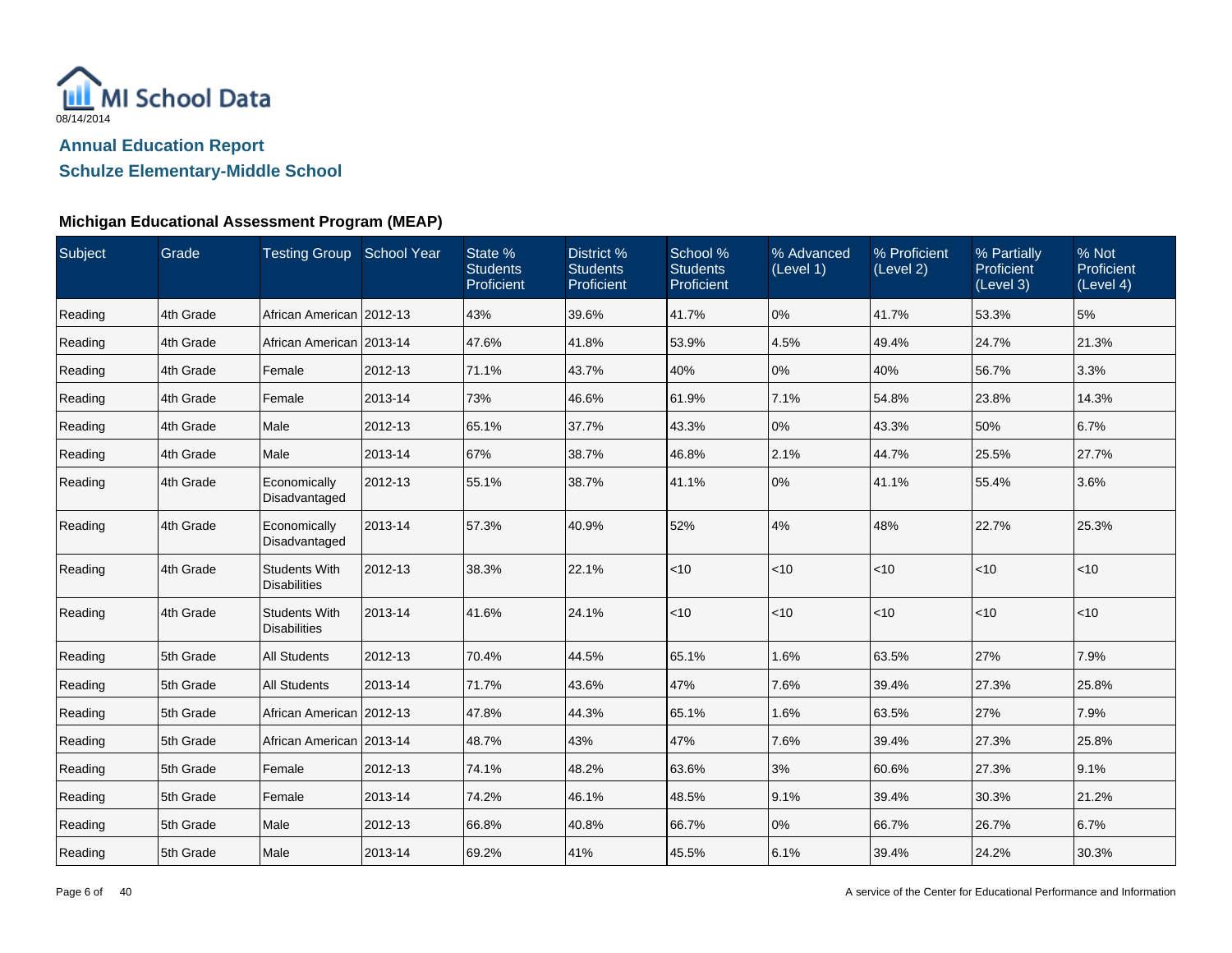

## **Schulze Elementary-Middle School**

### **Michigan Educational Assessment Program (MEAP)**

| Subject | Grade     | Testing Group School Year                   |         | State %<br><b>Students</b><br>Proficient | District %<br><b>Students</b><br>Proficient | School %<br><b>Students</b><br>Proficient | % Advanced<br>(Level 1) | % Proficient<br>(Level 2) | % Partially<br>Proficient<br>(Level 3) | % Not<br>Proficient<br>(Level 4) |
|---------|-----------|---------------------------------------------|---------|------------------------------------------|---------------------------------------------|-------------------------------------------|-------------------------|---------------------------|----------------------------------------|----------------------------------|
| Reading | 5th Grade | Economically<br>Disadvantaged               | 2012-13 | 57.9%                                    | 42.6%                                       | 63.2%                                     | 1.8%                    | 61.4%                     | 28.1%                                  | 8.8%                             |
| Reading | 5th Grade | Economically<br>Disadvantaged               | 2013-14 | 59.4%                                    | 41.1%                                       | 41.4%                                     | 5.2%                    | 36.2%                     | 29.3%                                  | 29.3%                            |
| Reading | 5th Grade | <b>Students With</b><br><b>Disabilities</b> | 2012-13 | 36.6%                                    | 19.9%                                       | $<$ 10                                    | $<$ 10                  | $<$ 10                    | $<$ 10                                 | < 10                             |
| Reading | 5th Grade | <b>Students With</b><br><b>Disabilities</b> | 2013-14 | 41.1%                                    | 24%                                         | < 10                                      | $<$ 10                  | $<$ 10                    | $<$ 10                                 | < 10                             |
| Reading | 6th Grade | <b>All Students</b>                         | 2012-13 | 68.2%                                    | 45.3%                                       | 40%                                       | 2%                      | 38%                       | 28%                                    | 32%                              |
| Reading | 6th Grade | <b>All Students</b>                         | 2013-14 | 71.5%                                    | 44.9%                                       | 35.6%                                     | 4.1%                    | 31.5%                     | 31.5%                                  | 32.9%                            |
| Reading | 6th Grade | African American 2012-13                    |         | 46.4%                                    | 43.8%                                       | 40%                                       | 2%                      | 38%                       | 28%                                    | 32%                              |
| Reading | 6th Grade | African American   2013-14                  |         | 50%                                      | 44.1%                                       | 35.6%                                     | 4.1%                    | 31.5%                     | 31.5%                                  | 32.9%                            |
| Reading | 6th Grade | Female                                      | 2012-13 | 71.2%                                    | 48.2%                                       | 42.9%                                     | 4.8%                    | 38.1%                     | 28.6%                                  | 28.6%                            |
| Reading | 6th Grade | Female                                      | 2013-14 | 74.7%                                    | 48.9%                                       | 33.3%                                     | $0\%$                   | 33.3%                     | 36.1%                                  | 30.6%                            |
| Reading | 6th Grade | Male                                        | 2012-13 | 65.4%                                    | 42.4%                                       | 37.9%                                     | 0%                      | 37.9%                     | 27.6%                                  | 34.5%                            |
| Reading | 6th Grade | Male                                        | 2013-14 | 68.4%                                    | 40.8%                                       | 37.8%                                     | 8.1%                    | 29.7%                     | 27%                                    | 35.1%                            |
| Reading | 6th Grade | Economically<br>Disadvantaged               | 2012-13 | 56.4%                                    | 43.2%                                       | 42.2%                                     | 2.2%                    | 40%                       | 28.9%                                  | 28.9%                            |
| Reading | 6th Grade | Economically<br>Disadvantaged               | 2013-14 | 59.2%                                    | 42.9%                                       | 33.8%                                     | 4.6%                    | 29.2%                     | 33.8%                                  | 32.3%                            |
| Reading | 6th Grade | <b>Students With</b><br><b>Disabilities</b> | 2012-13 | 32.8%                                    | 16.6%                                       | < 10                                      | $<$ 10                  | $<$ 10                    | < 10                                   | $<$ 10                           |
| Reading | 6th Grade | <b>Students With</b><br><b>Disabilities</b> | 2013-14 | 33.6%                                    | 18%                                         | < 10                                      | <10                     | $<$ 10                    | $<$ 10                                 | $<$ 10                           |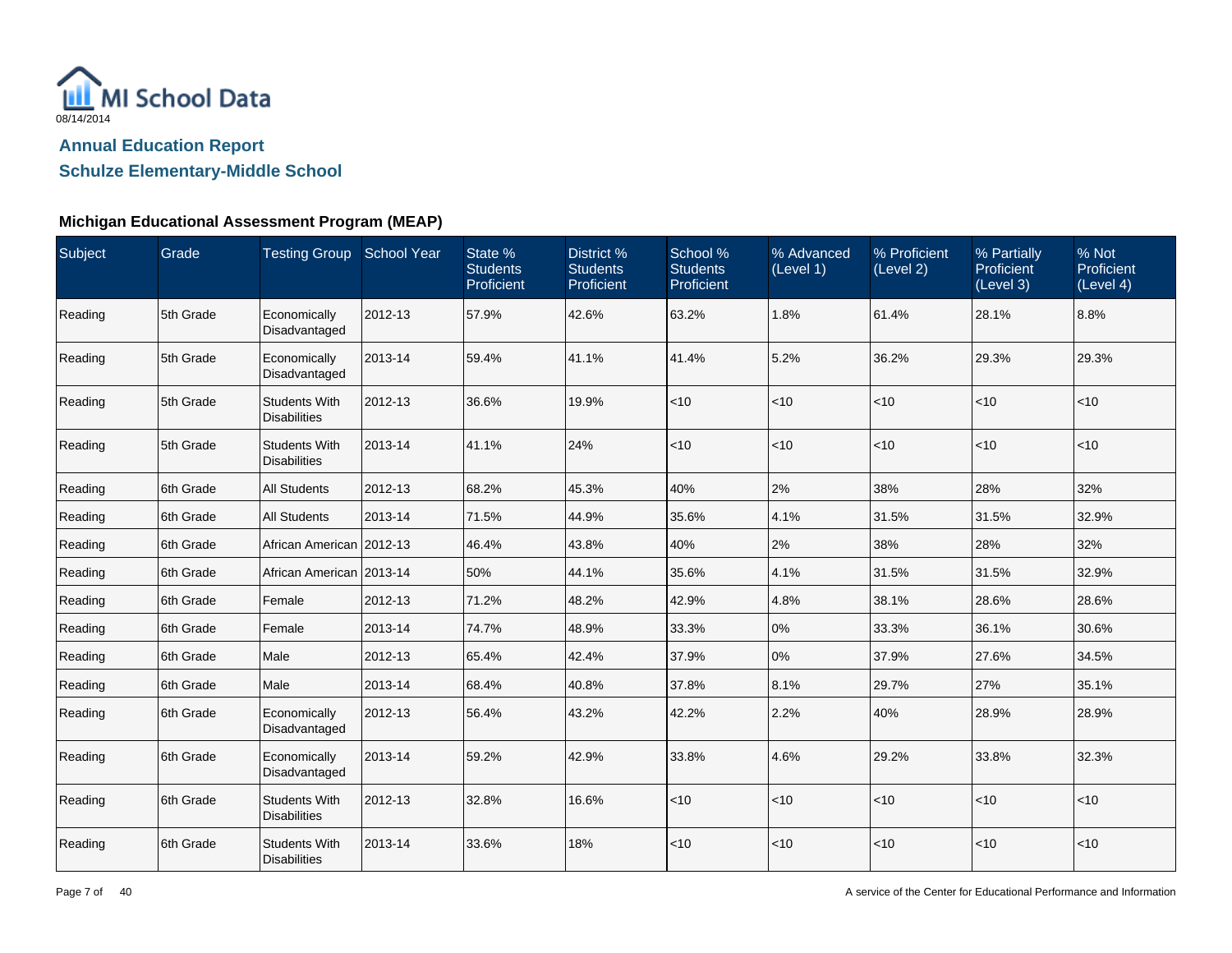

**Schulze Elementary-Middle School**

## **Michigan Educational Assessment Program (MEAP)**

| Subject | Grade     | Testing Group School Year                   |         | State %<br><b>Students</b><br>Proficient | District %<br><b>Students</b><br>Proficient | School %<br><b>Students</b><br>Proficient | % Advanced<br>(Level 1) | % Proficient<br>(Level 2) | % Partially<br>Proficient<br>(Level 3) | % Not<br>Proficient<br>(Level 4) |
|---------|-----------|---------------------------------------------|---------|------------------------------------------|---------------------------------------------|-------------------------------------------|-------------------------|---------------------------|----------------------------------------|----------------------------------|
| Reading | 7th Grade | <b>All Students</b>                         | 2012-13 | 62%                                      | 33%                                         | 31.4%                                     | 0%                      | 31.4%                     | 37.1%                                  | 31.4%                            |
| Reading | 7th Grade | <b>All Students</b>                         | 2013-14 | 60.4%                                    | 29.1%                                       | 28.4%                                     | 0%                      | 28.4%                     | 33.8%                                  | 37.8%                            |
| Reading | 7th Grade | African American   2012-13                  |         | 36.8%                                    | 32.6%                                       | 31.4%                                     | 0%                      | 31.4%                     | 37.1%                                  | 31.4%                            |
| Reading | 7th Grade | African American 2013-14                    |         | 34.6%                                    | 27.3%                                       | 28.4%                                     | 0%                      | 28.4%                     | 33.8%                                  | 37.8%                            |
| Reading | 7th Grade | Female                                      | 2012-13 | 65.3%                                    | 35.7%                                       | 28.1%                                     | 0%                      | 28.1%                     | 37.5%                                  | 34.4%                            |
| Reading | 7th Grade | Female                                      | 2013-14 | 62.5%                                    | 30.3%                                       | 28.1%                                     | 0%                      | 28.1%                     | 37.5%                                  | 34.4%                            |
| Reading | 7th Grade | Male                                        | 2012-13 | 58.8%                                    | 30.3%                                       | 34.2%                                     | 0%                      | 34.2%                     | 36.8%                                  | 28.9%                            |
| Reading | 7th Grade | Male                                        | 2013-14 | 58.4%                                    | 28%                                         | 28.6%                                     | 0%                      | 28.6%                     | 31%                                    | 40.5%                            |
| Reading | 7th Grade | Economically<br>Disadvantaged               | 2012-13 | 47.4%                                    | 30.3%                                       | 32.3%                                     | 0%                      | 32.3%                     | 33.9%                                  | 33.9%                            |
| Reading | 7th Grade | Economically<br>Disadvantaged               | 2013-14 | 45.4%                                    | 26.7%                                       | 27.4%                                     | 0%                      | 27.4%                     | 30.6%                                  | 41.9%                            |
| Reading | 7th Grade | <b>Students With</b><br><b>Disabilities</b> | 2012-13 | 23%                                      | 9.9%                                        | <10                                       | < 10                    | $<$ 10                    | < 10                                   | $ $ < 10                         |
| Reading | 7th Grade | <b>Students With</b><br><b>Disabilities</b> | 2013-14 | 22.9%                                    | 6.6%                                        | < 10                                      | < 10                    | $<$ 10                    | < 10                                   | $ $ < 10                         |
| Reading | 8th Grade | <b>All Students</b>                         | 2012-13 | 65.7%                                    | 45.8%                                       | 50%                                       | 6.3%                    | 43.8%                     | 42.2%                                  | 7.8%                             |
| Reading | 8th Grade | <b>All Students</b>                         | 2013-14 | 72.7%                                    | 47.3%                                       | 47.1%                                     | 4.3%                    | 42.9%                     | 28.6%                                  | 24.3%                            |
| Reading | 8th Grade | African American 2012-13                    |         | 45.2%                                    | 44.7%                                       | 49.2%                                     | 6.3%                    | 42.9%                     | 42.9%                                  | 7.9%                             |
| Reading | 8th Grade | African American 2013-14                    |         | 49.7%                                    | 45%                                         | 47.1%                                     | 4.3%                    | 42.9%                     | 28.6%                                  | 24.3%                            |
| Reading | 8th Grade | Hispanic of Any<br>Race                     | 2012-13 | 56.5%                                    | 51.8%                                       | $<$ 10                                    | < 10                    | $<$ 10                    | $<$ 10                                 | $ $ < 10                         |
| Reading | 8th Grade | Female                                      | 2012-13 | 70.1%                                    | 50.9%                                       | 64.7%                                     | 5.9%                    | 58.8%                     | 32.4%                                  | 2.9%                             |

A service of the Center for Educational Performance and Information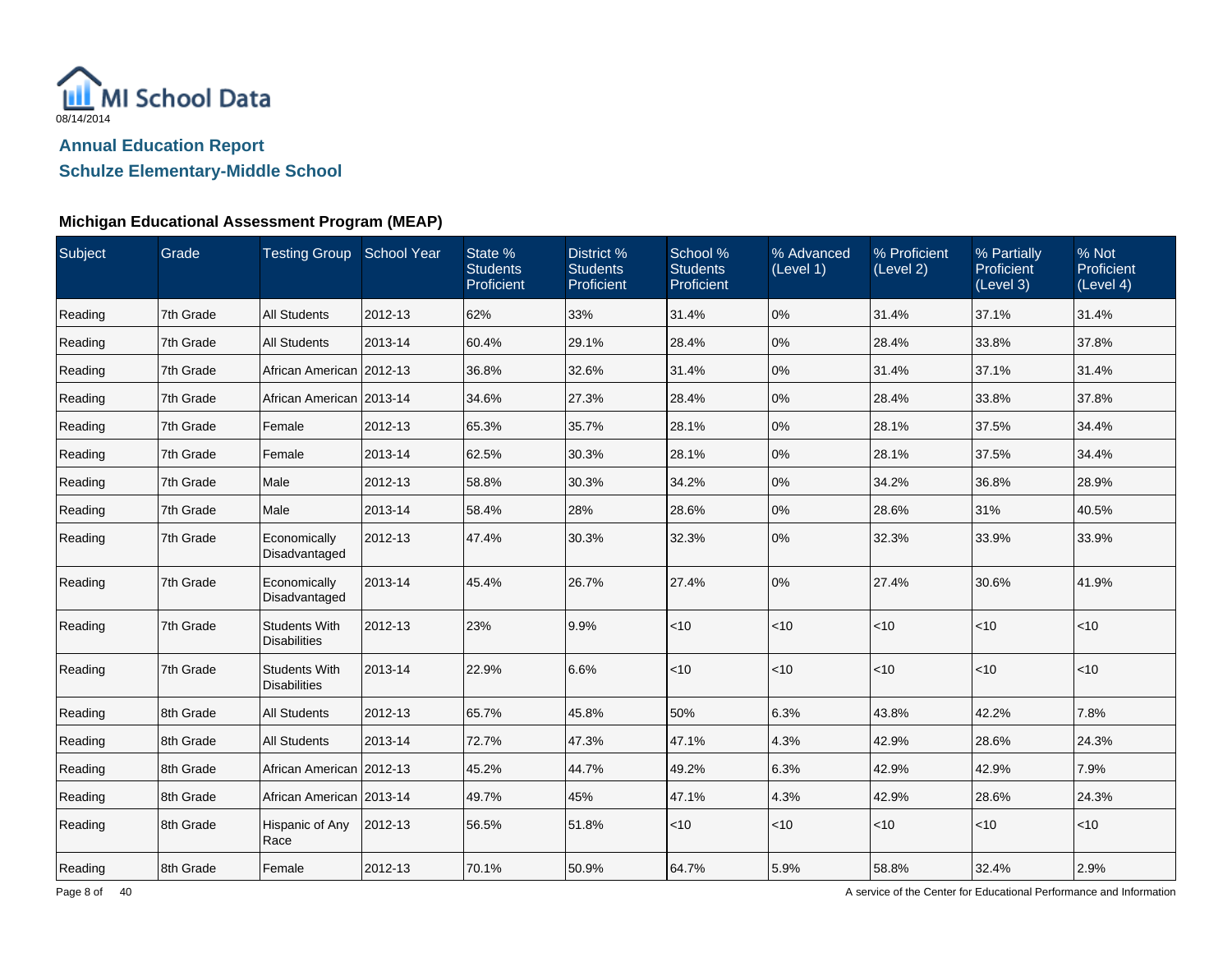

**Schulze Elementary-Middle School**

## **Michigan Educational Assessment Program (MEAP)**

| Subject | Grade     | Testing Group School Year                   |         | State %<br><b>Students</b><br>Proficient | District %<br><b>Students</b><br>Proficient | School %<br><b>Students</b><br>Proficient | % Advanced<br>(Level 1) | % Proficient<br>(Level 2) | % Partially<br>Proficient<br>(Level 3) | % Not<br><b>Proficient</b><br>(Level 4) |
|---------|-----------|---------------------------------------------|---------|------------------------------------------|---------------------------------------------|-------------------------------------------|-------------------------|---------------------------|----------------------------------------|-----------------------------------------|
| Reading | 8th Grade | Female                                      | 2013-14 | 74.6%                                    | 48.9%                                       | 48.5%                                     | 3%                      | 45.5%                     | 27.3%                                  | 24.2%                                   |
| Reading | 8th Grade | Male                                        | 2012-13 | 61.5%                                    | 40.5%                                       | 33.3%                                     | 6.7%                    | 26.7%                     | 53.3%                                  | 13.3%                                   |
| Reading | 8th Grade | Male                                        | 2013-14 | 70.9%                                    | 45.6%                                       | 45.9%                                     | 5.4%                    | 40.5%                     | 29.7%                                  | 24.3%                                   |
| Reading | 8th Grade | Economically<br>Disadvantaged               | 2012-13 | 53%                                      | 43.4%                                       | 49%                                       | 5.9%                    | 43.1%                     | 41.2%                                  | 9.8%                                    |
| Reading | 8th Grade | Economically<br>Disadvantaged               | 2013-14 | 60.1%                                    | 45%                                         | 41.5%                                     | 0%                      | 41.5%                     | 34%                                    | 24.5%                                   |
| Reading | 8th Grade | <b>Students With</b><br><b>Disabilities</b> | 2012-13 | 26.4%                                    | 15.6%                                       | <10                                       | <10                     | $<$ 10                    | $<$ 10                                 | < 10                                    |
| Reading | 8th Grade | <b>Students With</b><br><b>Disabilities</b> | 2013-14 | 33.9%                                    | 13.5%                                       | < 10                                      | < 10                    | $<$ 10                    | $<$ 10                                 | < 10                                    |
| Science | 5th Grade | <b>All Students</b>                         | 2012-13 | 13.1%                                    | 2.3%                                        | $0\%$                                     | 0%                      | 0%                        | 13.6%                                  | 86.4%                                   |
| Science | 5th Grade | <b>All Students</b>                         | 2013-14 | 16.8%                                    | 2.9%                                        | 15.9%                                     | 8.7%                    | 7.2%                      | 24.6%                                  | 59.4%                                   |
| Science | 5th Grade | African American 2012-13                    |         | 2.6%                                     | 2.4%                                        | 0%                                        | 0%                      | 0%                        | 13.6%                                  | 86.4%                                   |
| Science | 5th Grade | African American   2013-14                  |         | 3.3%                                     | 2.9%                                        | 15.9%                                     | 8.7%                    | 7.2%                      | 24.6%                                  | 59.4%                                   |
| Science | 5th Grade | Female                                      | 2012-13 | 11.6%                                    | 1.7%                                        | 0%                                        | 0%                      | 0%                        | 21.2%                                  | 78.8%                                   |
| Science | 5th Grade | Female                                      | 2013-14 | 15.9%                                    | 2.9%                                        | 20.6%                                     | 11.8%                   | 8.8%                      | 23.5%                                  | 55.9%                                   |
| Science | 5th Grade | Male                                        | 2012-13 | 14.5%                                    | 2.8%                                        | 0%                                        | 0%                      | 10%                       | 6.1%                                   | 93.9%                                   |
| Science | 5th Grade | Male                                        | 2013-14 | 17.7%                                    | 2.9%                                        | 11.4%                                     | 5.7%                    | 5.7%                      | 25.7%                                  | 62.9%                                   |
| Science | 5th Grade | Economically<br>Disadvantaged               | 2012-13 | 5.8%                                     | 1.9%                                        | 0%                                        | 0%                      | 0%                        | 11.7%                                  | 88.3%                                   |
| Science | 5th Grade | Economically<br>Disadvantaged               | 2013-14 | 8%                                       | 2.4%                                        | 13.6%                                     | 6.8%                    | 6.8%                      | 25.4%                                  | 61%                                     |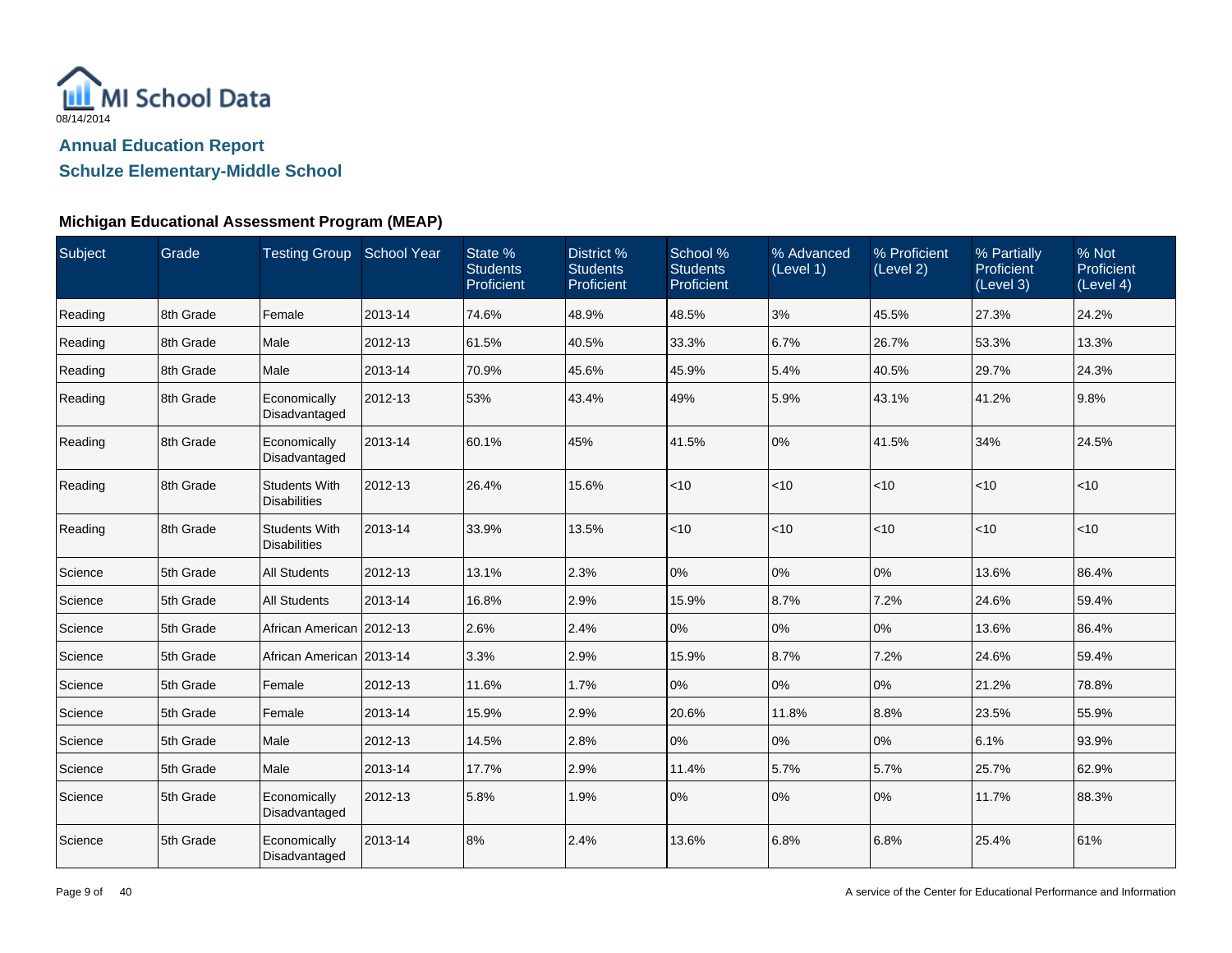

## **Schulze Elementary-Middle School**

### **Michigan Educational Assessment Program (MEAP)**

| Subject | Grade     | <b>Testing Group School Year</b>            |         | State %<br><b>Students</b><br>Proficient | District %<br><b>Students</b><br>Proficient | School %<br><b>Students</b><br>Proficient | % Advanced<br>(Level 1) | % Proficient<br>(Level 2) | % Partially<br><b>Proficient</b><br>(Level 3) | % Not<br>Proficient<br>(Level 4) |
|---------|-----------|---------------------------------------------|---------|------------------------------------------|---------------------------------------------|-------------------------------------------|-------------------------|---------------------------|-----------------------------------------------|----------------------------------|
| Science | 5th Grade | <b>Students With</b><br><b>Disabilities</b> | 2012-13 | 4.1%                                     | 1.5%                                        | < 10                                      | < 10                    | $ $ < 10                  | < 10                                          | < 10                             |
| Science | 5th Grade | <b>Students With</b><br><b>Disabilities</b> | 2013-14 | 5.6%                                     | 2.4%                                        | 0%                                        | $0\%$                   | 0%                        | 27.3%                                         | 72.7%                            |
| Science | 8th Grade | <b>All Students</b>                         | 2012-13 | 15.9%                                    | 3.5%                                        | 0%                                        | 0%                      | 0%                        | 7.1%                                          | 92.9%                            |
| Science | 8th Grade | <b>All Students</b>                         | 2013-14 | 19.8%                                    | 4%                                          | 6.3%                                      | 0%                      | 6.3%                      | 27.8%                                         | 65.8%                            |
| Science | 8th Grade | African American   2012-13                  |         | 3.3%                                     | 2.7%                                        | 0%                                        | 0%                      | $ 0\%$                    | 7.2%                                          | 92.8%                            |
| Science | 8th Grade | African American   2013-14                  |         | 3.9%                                     | 3.5%                                        | 6.3%                                      | 0%                      | 6.3%                      | 27.8%                                         | 65.8%                            |
| Science | 8th Grade | Hispanic of Any<br>Race                     | 2012-13 | 7.1%                                     | 5.8%                                        | < 10                                      | < 10                    | $ $ < 10                  | $<$ 10                                        | < 10                             |
| Science | 8th Grade | Female                                      | 2012-13 | 13.7%                                    | 2.8%                                        | 0%                                        | 0%                      | 0%                        | 8.3%                                          | 91.7%                            |
| Science | 8th Grade | Female                                      | 2013-14 | 17.5%                                    | 3.1%                                        | 5.4%                                      | 0%                      | 5.4%                      | 24.3%                                         | 70.3%                            |
| Science | 8th Grade | Male                                        | 2012-13 | 18%                                      | 4.2%                                        | 0%                                        | 0%                      | 0%                        | 5.9%                                          | 94.1%                            |
| Science | 8th Grade | Male                                        | 2013-14 | 22%                                      | 4.9%                                        | 7.1%                                      | 0%                      | 7.1%                      | 31%                                           | 61.9%                            |
| Science | 8th Grade | Economically<br>Disadvantaged               | 2012-13 | 7.4%                                     | 3.3%                                        | 0%                                        | 0%                      | 0%                        | 7.1%                                          | 92.9%                            |
| Science | 8th Grade | Economically<br>Disadvantaged               | 2013-14 | 9.4%                                     | 3.3%                                        | 5.1%                                      | 0%                      | 5.1%                      | 28.8%                                         | 66.1%                            |
| Science | 8th Grade | <b>Students With</b><br><b>Disabilities</b> | 2012-13 | 3.5%                                     | 0.2%                                        | 0%                                        | 0%                      | 0%                        | 0%                                            | 100%                             |
| Science | 8th Grade | <b>Students With</b><br><b>Disabilities</b> | 2013-14 | 4.5%                                     | 0.2%                                        | 0%                                        | 0%                      | 0%                        | 14.3%                                         | 85.7%                            |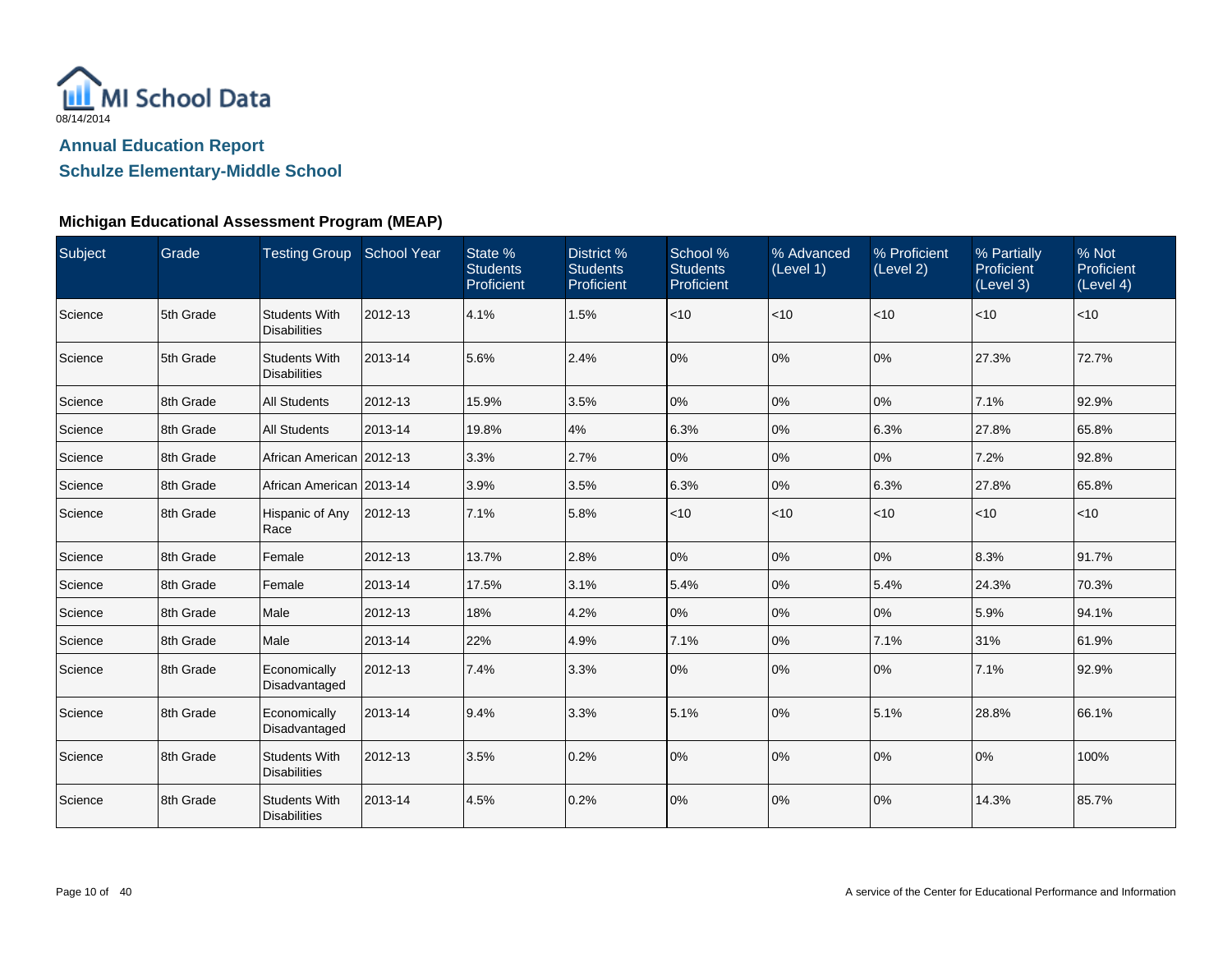

### **Michigan Merit Examination (MME)**

| Subject | Grade | <b>Testing Group School Year</b> |  | State %<br><b>Students</b><br>Proficient | District %<br>Students<br><b>Proficient</b> | School %<br>Students<br><b>Proficient</b> | % Advanced<br>(Level 1) | % Proficient<br>(Level 2) | % Partially<br>Proficient<br>(Level 3) | % Not<br><b>Proficient</b><br>(Level 4) |
|---------|-------|----------------------------------|--|------------------------------------------|---------------------------------------------|-------------------------------------------|-------------------------|---------------------------|----------------------------------------|-----------------------------------------|
|---------|-------|----------------------------------|--|------------------------------------------|---------------------------------------------|-------------------------------------------|-------------------------|---------------------------|----------------------------------------|-----------------------------------------|

No Data to Display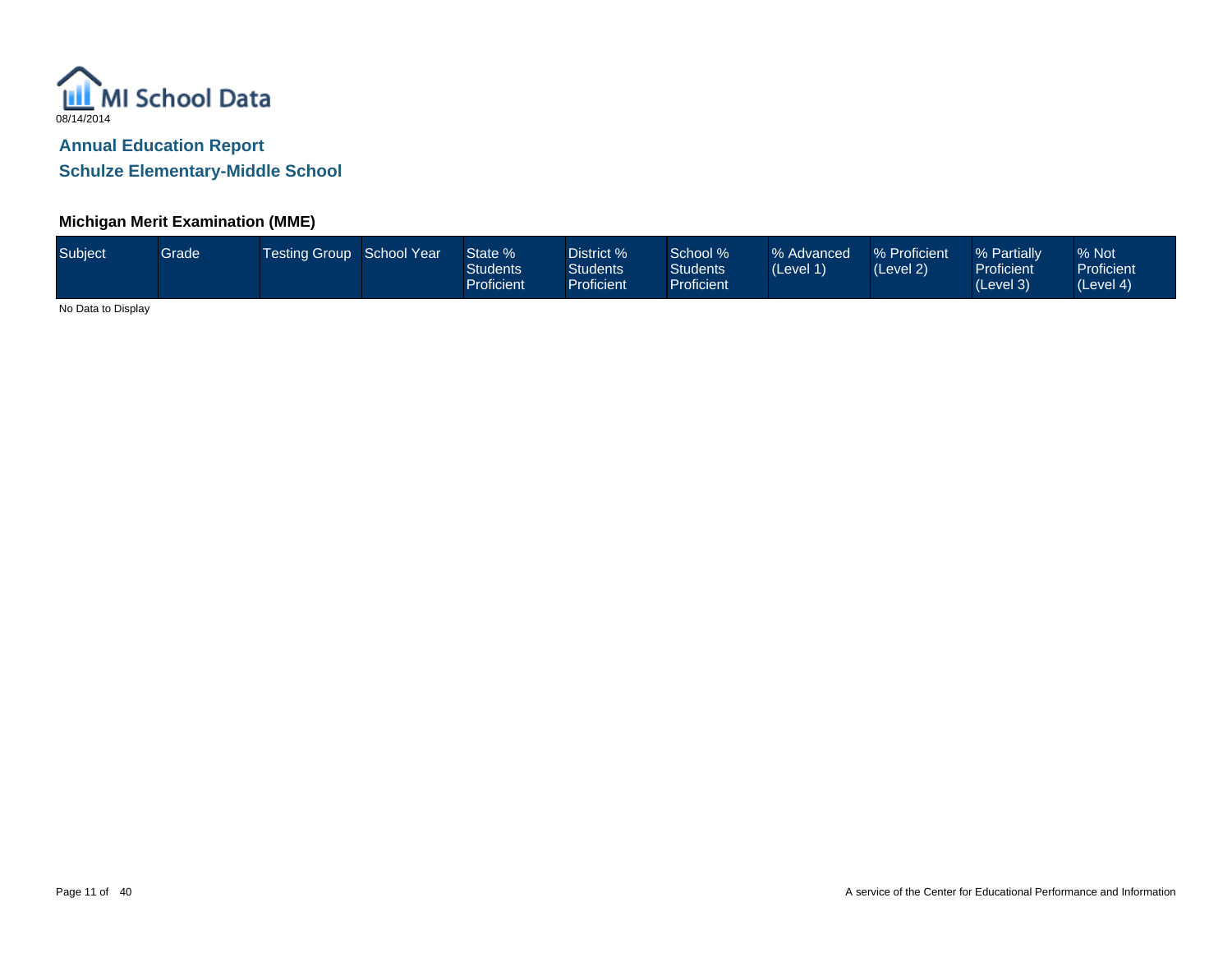

## **Schulze Elementary-Middle School**

| Subject            | Grade     | <b>Testing Group</b>          | <b>School Year</b> | State %<br><b>Students</b><br>Proficient | District %<br><b>Students</b><br>Proficient | School %<br><b>Students</b><br>Proficient | % Exceeded | % Met  | % Progressing |
|--------------------|-----------|-------------------------------|--------------------|------------------------------------------|---------------------------------------------|-------------------------------------------|------------|--------|---------------|
| Mathematics        | 3rd Grade | <b>All Students</b>           | 2012-13            | 63.7%                                    | 62.4%                                       | 83.3%                                     | 16.7%      | 66.7%  | 16.7%         |
| <b>Mathematics</b> | 3rd Grade | <b>All Students</b>           | 2013-14            | 61.9%                                    | 64.1%                                       | 66.7%                                     | 33.3%      | 33.3%  | 33.3%         |
| <b>Mathematics</b> | 3rd Grade | African American              | 2012-13            | 56.5%                                    | 69.8%                                       | 83.3%                                     | 16.7%      | 66.7%  | 16.7%         |
| <b>Mathematics</b> | 3rd Grade | African American              | 2013-14            | 52.5%                                    | 65.9%                                       | 66.7%                                     | 33.3%      | 33.3%  | 33.3%         |
| Mathematics        | 3rd Grade | Female                        | 2012-13            | 58.4%                                    | 52.5%                                       | 75%                                       | 0%         | 75%    | 25%           |
| <b>Mathematics</b> | 3rd Grade | Female                        | 2013-14            | 57%                                      | 59.4%                                       | $<$ 10                                    | $<$ 10     | < 10   | $<$ 10        |
| Mathematics        | 3rd Grade | Male                          | 2012-13            | 66.4%                                    | 67.1%                                       | 100%                                      | 50%        | 50%    | 0%            |
| Mathematics        | 3rd Grade | Male                          | 2013-14            | 64.4%                                    | 65.9%                                       | $<$ 10                                    | $<$ 10     | < 10   | $<$ 10        |
| <b>Mathematics</b> | 3rd Grade | Economically<br>Disadvantaged | 2012-13            | 62.4%                                    | 66%                                         | 83.3%                                     | 16.7%      | 66.7%  | 16.7%         |
| Mathematics        | 3rd Grade | Economically<br>Disadvantaged | 2013-14            | 59.4%                                    | 62.1%                                       | 66.7%                                     | 33.3%      | 33.3%  | 33.3%         |
| Mathematics        | 4th Grade | <b>All Students</b>           | 2012-13            | 57.5%                                    | 48.8%                                       | 60%                                       | 0%         | 60%    | 40%           |
| Mathematics        | 4th Grade | <b>All Students</b>           | 2013-14            | 55.3%                                    | 49.7%                                       | 33.3%                                     | 0%         | 33.3%  | 66.7%         |
| Mathematics        | 4th Grade | African American              | 2012-13            | 47%                                      | 50.4%                                       | 75%                                       | 0%         | 75%    | 25%           |
| <b>Mathematics</b> | 4th Grade | African American              | 2013-14            | 46.3%                                    | 53.1%                                       | 33.3%                                     | 0%         | 33.3%  | 66.7%         |
| Mathematics        | 4th Grade | White                         | 2012-13            | 63.6%                                    | 35.7%                                       | < 10                                      | < 10       | $<$ 10 | < 10          |
| Mathematics        | 4th Grade | Female                        | 2012-13            | 56.8%                                    | 60%                                         | 100%                                      | 0%         | 100%   | 0%            |
| <b>Mathematics</b> | 4th Grade | Female                        | 2013-14            | 53.7%                                    | 54.7%                                       | 0%                                        | 0%         | 0%     | 100%          |
| Mathematics        | 4th Grade | Male                          | 2012-13            | 57.9%                                    | 42.6%                                       | 33.3%                                     | 0%         | 33.3%  | 66.7%         |
| Mathematics        | 4th Grade | Male                          | 2013-14            | 56.2%                                    | 47.1%                                       | $<$ 10                                    | $<$ 10     | $<$ 10 | $<$ 10        |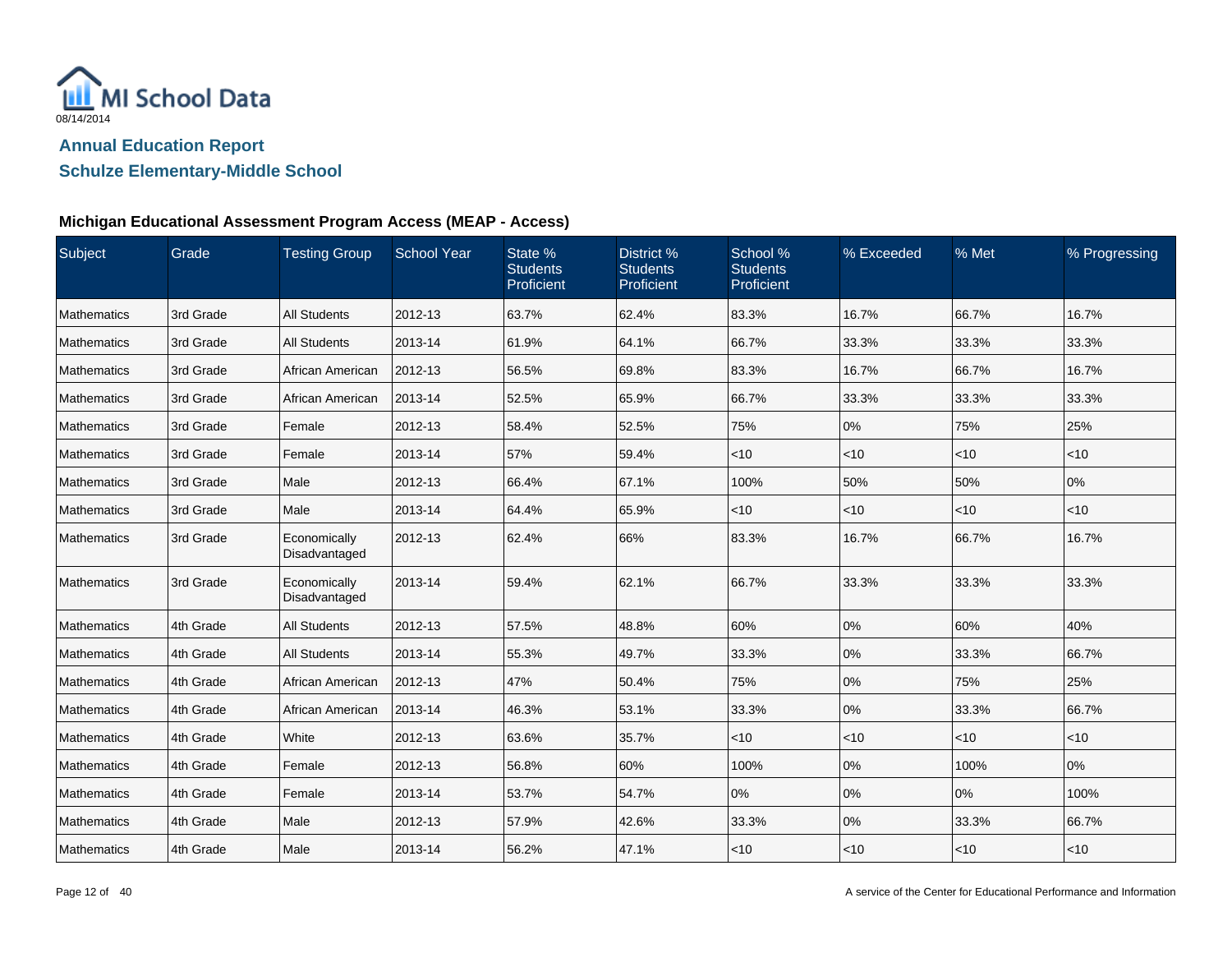

# **Schulze Elementary-Middle School**

| Subject                      | Grade     | <b>Testing Group</b>          | <b>School Year</b> | State %<br><b>Students</b><br>Proficient | District %<br><b>Students</b><br>Proficient | School %<br><b>Students</b><br>Proficient | % Exceeded | % Met | % Progressing                                                             |
|------------------------------|-----------|-------------------------------|--------------------|------------------------------------------|---------------------------------------------|-------------------------------------------|------------|-------|---------------------------------------------------------------------------|
| Mathematics                  | 4th Grade | Economically<br>Disadvantaged | 2012-13            | 55.5%                                    | 50%                                         | 50%                                       | 0%         | 50%   | 50%                                                                       |
| Mathematics                  | 4th Grade | Economically<br>Disadvantaged | 2013-14            | 53.4%                                    | 50%                                         | 33.3%                                     | 0%         | 33.3% | 66.7%                                                                     |
| <b>Mathematics</b>           | 5th Grade | <b>All Students</b>           | 2012-13            | 58.5%                                    | 49%                                         | 28.6%                                     | 0%         | 28.6% | 71.4%                                                                     |
| Mathematics                  | 5th Grade | <b>All Students</b>           | 2013-14            | 56.8%                                    | 51.3%                                       | 33.3%                                     | 16.7%      | 16.7% | 66.7%                                                                     |
| <b>Mathematics</b>           | 5th Grade | African American              | 2012-13            | 47.4%                                    | 48.8%                                       | 28.6%                                     | $0\%$      | 28.6% | 71.4%                                                                     |
| <b>Mathematics</b>           | 5th Grade | African American              | 2013-14            | 44.8%                                    | 51.3%                                       | 33.3%                                     | 16.7%      | 16.7% | 66.7%                                                                     |
| <b>Mathematics</b>           | 5th Grade | Female                        | 2012-13            | 55.1%                                    | 53.6%                                       | 50%                                       | 0%         | 50%   | 50%                                                                       |
| <b>Mathematics</b>           | 5th Grade | Female                        | 2013-14            | 53.3%                                    | 46.6%                                       | 33.3%                                     | 33.3%      | 0%    | 66.7%                                                                     |
| Mathematics                  | 5th Grade | Male                          | 2012-13            | 60.4%                                    | 46.5%                                       | 20%                                       | $0\%$      | 20%   | 80%                                                                       |
| <b>Mathematics</b>           | 5th Grade | Male                          | 2013-14            | 58.9%                                    | 53.5%                                       | 33.3%                                     | 0%         | 33.3% | 66.7%                                                                     |
| <b>Mathematics</b>           | 5th Grade | Economically<br>Disadvantaged | 2012-13            | 55.7%                                    | 49.4%                                       | 28.6%                                     | 0%         | 28.6% | 71.4%                                                                     |
| <b>Mathematics</b>           | 5th Grade | Economically<br>Disadvantaged | 2013-14            | 54.1%                                    | 51.2%                                       | 25%                                       | 25%        | 0%    | 75%                                                                       |
| Mathematics                  | 6th Grade | <b>All Students</b>           | 2012-13            | 57.9%                                    | 45.3%                                       | 100%                                      | 75%        | 25%   | 0%                                                                        |
| Mathematics                  | 6th Grade | <b>All Students</b>           | 2013-14            | 65.3%                                    | 57.8%                                       | 75%                                       | 0%         | 75%   | 25%                                                                       |
| <b>Mathematics</b>           | 6th Grade | African American              | 2012-13            | 49.3%                                    | 45.2%                                       | 100%                                      | 75%        | 25%   | 0%                                                                        |
| <b>Mathematics</b>           | 6th Grade | African American              | 2013-14            | 54.7%                                    | 54.2%                                       | 75%                                       | $0\%$      | 75%   | 25%                                                                       |
| <b>Mathematics</b>           | 6th Grade | Female                        | 2012-13            | 57.6%                                    | 46.4%                                       | 100%                                      | 50%        | 50%   | 0%                                                                        |
| Mathematics                  | 6th Grade | Female                        | 2013-14            | 66.5%                                    | 53.7%                                       | $<$ 10                                    | $<$ 10     | < 10  | < 10                                                                      |
| Mathematics<br>Page 13 of 40 | 6th Grade | Male                          | 2012-13            | 58.1%                                    | 44.8%                                       | 100%                                      | 100%       | 0%    | 0%<br>A service of the Center for Educational Performance and Information |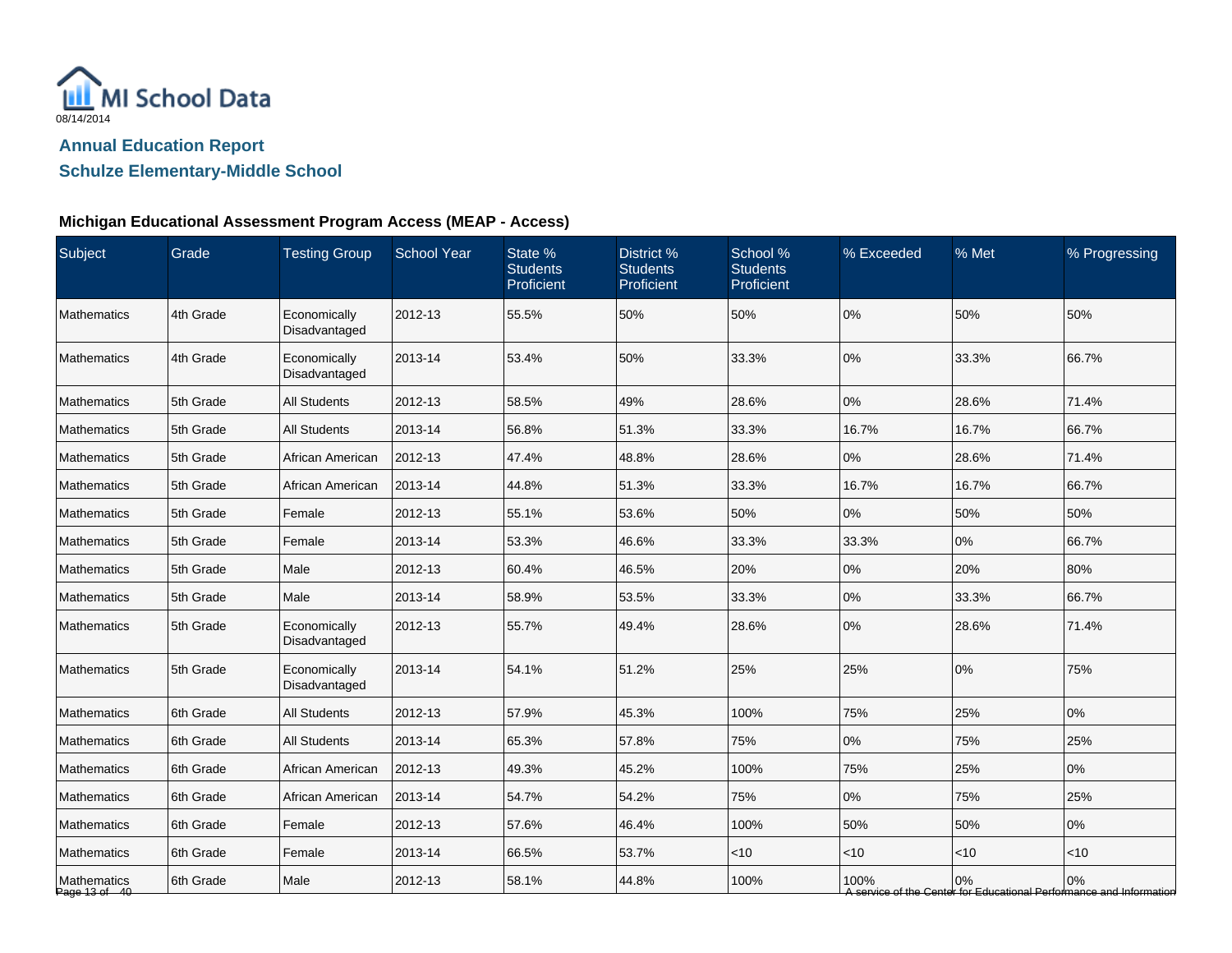

# **Schulze Elementary-Middle School**

| Subject                      | Grade     | <b>Testing Group</b>          | <b>School Year</b> | State %<br><b>Students</b><br>Proficient | District %<br><b>Students</b><br>Proficient | School %<br><b>Students</b><br><b>Proficient</b> | % Exceeded | % Met  | % Progressing                                                                |
|------------------------------|-----------|-------------------------------|--------------------|------------------------------------------|---------------------------------------------|--------------------------------------------------|------------|--------|------------------------------------------------------------------------------|
| Mathematics                  | 6th Grade | Male                          | 2013-14            | 64.5%                                    | 59.8%                                       | 66.7%                                            | 0%         | 66.7%  | 33.3%                                                                        |
| <b>Mathematics</b>           | 6th Grade | Economically<br>Disadvantaged | 2012-13            | 55.3%                                    | 44.1%                                       | 100%                                             | 75%        | 25%    | 0%                                                                           |
| <b>Mathematics</b>           | 6th Grade | Economically<br>Disadvantaged | 2013-14            | 62.8%                                    | 58.2%                                       | 75%                                              | 0%         | 75%    | 25%                                                                          |
| Mathematics                  | 7th Grade | <b>All Students</b>           | 2012-13            | 45%                                      | 31.5%                                       | 37.5%                                            | 12.5%      | 25%    | 62.5%                                                                        |
| Mathematics                  | 7th Grade | <b>All Students</b>           | 2013-14            | 47.2%                                    | 33.8%                                       | $<10$                                            | $<$ 10     | < 10   | <10                                                                          |
| <b>Mathematics</b>           | 7th Grade | African American              | 2012-13            | 36.3%                                    | 31.7%                                       | 37.5%                                            | 12.5%      | 25%    | 62.5%                                                                        |
| <b>Mathematics</b>           | 7th Grade | African American              | 2013-14            | 35.9%                                    | 32.5%                                       | $<$ 10                                           | $<$ 10     | $<$ 10 | $<$ 10                                                                       |
| <b>Mathematics</b>           | 7th Grade | Female                        | 2012-13            | 45.1%                                    | 29.6%                                       | 20%                                              | 0%         | 20%    | 80%                                                                          |
| Mathematics                  | 7th Grade | Female                        | 2013-14            | 49%                                      | 37%                                         | < 10                                             | $<$ 10     | < 10   | $<$ 10                                                                       |
| <b>Mathematics</b>           | 7th Grade | Male                          | 2012-13            | 45%                                      | 32.3%                                       | 66.7%                                            | 33.3%      | 33.3%  | 33.3%                                                                        |
| <b>Mathematics</b>           | 7th Grade | Economically<br>Disadvantaged | 2012-13            | 42.9%                                    | 32.7%                                       | 42.9%                                            | 14.3%      | 28.6%  | 57.1%                                                                        |
| Mathematics                  | 7th Grade | Economically<br>Disadvantaged | 2013-14            | 44.5%                                    | 35.4%                                       | $<10$                                            | <10        | <10    | <10                                                                          |
| Mathematics                  | 8th Grade | <b>All Students</b>           | 2012-13            | 33.9%                                    | 25.7%                                       | 28.6%                                            | 0%         | 28.6%  | 71.4%                                                                        |
| Mathematics                  | 8th Grade | <b>All Students</b>           | 2013-14            | 40.9%                                    | 30.4%                                       | 50%                                              | 12.5%      | 37.5%  | 50%                                                                          |
| <b>Mathematics</b>           | 8th Grade | African American              | 2012-13            | 23.1%                                    | 24.3%                                       | 28.6%                                            | 0%         | 28.6%  | 71.4%                                                                        |
| <b>Mathematics</b>           | 8th Grade | African American              | 2013-14            | 29.5%                                    | 29.7%                                       | 50%                                              | 12.5%      | 37.5%  | 50%                                                                          |
| <b>Mathematics</b>           | 8th Grade | Female                        | 2012-13            | 33.1%                                    | 30.6%                                       | < 10                                             | $<$ 10     | <10    | $<$ 10                                                                       |
| Mathematics                  | 8th Grade | Female                        | 2013-14            | 38.2%                                    | 27.4%                                       | 50%                                              | 0%         | 50%    | 50%                                                                          |
| Mathematics<br>Page 14 of 40 | 8th Grade | Male                          | 2012-13            | 34.5%                                    | 22.2%                                       | 33.3%                                            | 0%         | 33.3%  | 66.7%<br>A service of the Center for Educational Performance and Information |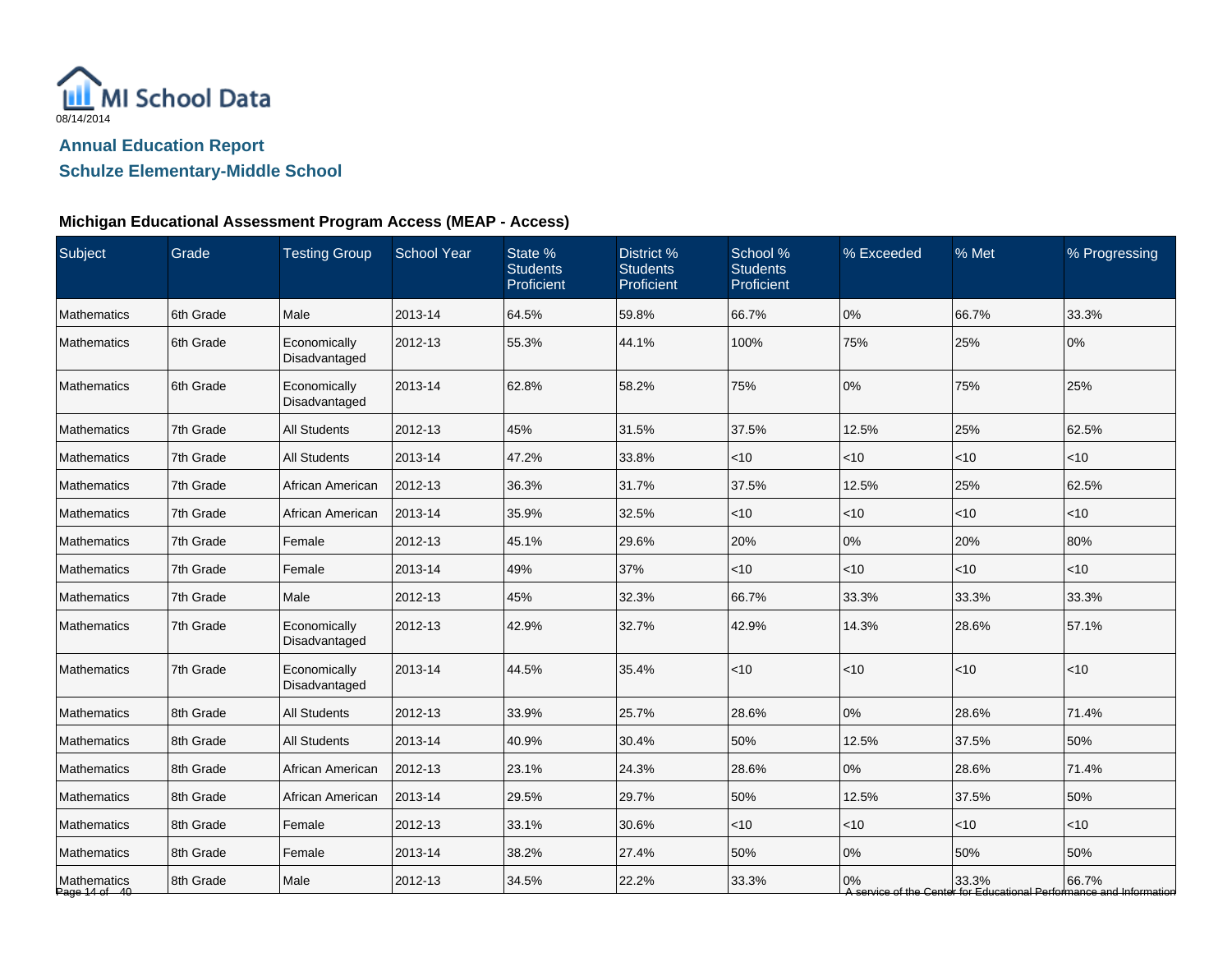

# **Schulze Elementary-Middle School**

| Subject                  | Grade     | <b>Testing Group</b>          | <b>School Year</b> | State %<br><b>Students</b><br>Proficient | District <sup>%</sup><br><b>Students</b><br>Proficient | School %<br><b>Students</b><br>Proficient | % Exceeded | % Met  | % Progressing                                                               |
|--------------------------|-----------|-------------------------------|--------------------|------------------------------------------|--------------------------------------------------------|-------------------------------------------|------------|--------|-----------------------------------------------------------------------------|
| <b>Mathematics</b>       | 8th Grade | Male                          | 2013-14            | 42.5%                                    | 32.1%                                                  | 50%                                       | 25%        | 25%    | 50%                                                                         |
| <b>Mathematics</b>       | 8th Grade | Economically<br>Disadvantaged | 2012-13            | 30.3%                                    | 24.6%                                                  | 16.7%                                     | 0%         | 16.7%  | 83.3%                                                                       |
| <b>Mathematics</b>       | 8th Grade | Economically<br>Disadvantaged | 2013-14            | 38.1%                                    | 28.4%                                                  | 50%                                       | 16.7%      | 33.3%  | 50%                                                                         |
| Reading                  | 3rd Grade | All Students                  | 2012-13            | 39.3%                                    | 41.4%                                                  | 75%                                       | 50%        | 25%    | 25%                                                                         |
| Reading                  | 3rd Grade | <b>All Students</b>           | 2013-14            | 38.7%                                    | 42.2%                                                  | 66.7%                                     | 66.7%      | 0%     | 33.3%                                                                       |
| Reading                  | 3rd Grade | African American              | 2012-13            | 34.2%                                    | 44.4%                                                  | 75%                                       | 50%        | 25%    | 25%                                                                         |
| Reading                  | 3rd Grade | African American              | 2013-14            | 30.4%                                    | 44%                                                    | 66.7%                                     | 66.7%      | 0%     | 33.3%                                                                       |
| Reading                  | 3rd Grade | Female                        | 2012-13            | 41.5%                                    | 38.1%                                                  | 80%                                       | 40%        | 40%    | 20%                                                                         |
| Reading                  | 3rd Grade | Female                        | 2013-14            | 38.2%                                    | 29%                                                    | < 10                                      | $<$ 10     | < 10   | $<$ 10                                                                      |
| Reading                  | 3rd Grade | Male                          | 2012-13            | 38.3%                                    | 43%                                                    | 66.7%                                     | 66.7%      | 0%     | 33.3%                                                                       |
| Reading                  | 3rd Grade | Male                          | 2013-14            | 38.9%                                    | 47.1%                                                  | $<10$                                     | $<$ 10     | $<10$  | < 10                                                                        |
| Reading                  | 3rd Grade | Economically<br>Disadvantaged | 2012-13            | 34.6%                                    | 43.1%                                                  | 75%                                       | 50%        | 25%    | 25%                                                                         |
| Reading                  | 3rd Grade | Economically<br>Disadvantaged | 2013-14            | 34.6%                                    | 40.2%                                                  | 66.7%                                     | 66.7%      | 0%     | 33.3%                                                                       |
| Reading                  | 4th Grade | <b>All Students</b>           | 2012-13            | 46.3%                                    | 39.9%                                                  | 50%                                       | 0%         | 50%    | 50%                                                                         |
| Reading                  | 4th Grade | <b>All Students</b>           | 2013-14            | 45.6%                                    | 39.9%                                                  | 33.3%                                     | 0%         | 33.3%  | 66.7%                                                                       |
| Reading                  | 4th Grade | African American              | 2012-13            | 36.3%                                    | 45.1%                                                  | 66.7%                                     | $0\%$      | 66.7%  | 33.3%                                                                       |
| Reading                  | 4th Grade | African American              | 2013-14            | 35.2%                                    | 42%                                                    | 33.3%                                     | 0%         | 33.3%  | 66.7%                                                                       |
| Reading                  | 4th Grade | White                         | 2012-13            | 51.4%                                    | 28.6%                                                  | $<10$                                     | $<$ 10     | $<10$  | < 10                                                                        |
| Reading<br>Page 15 of 40 | 4th Grade | Female                        | 2012-13            | 50.8%                                    | 45.8%                                                  | $<10$                                     | $<$ 10     | $<$ 10 | < 10<br>A service of the Center for Educational Performance and Information |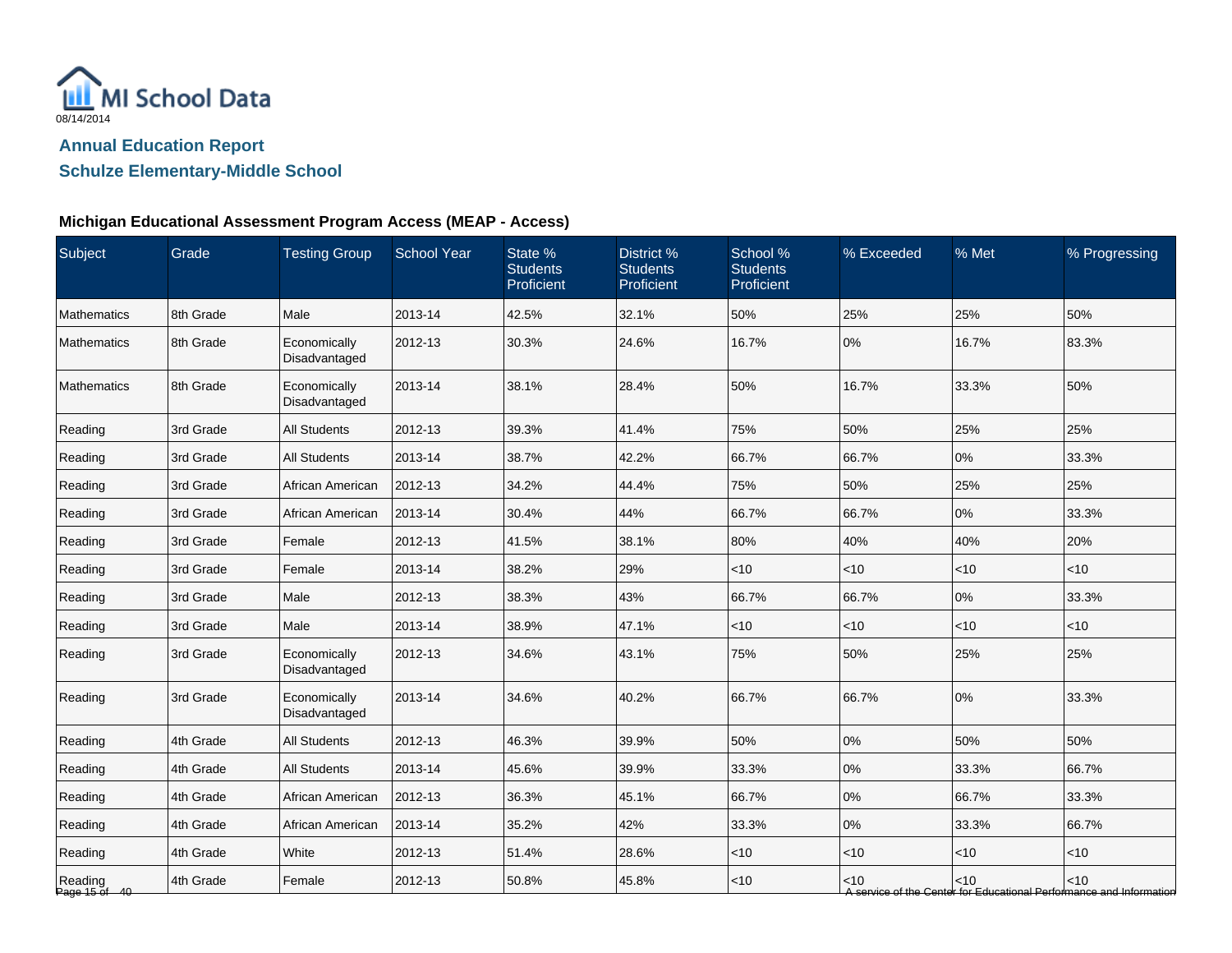

# **Schulze Elementary-Middle School**

| Subject                  | Grade     | <b>Testing Group</b>          | <b>School Year</b> | State %<br><b>Students</b><br>Proficient | District <sup>%</sup><br><b>Students</b><br>Proficient | School %<br><b>Students</b><br>Proficient | % Exceeded | % Met | % Progressing                                                              |
|--------------------------|-----------|-------------------------------|--------------------|------------------------------------------|--------------------------------------------------------|-------------------------------------------|------------|-------|----------------------------------------------------------------------------|
| Reading                  | 4th Grade | Female                        | 2013-14            | 46.2%                                    | 42.3%                                                  | 50%                                       | 0%         | 50%   | 50%                                                                        |
| Reading                  | 4th Grade | Male                          | 2012-13            | 44%                                      | 36.7%                                                  | 33.3%                                     | 0%         | 33.3% | 66.7%                                                                      |
| Reading                  | 4th Grade | Male                          | 2013-14            | 45.4%                                    | 38.7%                                                  | $<10$                                     | $<$ 10     | < 10  | < 10                                                                       |
| Reading                  | 4th Grade | Economically<br>Disadvantaged | 2012-13            | 43.3%                                    | 38.9%                                                  | 33.3%                                     | 0%         | 33.3% | 66.7%                                                                      |
| Reading                  | 4th Grade | Economically<br>Disadvantaged | 2013-14            | 41.3%                                    | 40%                                                    | 33.3%                                     | 0%         | 33.3% | 66.7%                                                                      |
| Reading                  | 5th Grade | <b>All Students</b>           | 2012-13            | 59.8%                                    | 53.3%                                                  | 62.5%                                     | 37.5%      | 25%   | 37.5%                                                                      |
| Reading                  | 5th Grade | <b>All Students</b>           | 2013-14            | 59.8%                                    | 47.6%                                                  | 60%                                       | 0%         | 60%   | 40%                                                                        |
| Reading                  | 5th Grade | African American              | 2012-13            | 50.4%                                    | 53.4%                                                  | 62.5%                                     | 37.5%      | 25%   | 37.5%                                                                      |
| Reading                  | 5th Grade | African American              | 2013-14            | 48.5%                                    | 48%                                                    | 60%                                       | 0%         | 60%   | 40%                                                                        |
| Reading                  | 5th Grade | Female                        | 2012-13            | 64.2%                                    | 61.8%                                                  | 100%                                      | 50%        | 50%   | 0%                                                                         |
| Reading                  | 5th Grade | Female                        | 2013-14            | 65.6%                                    | 55.9%                                                  | 50%                                       | 0%         | 50%   | 50%                                                                        |
| Reading                  | 5th Grade | Male                          | 2012-13            | 57.4%                                    | 48.9%                                                  | 50%                                       | 33.3%      | 16.7% | 50%                                                                        |
| Reading                  | 5th Grade | Male                          | 2013-14            | 56.7%                                    | 43.7%                                                  | 66.7%                                     | 0%         | 66.7% | 33.3%                                                                      |
| Reading                  | 5th Grade | Economically<br>Disadvantaged | 2012-13            | 58%                                      | 52%                                                    | 62.5%                                     | 37.5%      | 25%   | 37.5%                                                                      |
| Reading                  | 5th Grade | Economically<br>Disadvantaged | 2013-14            | 56.9%                                    | 48.8%                                                  | 66.7%                                     | 0%         | 66.7% | 33.3%                                                                      |
| Reading                  | 6th Grade | <b>All Students</b>           | 2012-13            | 58.7%                                    | 47.2%                                                  | 100%                                      | 75%        | 25%   | 0%                                                                         |
| Reading                  | 6th Grade | <b>All Students</b>           | 2013-14            | 58.1%                                    | 42.6%                                                  | 50%                                       | 25%        | 25%   | 50%                                                                        |
| Reading                  | 6th Grade | African American              | 2012-13            | 49.3%                                    | 46.8%                                                  | 100%                                      | 75%        | 25%   | 0%                                                                         |
| Reading<br>Page 16 of 40 | 6th Grade | African American              | 2013-14            | 48.6%                                    | 42%                                                    | 50%                                       | 25%        | 25%   | 50%<br>A service of the Center for Educational Performance and Information |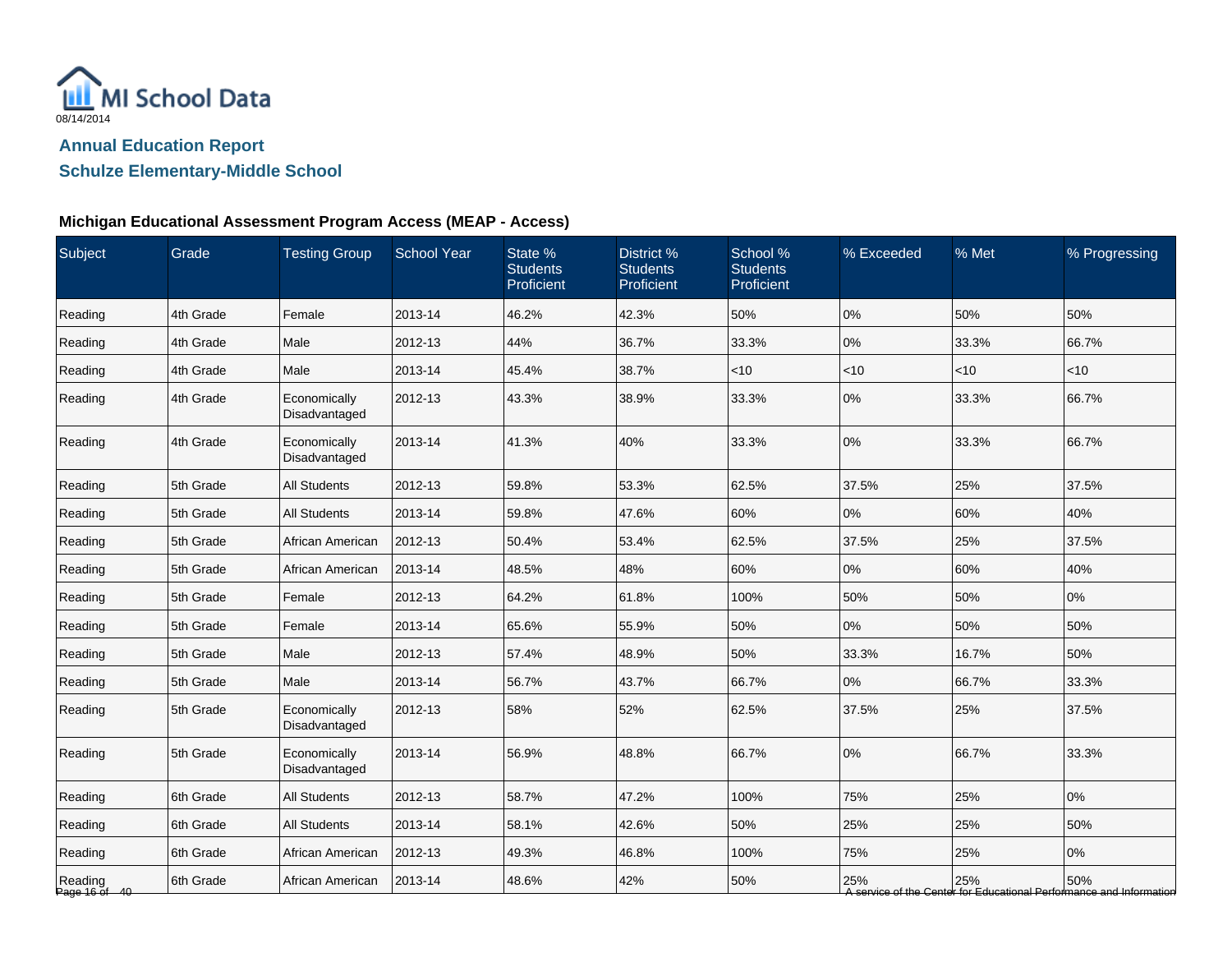

# **Schulze Elementary-Middle School**

| Subject                  | Grade     | <b>Testing Group</b>          | <b>School Year</b> | State %<br><b>Students</b><br>Proficient | District %<br><b>Students</b><br>Proficient | School %<br><b>Students</b><br>Proficient | % Exceeded | % Met        | % Progressing                                                                |
|--------------------------|-----------|-------------------------------|--------------------|------------------------------------------|---------------------------------------------|-------------------------------------------|------------|--------------|------------------------------------------------------------------------------|
| Reading                  | 6th Grade | Female                        | 2012-13            | 62.7%                                    | 57.1%                                       | 100%                                      | 50%        | 50%          | 0%                                                                           |
| Reading                  | 6th Grade | Female                        | 2013-14            | 63.1%                                    | 42.6%                                       | < 10                                      | $<$ 10     | $ $ < 10     | < 10                                                                         |
| Reading                  | 6th Grade | Male                          | 2012-13            | 56.5%                                    | 43.3%                                       | 100%                                      | 100%       | 0%           | 0%                                                                           |
| Reading                  | 6th Grade | Male                          | 2013-14            | 55.3%                                    | 42.6%                                       | 33.3%                                     | 0%         | 33.3%        | 66.7%                                                                        |
| Reading                  | 6th Grade | Economically<br>Disadvantaged | 2012-13            | 55.6%                                    | 47.2%                                       | 100%                                      | 75%        | 25%          | 0%                                                                           |
| Reading                  | 6th Grade | Economically<br>Disadvantaged | 2013-14            | 55.2%                                    | 40.5%                                       | 50%                                       | 25%        | 25%          | 50%                                                                          |
| Reading                  | 7th Grade | <b>All Students</b>           | 2012-13            | 61.4%                                    | 50.3%                                       | 62.5%                                     | 25%        | 37.5%        | 37.5%                                                                        |
| Reading                  | 7th Grade | <b>All Students</b>           | 2013-14            | 61.7%                                    | 35.1%                                       | $<$ 10                                    | $<$ 10     | <10          | <10                                                                          |
| Reading                  | 7th Grade | African American              | 2012-13            | 48.7%                                    | 51.2%                                       | 62.5%                                     | 25%        | 37.5%        | 37.5%                                                                        |
| Reading                  | 7th Grade | African American              | 2013-14            | 49%                                      | 33.6%                                       | < 10                                      | $<$ 10     | < 10         | <10                                                                          |
| Reading                  | 7th Grade | Female                        | 2012-13            | 65.5%                                    | 58.2%                                       | 60%                                       | 20%        | 40%          | 40%                                                                          |
| Reading                  | 7th Grade | Female                        | 2013-14            | 66.1%                                    | 42.2%                                       | $<$ 10                                    | $<$ 10     | $\vert$ < 10 | < 10                                                                         |
| Reading                  | 7th Grade | Male                          | 2012-13            | 59.1%                                    | 46.8%                                       | 66.7%                                     | 33.3%      | 33.3%        | 33.3%                                                                        |
| Reading                  | 7th Grade | Economically<br>Disadvantaged | 2012-13            | 58.7%                                    | 49.1%                                       | 57.1%                                     | 14.3%      | 42.9%        | 42.9%                                                                        |
| Reading                  | 7th Grade | Economically<br>Disadvantaged | 2013-14            | 59.3%                                    | 32.6%                                       | $<$ 10                                    | $ $ < 10   | $<10$        | $<$ 10                                                                       |
| Reading                  | 8th Grade | <b>All Students</b>           | 2012-13            | 68.2%                                    | 40.9%                                       | 71.4%                                     | 14.3%      | 57.1%        | 28.6%                                                                        |
| Reading                  | 8th Grade | <b>All Students</b>           | 2013-14            | 69%                                      | 50%                                         | 87.5%                                     | 37.5%      | 50%          | 12.5%                                                                        |
| Reading                  | 8th Grade | African American              | 2012-13            | 56.3%                                    | 38.6%                                       | 71.4%                                     | 14.3%      | 57.1%        | 28.6%                                                                        |
| Reading<br>Page 17 of 40 | 8th Grade | African American              | 2013-14            | 54.3%                                    | 50.3%                                       | 87.5%                                     | 37.5%      | 50%          | 12.5%<br>A service of the Center for Educational Performance and Information |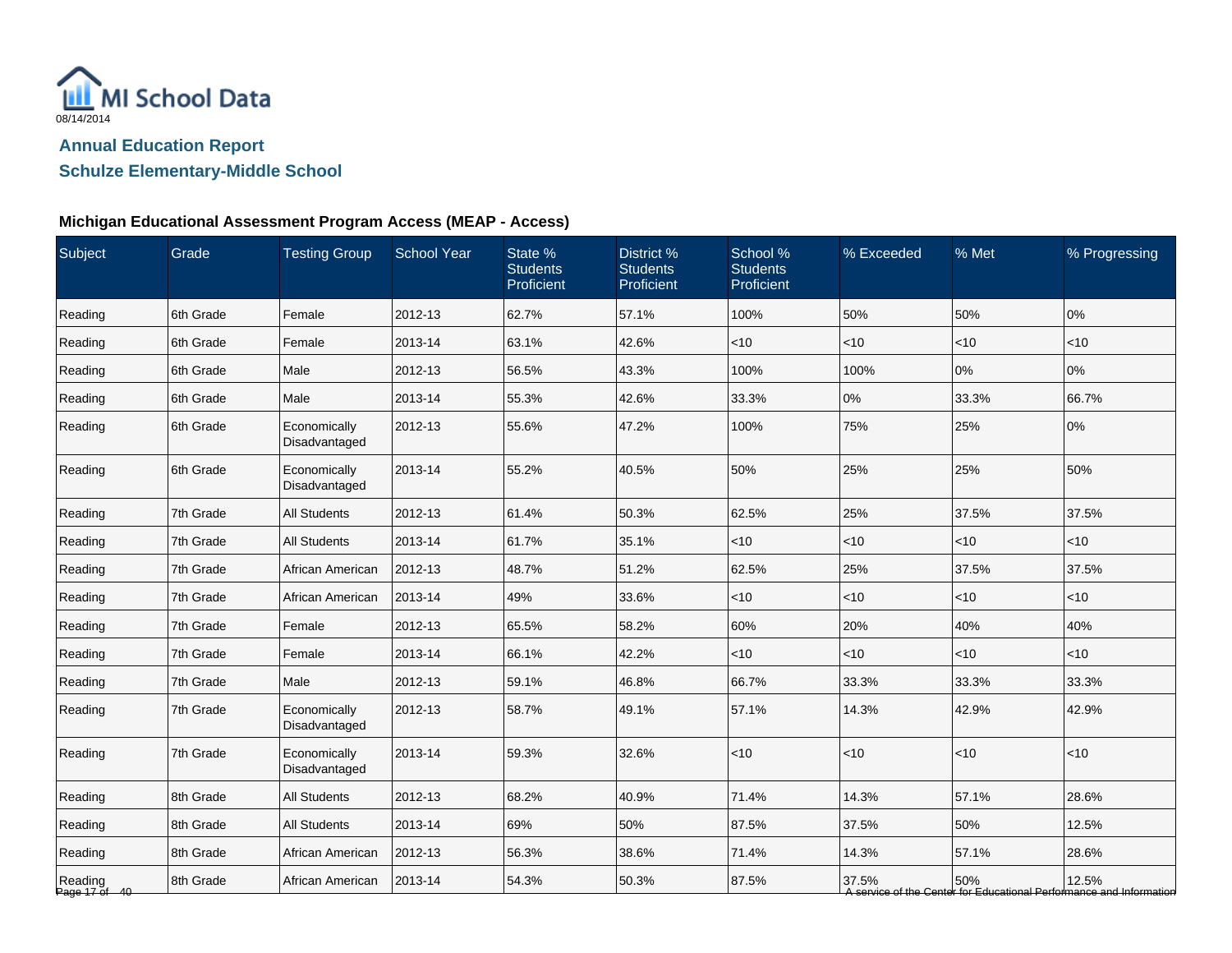

# **Schulze Elementary-Middle School**

| Subject | Grade     | <b>Testing Group</b>          | <b>School Year</b> | State %<br><b>Students</b><br>Proficient | District %<br><b>Students</b><br>Proficient | School %<br><b>Students</b><br>Proficient | % Exceeded | % Met | % Progressing |
|---------|-----------|-------------------------------|--------------------|------------------------------------------|---------------------------------------------|-------------------------------------------|------------|-------|---------------|
| Reading | 8th Grade | Female                        | 2012-13            | 70.5%                                    | 47.7%                                       | 100%                                      | 0%         | 100%  | 0%            |
| Reading | 8th Grade | Female                        | 2013-14            | 71.2%                                    | 54.7%                                       | 75%                                       | 25%        | 50%   | 25%           |
| Reading | 8th Grade | Male                          | 2012-13            | 67%                                      | 36.2%                                       | 60%                                       | 20%        | 40%   | 40%           |
| Reading | 8th Grade | Male                          | 2013-14            | 67.8%                                    | 47.2%                                       | 100%                                      | 50%        | 50%   | 0%            |
| Reading | 8th Grade | Economically<br>Disadvantaged | 2012-13            | 65.3%                                    | 41.5%                                       | 66.7%                                     | 16.7%      | 50%   | 33.3%         |
| Reading | 8th Grade | Economically<br>Disadvantaged | 2013-14            | 65.9%                                    | 49.7%                                       | 100%                                      | 33.3%      | 66.7% | 0%            |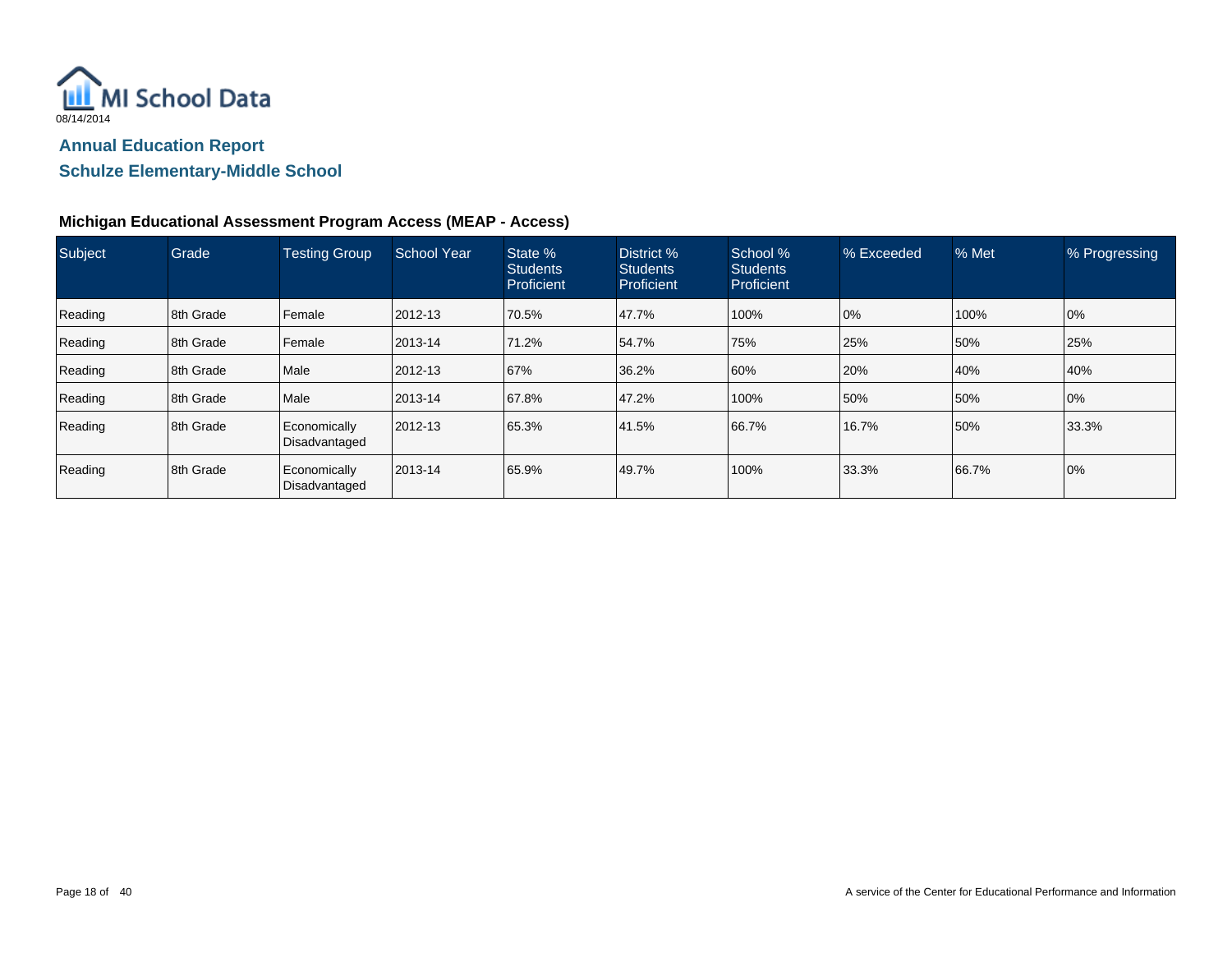

# **MI-Access Functional Independence**

| Subject                  | Grade     | <b>Testing Group</b>          | <b>School Year</b> | State %<br><b>Students</b><br>Proficient | District %<br><b>Students</b><br>Proficient | School %<br><b>Students</b><br>Proficient | % Surpassed<br>(Level 1) | % Attained<br>(Level 2) | % Emerging<br>(Level 3)                                                       |
|--------------------------|-----------|-------------------------------|--------------------|------------------------------------------|---------------------------------------------|-------------------------------------------|--------------------------|-------------------------|-------------------------------------------------------------------------------|
| <b>Mathematics</b>       | 3rd Grade | <b>All Students</b>           | 2012-13            | 77.5%                                    | 62.7%                                       | < 10                                      | $<$ 10                   | < 10                    | < 10                                                                          |
| Reading                  | 3rd Grade | <b>All Students</b>           | 2012-13            | 81.7%                                    | 58.8%                                       | $<$ 10                                    | $<$ 10                   | <10                     | < 10                                                                          |
| <b>Mathematics</b>       | 3rd Grade | African American              | 2012-13            | 68.8%                                    | 63.8%                                       | < 10                                      | <10                      | < 10                    | < 10                                                                          |
| Reading                  | 3rd Grade | African American              | 2012-13            | 73.2%                                    | 59.3%                                       | $<$ 10                                    | < 10                     | < 10                    | $<$ 10                                                                        |
| <b>Mathematics</b>       | 3rd Grade | Male                          | 2012-13            | 77.8%                                    | 59.1%                                       | $<$ 10                                    | $<$ 10                   | $<$ 10                  | $<$ 10                                                                        |
| Reading                  | 3rd Grade | Male                          | 2012-13            | 81.7%                                    | 54.5%                                       | $<$ 10                                    | $<$ 10                   | < 10                    | $<$ 10                                                                        |
| Mathematics              | 3rd Grade | Economically<br>Disadvantaged | 2012-13            | 78.5%                                    | 61.4%                                       | < 10                                      | $<$ 10                   | < 10                    | < 10                                                                          |
| Reading                  | 3rd Grade | Economically<br>Disadvantaged | 2012-13            | 81.2%                                    | 58.6%                                       | <10                                       | < 10                     | < 10                    | < 10                                                                          |
| Mathematics              | 6th Grade | <b>All Students</b>           | 2013-14            | 73.8%                                    | 54.5%                                       | < 10                                      | $<$ 10                   | <10                     | <10                                                                           |
| Reading                  | 6th Grade | <b>All Students</b>           | 2013-14            | 86.8%                                    | 83%                                         | $<$ 10                                    | < 10                     | < 10                    | $<$ 10                                                                        |
| <b>Mathematics</b>       | 6th Grade | African American              | 2013-14            | 69.7%                                    | 54.1%                                       | < 10                                      | $<$ 10                   | < 10                    | < 10                                                                          |
| Reading                  | 6th Grade | African American              | 2013-14            | 88.4%                                    | 83.3%                                       | $<$ 10                                    | < 10                     | < 10                    | < 10                                                                          |
| <b>Mathematics</b>       | 6th Grade | Male                          | 2013-14            | 74.9%                                    | 60.6%                                       | < 10                                      | $<$ 10                   | < 10                    | $<$ 10                                                                        |
| Reading                  | 6th Grade | Male                          | 2013-14            | 86%                                      | 79.1%                                       | $<$ 10                                    | $<$ 10                   | < 10                    | < 10                                                                          |
| Mathematics              | 6th Grade | Economically<br>Disadvantaged | 2013-14            | 75.1%                                    | 54%                                         | $<$ 10                                    | < 10                     | < 10                    | $<$ 10                                                                        |
| Reading                  | 6th Grade | Economically<br>Disadvantaged | 2013-14            | 86.6%                                    | 82.6%                                       | < 10                                      | < 10                     | < 10                    | < 10                                                                          |
| Mathematics              | 8th Grade | <b>All Students</b>           | 2013-14            | 75.9%                                    | 58.8%                                       | < 10                                      | $<$ 10                   | < 10                    | $<$ 10                                                                        |
| Reading                  | 8th Grade | <b>All Students</b>           | 2013-14            | 90.9%                                    | 75%                                         | < 10                                      | < 10                     | < 10                    | $<$ 10                                                                        |
| Science<br>Page 19 of 40 | 8th Grade | <b>All Students</b>           | 2013-14            | 53.7%                                    | 36.9%                                       | $<$ 10                                    | $<$ 10                   | < 10                    | $<$ 10<br>A service of the Center for Educational Performance and Information |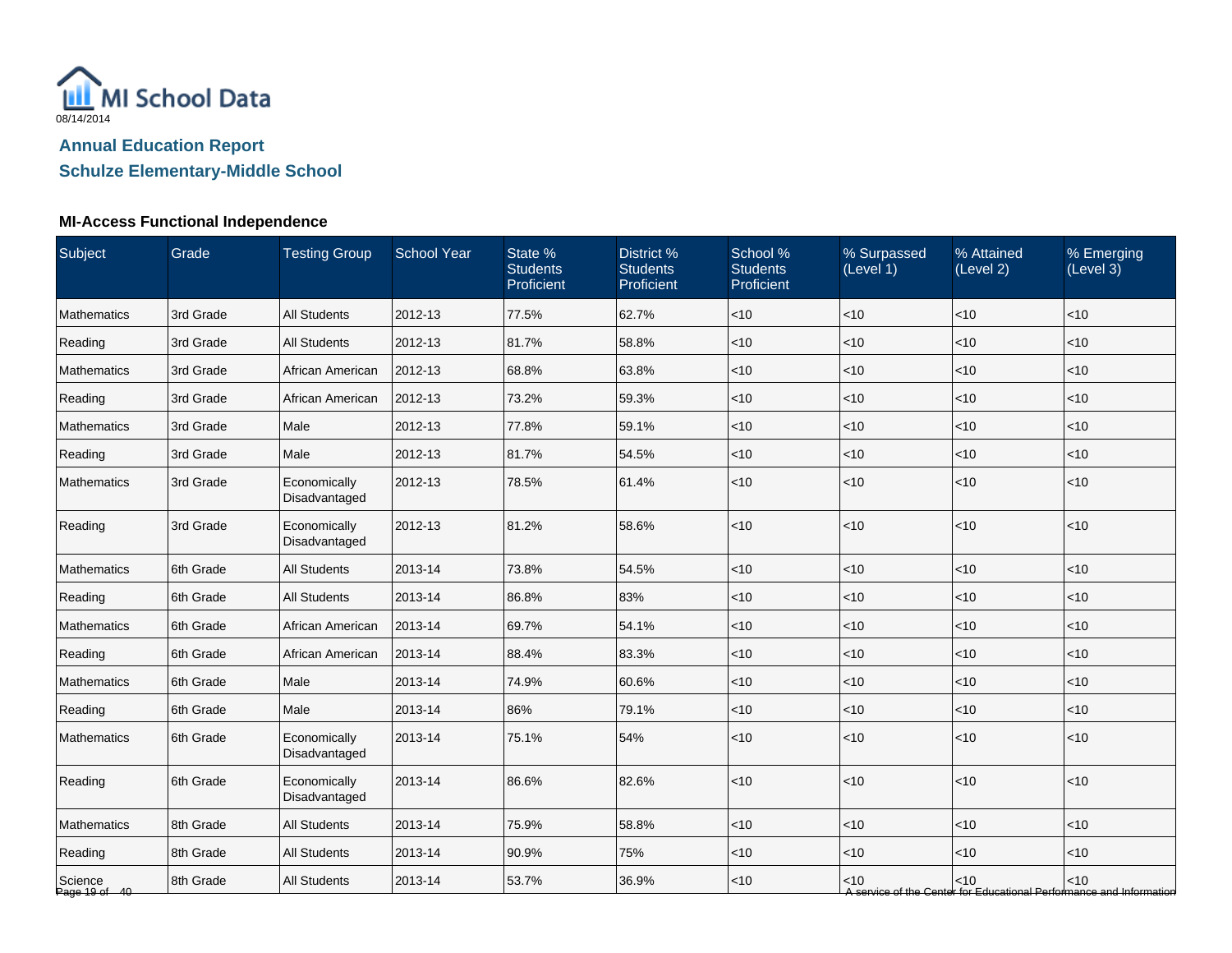

#### **MI-Access Functional Independence**

| Subject            | Grade     | <b>Testing Group</b>          | <b>School Year</b> | State %<br><b>Students</b><br><b>Proficient</b> | District %<br><b>Students</b><br><b>Proficient</b> | School %<br><b>Students</b><br>Proficient | % Surpassed<br>(Level 1) | % Attained<br>(Level 2) | % Emerging<br>(Level 3) |
|--------------------|-----------|-------------------------------|--------------------|-------------------------------------------------|----------------------------------------------------|-------------------------------------------|--------------------------|-------------------------|-------------------------|
| <b>Mathematics</b> | 8th Grade | I African American            | 2013-14            | 67.6%                                           | 58.5%                                              | $\leq 10$                                 | $ $ < 10                 | < 10                    | $<$ 10                  |
| Reading            | 8th Grade | I African American            | 2013-14            | 85.8%                                           | 74.6%                                              | $\leq 10$                                 | < 10                     | < 10                    | $<$ 10                  |
| Science            | 8th Grade | African American              | 2013-14            | 39.6%                                           | 34.9%                                              | $\leq 10$                                 | $ $ < 10                 | < 10                    | $<$ 10                  |
| <b>Mathematics</b> | 8th Grade | Female                        | 2013-14            | 72.2%                                           | 51.8%                                              | $\leq 10$                                 | $<$ 10                   | < 10                    | $<$ 10                  |
| Reading            | 8th Grade | l Female                      | 2013-14            | 92.4%                                           | 77.2%                                              | $\leq 10$                                 | $ $ < 10                 | < 10                    | < 10                    |
| Science            | 8th Grade | Female                        | 2013-14            | 48.7%                                           | 30.2%                                              | $\leq 10$                                 | $ $ < 10                 | < 10                    | $<$ 10                  |
| <b>Mathematics</b> | 8th Grade | Economically<br>Disadvantaged | 2013-14            | 77.1%                                           | 58.9%                                              | $\leq 10$                                 | < 10                     | < 10                    | < 10                    |
| Reading            | 8th Grade | Economically<br>Disadvantaged | 2013-14            | 90.6%                                           | 74.2%                                              | $\leq 10$                                 | < 10                     | < 10                    | < 10                    |
| Science            | 8th Grade | Economically<br>Disadvantaged | 2013-14            | 54.3%                                           | 36.8%                                              | $\leq 10$                                 | $\mathsf{I}$ <10         | < 10                    | < 10                    |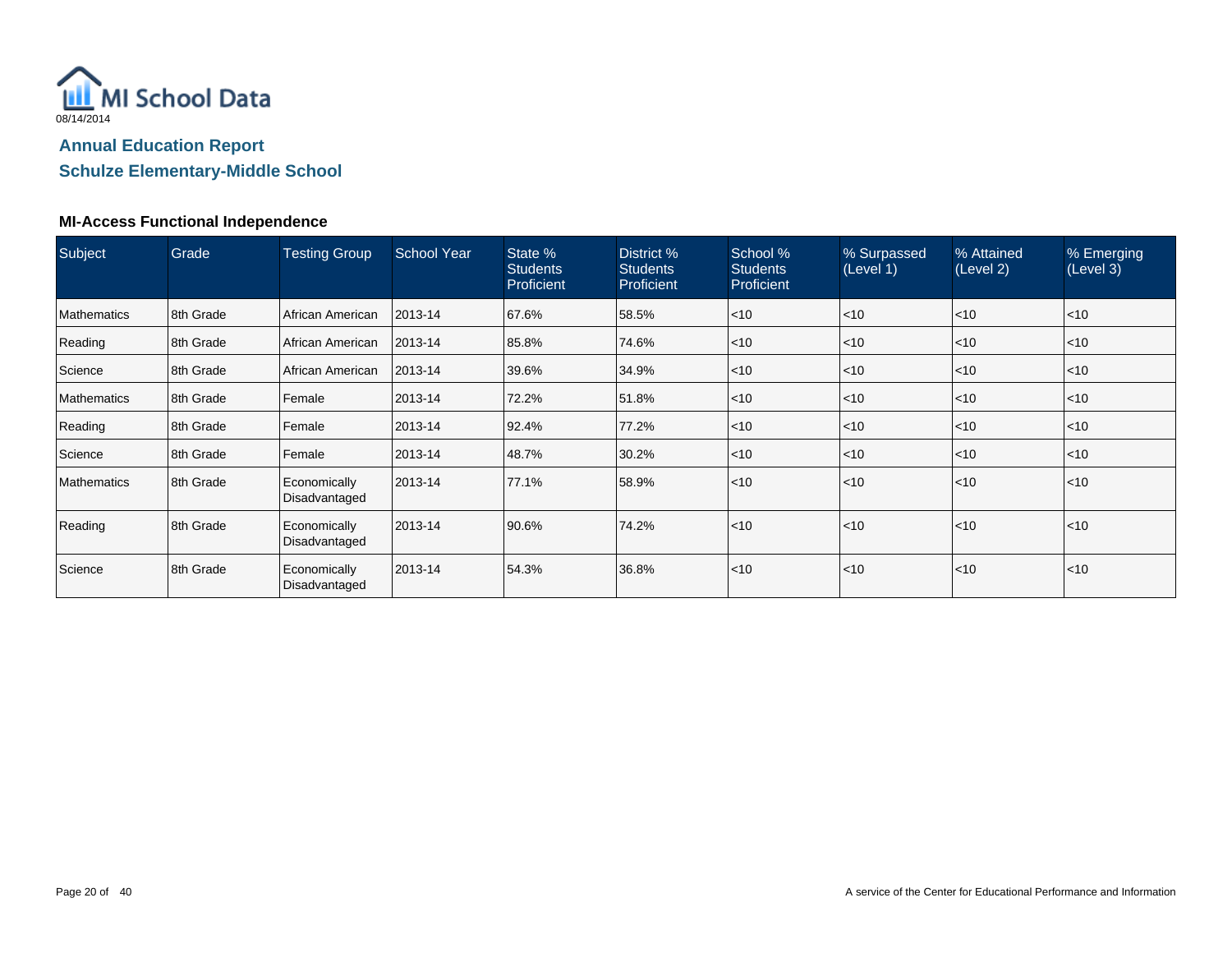

### **MI-Access Supported Independence**

| Subject           | Grade <sup>1</sup> | <b>Testing Group</b> | <b>School Year</b> | State %<br><b>Students</b><br><b>Proficient</b> | District %<br><b>Students</b><br><b>Proficient</b> | School %<br><b>Students</b><br><b>Proficient</b> | % Surpassed<br>(Level 1) | % Attained<br>(Level 2) | % Emerging<br>(Level 3) |
|-------------------|--------------------|----------------------|--------------------|-------------------------------------------------|----------------------------------------------------|--------------------------------------------------|--------------------------|-------------------------|-------------------------|
| $\cdots$ $\cdots$ |                    |                      |                    |                                                 |                                                    |                                                  |                          |                         |                         |

No Data to Display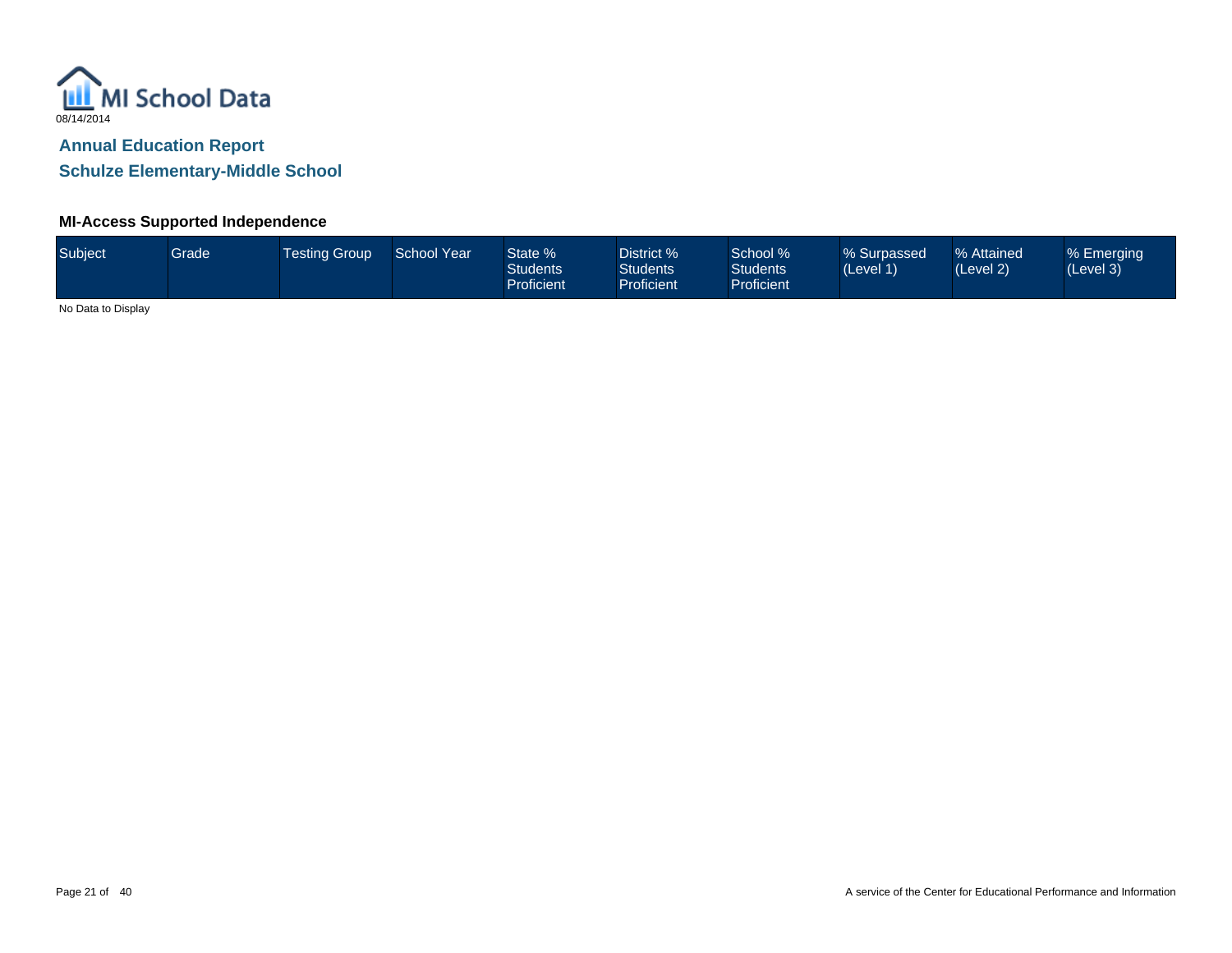

# **MI-Access Participation**

| Subject           | Grade | <b>Testing Group</b> | <b>School Year</b> | State %<br><b>Students</b><br><b>Proficient</b> | District %<br><b>Students</b><br><b>Proficient</b> | School %<br><b>Students</b><br><b>Proficient</b> | % Surpassed<br>(Level 1) | % Attained<br>(Level 2) | % Emerging<br>(Level 3) |
|-------------------|-------|----------------------|--------------------|-------------------------------------------------|----------------------------------------------------|--------------------------------------------------|--------------------------|-------------------------|-------------------------|
| $\cdots$ $\cdots$ |       |                      |                    |                                                 |                                                    |                                                  |                          |                         |                         |

No Data to Display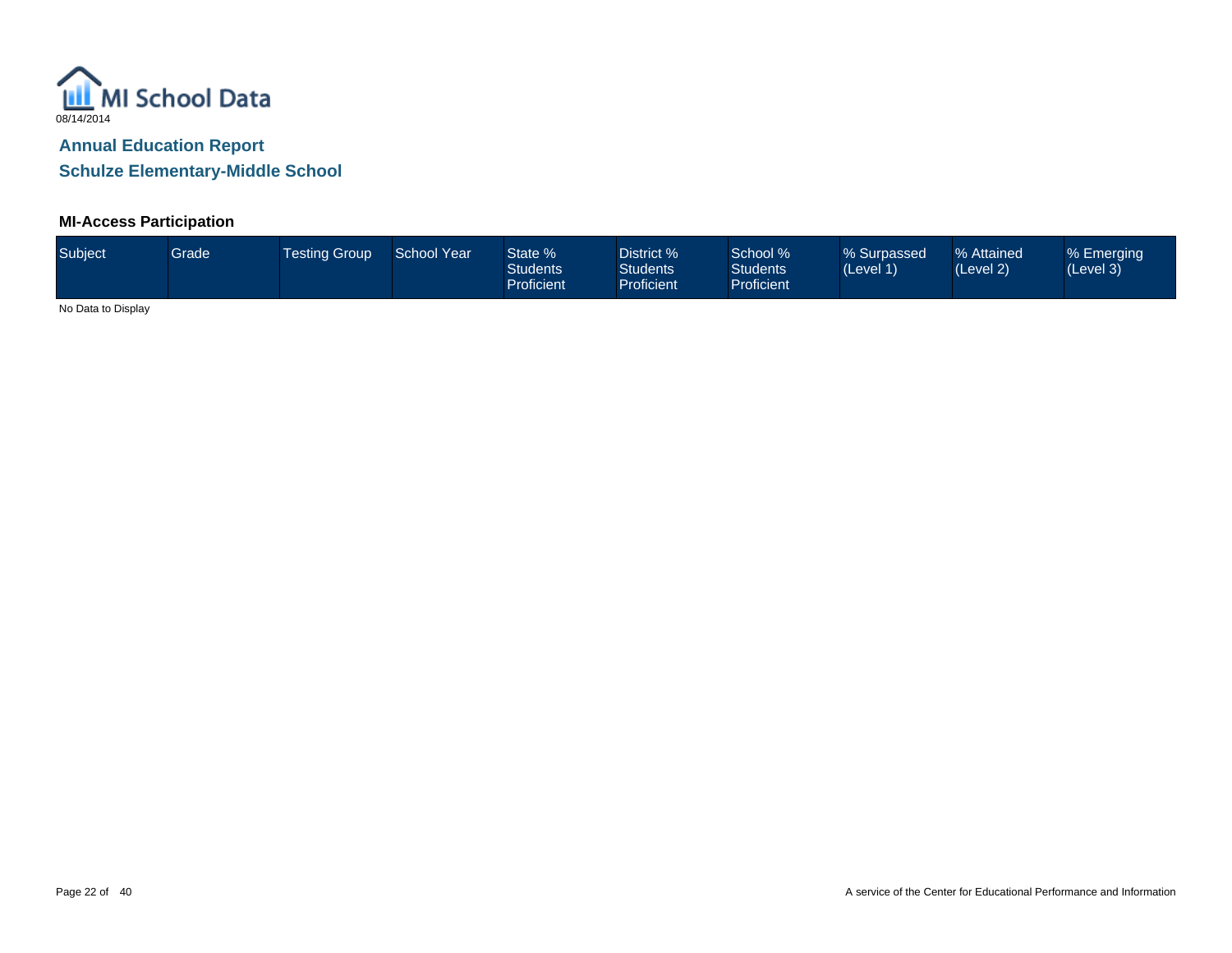

| <b>Testing Group</b>                         | Location        | Subject            | % Tested Total(Goal<br>95%) | % Proficient for<br>Accountability* |
|----------------------------------------------|-----------------|--------------------|-----------------------------|-------------------------------------|
| <b>All Students</b>                          | Statewide       | Mathematics        | 99%                         | 62.2%                               |
| Bottom 30%                                   | Statewide       | <b>Mathematics</b> | N/A                         | 18.9%                               |
| American Indian                              | Statewide       | <b>Mathematics</b> | 98.9%                       | 54.1%                               |
| African American                             | Statewide       | <b>Mathematics</b> | 97.5%                       | 39.5%                               |
| Asian                                        | Statewide       | <b>Mathematics</b> | 99.6%                       | 82.8%                               |
| Hispanic of Any Race                         | Statewide       | <b>Mathematics</b> | 99.1%                       | 51.5%                               |
| Native Hawaiian or Other<br>Pacific Islander | Statewide       | <b>Mathematics</b> | 99%                         | 67.9%                               |
| Two or More Races                            | Statewide       | <b>Mathematics</b> | 99.3%                       | 60.4%                               |
| White                                        | Statewide       | <b>Mathematics</b> | 99.3%                       | 67.9%                               |
| Economically Disadvantaged                   | Statewide       | Mathematics        | 98.6%                       | 49.7%                               |
| English Language Learners                    | Statewide       | <b>Mathematics</b> | 99.2%                       | 46%                                 |
| <b>Students With Disabilities</b>            | Statewide       | <b>Mathematics</b> | 98.1%                       | 39.7%                               |
| <b>All Students</b>                          | <b>District</b> | <b>Mathematics</b> | 96.3%                       | 36.5%                               |
| Bottom 30%                                   | District        | <b>Mathematics</b> | N/A                         | 6.8%                                |
| American Indian                              | <b>District</b> | <b>Mathematics</b> | 100%                        | 36.7%                               |
| African American                             | District        | <b>Mathematics</b> | 96.2%                       | 35.3%                               |
| Asian                                        | <b>District</b> | <b>Mathematics</b> | 98.4%                       | 65.7%                               |
| Hispanic of Any Race                         | District        | Mathematics        | 97.5%                       | 40.9%                               |
| Native Hawaiian or Other<br>Pacific Islander | <b>District</b> | <b>Mathematics</b> | $30$                        | $30$                                |
| Two or More Races                            | <b>District</b> | Mathematics        | 96.8%                       | 28.2%                               |
| White                                        | <b>District</b> | <b>Mathematics</b> | 95.1%                       | 39%                                 |
| Economically Disadvantaged   District        |                 | Mathematics        | 96.3%                       | 35.5%                               |
| English Language Learners                    | <b>District</b> | Mathematics        | 97.8%                       | 40.2%                               |
| <b>Students With Disabilities</b>            | <b>District</b> | Mathematics        | 92.5%                       | 30.1%                               |
| All Students                                 | School          | Mathematics        | 99%                         | 45.5%                               |
| Bottom 30%                                   | School          | Mathematics        | N/A                         | 7.9%                                |
| African American                             | School          | Mathematics        | 99%                         | 45.2%                               |
| Two or More Races                            | School          | Mathematics        | $30$                        | <30                                 |
| White                                        | School          | Mathematics        |                             |                                     |
| Economically Disadvantaged                   | School          | Mathematics        | 99%                         | 47.2%                               |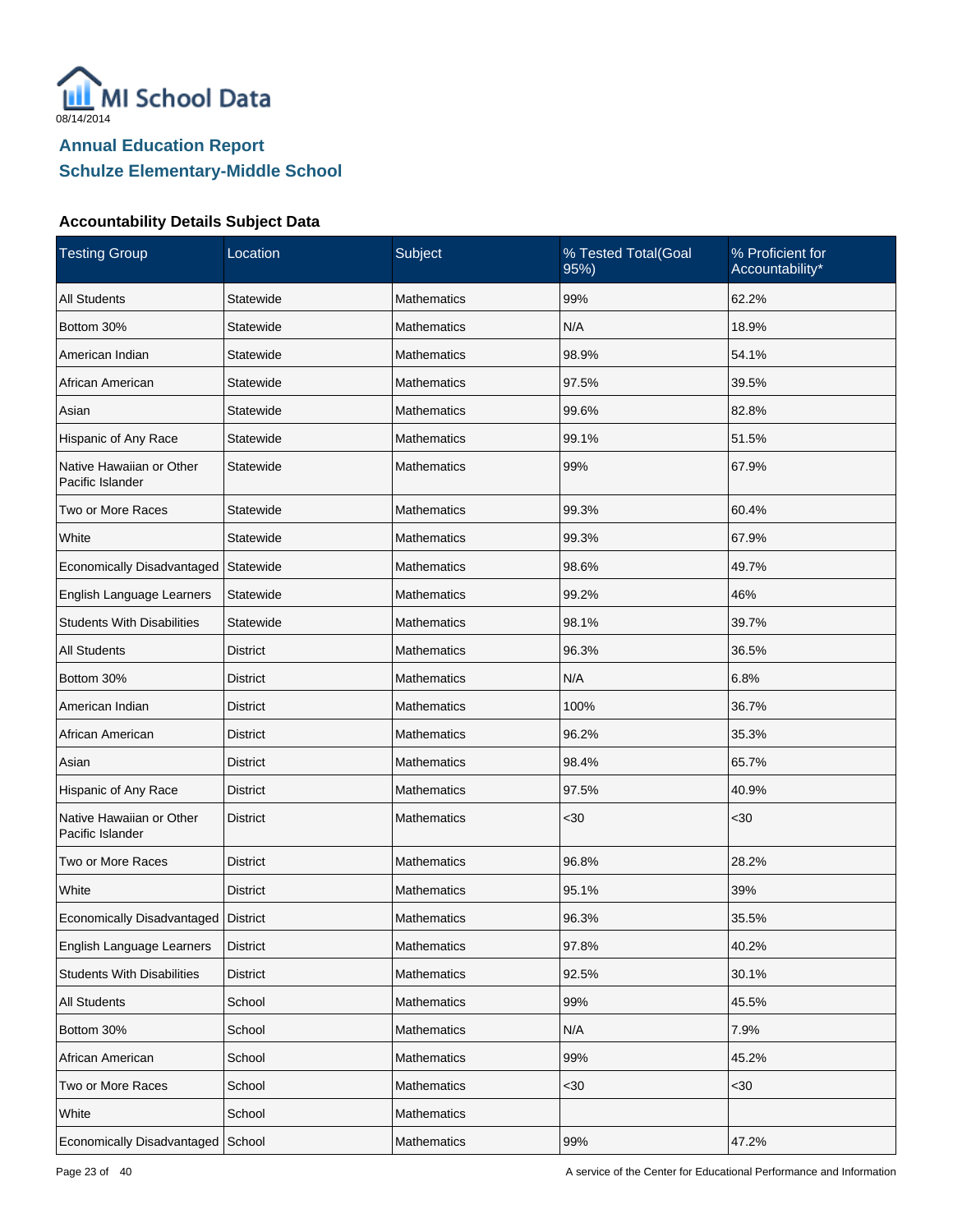

| <b>Testing Group</b>                         | Location        | Subject            | % Tested Total(Goal<br>95%) | % Proficient for<br>Accountability* |
|----------------------------------------------|-----------------|--------------------|-----------------------------|-------------------------------------|
| English Language Learners                    | School          | <b>Mathematics</b> |                             |                                     |
| <b>Students With Disabilities</b>            | School          | <b>Mathematics</b> | 98.4%                       | 42.3%                               |
| <b>All Students</b>                          | Statewide       | Reading            | 99.1%                       | 85.8%                               |
| Bottom 30%                                   | Statewide       | Reading            | N/A                         | 60.1%                               |
| American Indian                              | Statewide       | Reading            | 99%                         | 83.4%                               |
| African American                             | Statewide       | Reading            | 97.9%                       | 72.2%                               |
| Asian                                        | Statewide       | Reading            | 99.5%                       | 91.9%                               |
| Hispanic of Any Race                         | Statewide       | Reading            | 99.2%                       | 80.5%                               |
| Native Hawaiian or Other<br>Pacific Islander | Statewide       | Reading            | 98.8%                       | 87.3%                               |
| Two or More Races                            | Statewide       | Reading            | 99.4%                       | 86.3%                               |
| White                                        | Statewide       | Reading            | 99.4%                       | 89.3%                               |
| Economically Disadvantaged                   | Statewide       | Reading            | 98.8%                       | 78.5%                               |
| English Language Learners                    | Statewide       | Reading            | 99%                         | 69.8%                               |
| <b>Students With Disabilities</b>            | Statewide       | Reading            | 98.4%                       | 56.2%                               |
| <b>All Students</b>                          | District        | Reading            | 97%                         | 68%                                 |
| Bottom 30%                                   | District        | Reading            | N/A                         | 17.3%                               |
| American Indian                              | District        | Reading            | 100%                        | 71.7%                               |
| African American                             | District        | Reading            | 96.9%                       | 67%                                 |
| Asian                                        | District        | Reading            | 99.2%                       | 82%                                 |
| Hispanic of Any Race                         | <b>District</b> | Reading            | 97.2%                       | 72.6%                               |
| Native Hawaiian or Other<br>Pacific Islander | <b>District</b> | Reading            | $30$                        | $30$                                |
| Two or More Races                            | District        | Reading            | 96.8%                       | 77.5%                               |
| White                                        | <b>District</b> | Reading            | 95.3%                       | 66.5%                               |
| Economically Disadvantaged                   | <b>District</b> | Reading            | 97%                         | 66.6%                               |
| English Language Learners                    | <b>District</b> | Reading            | 97.7%                       | 70.9%                               |
| <b>Students With Disabilities</b>            | <b>District</b> | Reading            | 93.2%                       | 39.3%                               |
| All Students                                 | School          | Reading            | 99.2%                       | 76.4%                               |
| Bottom 30%                                   | School          | Reading            | N/A                         | 25.4%                               |
| African American                             | School          | Reading            | 99.2%                       | 76.3%                               |
| Two or More Races                            | School          | Reading            | <30                         | <30                                 |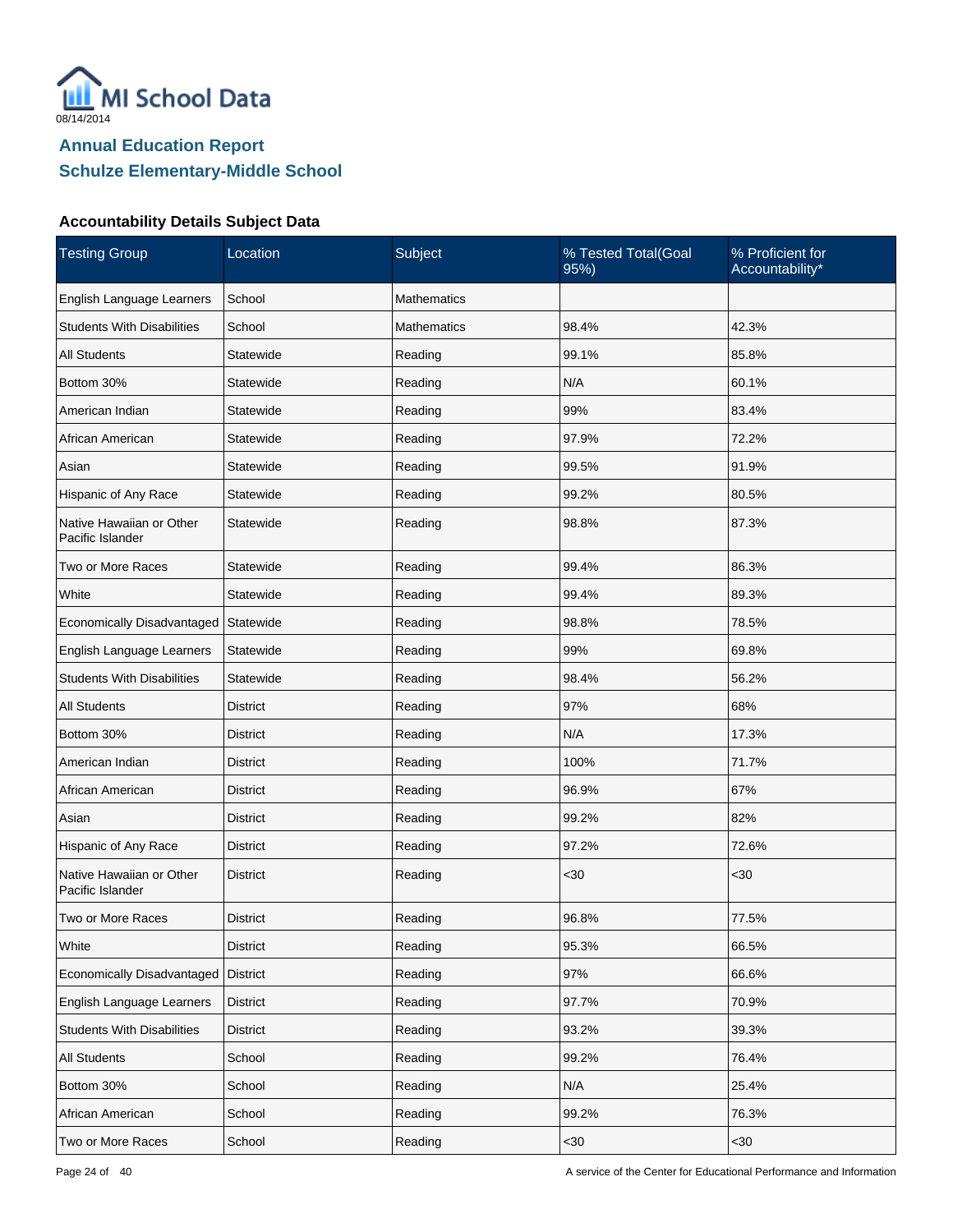

| <b>Testing Group</b>                         | Location        | Subject | % Tested Total(Goal<br>95%) | % Proficient for<br>Accountability* |
|----------------------------------------------|-----------------|---------|-----------------------------|-------------------------------------|
| White                                        | School          | Reading |                             |                                     |
| Economically Disadvantaged School            |                 | Reading | 99.3%                       | 74.3%                               |
| English Language Learners                    | School          | Reading |                             |                                     |
| <b>Students With Disabilities</b>            | School          | Reading | 98.4%                       | 55.8%                               |
| <b>All Students</b>                          | Statewide       | Science | 98.3%                       | 42.9%                               |
| Bottom 30%                                   | Statewide       | Science | N/A                         | 1.5%                                |
| American Indian                              | Statewide       | Science | 98.4%                       | 35.6%                               |
| African American                             | Statewide       | Science | 95.8%                       | 14.9%                               |
| Asian                                        | Statewide       | Science | 99.4%                       | 61.1%                               |
| Hispanic of Any Race                         | Statewide       | Science | 98.5%                       | 26.7%                               |
| Native Hawaiian or Other<br>Pacific Islander | Statewide       | Science | 99.1%                       | 48.4%                               |
| Two or More Races                            | Statewide       | Science | 98.9%                       | 40.6%                               |
| White                                        | Statewide       | Science | 98.9%                       | 50.1%                               |
| Economically Disadvantaged                   | Statewide       | Science | 97.4%                       | 26.4%                               |
| English Language Learners                    | Statewide       | Science | 98.4%                       | 11.2%                               |
| <b>Students With Disabilities</b>            | Statewide       | Science | 97.2%                       | 16.1%                               |
| <b>All Students</b>                          | <b>District</b> | Science | 94.6%                       | 13.6%                               |
| Bottom 30%                                   | District        | Science | N/A                         | 0.3%                                |
| American Indian                              | <b>District</b> | Science | $30$                        | $30$                                |
| African American                             | District        | Science | 94.6%                       | 13%                                 |
| Asian                                        | <b>District</b> | Science | 98.1%                       | 39.2%                               |
| Hispanic of Any Race                         | District        | Science | 94.7%                       | 14.1%                               |
| Native Hawaiian or Other<br>Pacific Islander | District        | Science | $30$                        | $<30$                               |
| Two or More Races                            | <b>District</b> | Science | <30                         | <30                                 |
| White                                        | <b>District</b> | Science | 92.6%                       | 17.4%                               |
| Economically Disadvantaged                   | District        | Science | 94.5%                       | 12%                                 |
| English Language Learners                    | <b>District</b> | Science | 95.1%                       | 12.1%                               |
| <b>Students With Disabilities</b>            | <b>District</b> | Science | 89.9%                       | 8.2%                                |
| <b>All Students</b>                          | School          | Science | 100.7%                      | 26.4%                               |
| Bottom 30%                                   | School          | Science | N/A                         | $0\%$                               |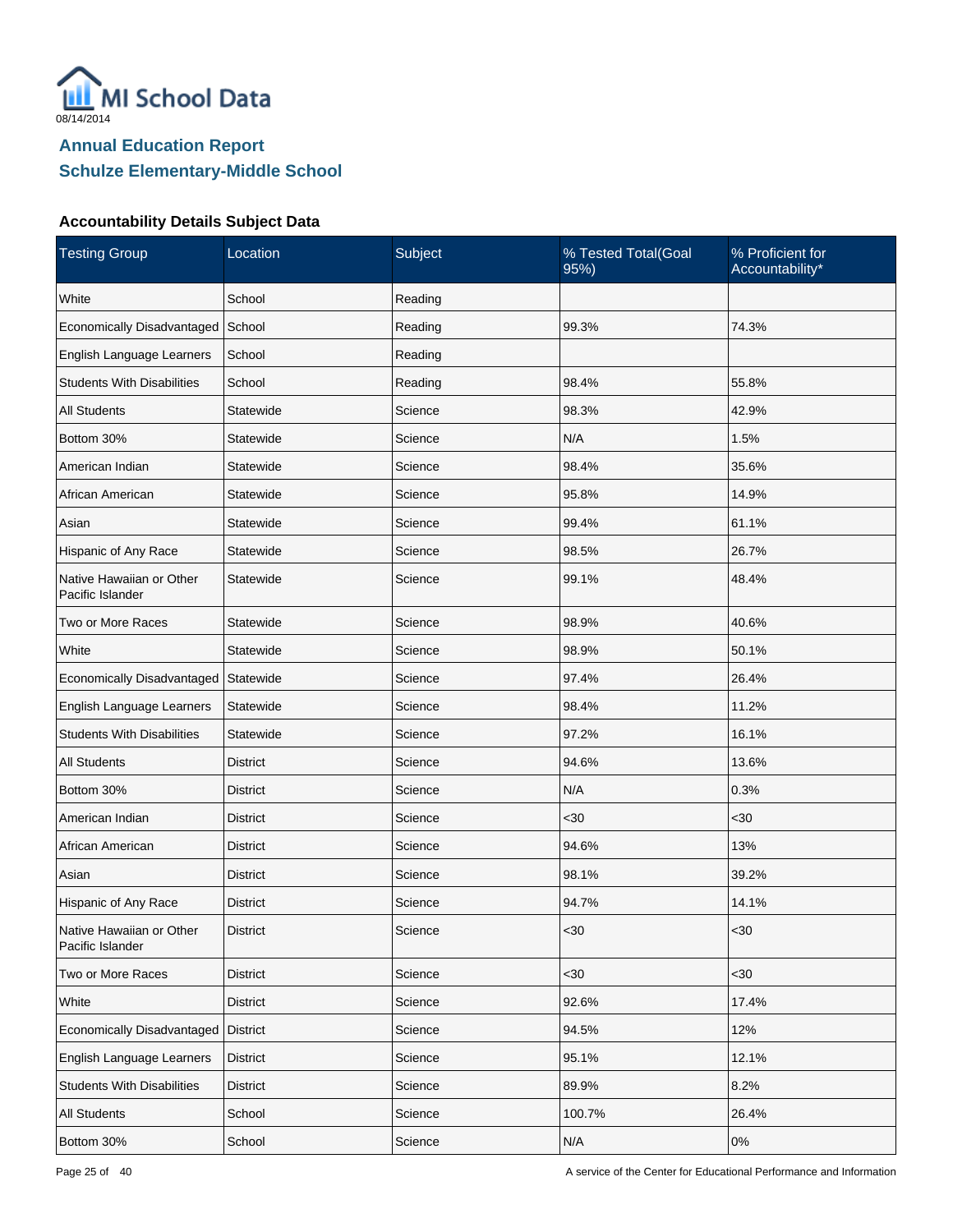

| <b>Testing Group</b>                         | Location        | Subject               | % Tested Total(Goal<br>95% | % Proficient for<br>Accountability* |
|----------------------------------------------|-----------------|-----------------------|----------------------------|-------------------------------------|
| African American                             | School          | Science               | 100.7%                     | 26.4%                               |
| Economically Disadvantaged                   | School          | Science               | 100%                       | 27.6%                               |
| <b>Students With Disabilities</b>            | School          | Science               | $30$                       | $30$                                |
| <b>All Students</b>                          | Statewide       | <b>Social Studies</b> | 97.3%                      | 57.3%                               |
| Bottom 30%                                   | Statewide       | <b>Social Studies</b> | N/A                        | 9.1%                                |
| American Indian                              | Statewide       | <b>Social Studies</b> | 97.7%                      | 49.7%                               |
| African American                             | Statewide       | <b>Social Studies</b> | 93.6%                      | 28.4%                               |
| Asian                                        | Statewide       | <b>Social Studies</b> | 99.1%                      | 74.4%                               |
| Hispanic of Any Race                         | Statewide       | <b>Social Studies</b> | 97.5%                      | 42.7%                               |
| Native Hawaiian or Other<br>Pacific Islander | Statewide       | <b>Social Studies</b> | 98.9%                      | 65.5%                               |
| Two or More Races                            | Statewide       | <b>Social Studies</b> | 98.2%                      | 53.8%                               |
| White                                        | Statewide       | <b>Social Studies</b> | 98.2%                      | 64.5%                               |
| Economically Disadvantaged                   | Statewide       | <b>Social Studies</b> | 95.8%                      | 40.4%                               |
| English Language Learners                    | Statewide       | <b>Social Studies</b> | 97.5%                      | 22.7%                               |
| <b>Students With Disabilities</b>            | Statewide       | <b>Social Studies</b> | 92.3%                      | 21.7%                               |
| All Students                                 | <b>District</b> | <b>Social Studies</b> | 89.3%                      | 25.2%                               |
| Bottom 30%                                   | <b>District</b> | <b>Social Studies</b> | N/A                        | 0%                                  |
| American Indian                              | <b>District</b> | <b>Social Studies</b> | $30$                       | <30                                 |
| African American                             | <b>District</b> | <b>Social Studies</b> | 88.9%                      | 23.9%                               |
| Asian                                        | <b>District</b> | <b>Social Studies</b> | 93.9%                      | 59.7%                               |
| Hispanic of Any Race                         | <b>District</b> | <b>Social Studies</b> | 92%                        | 29.3%                               |
| Native Hawaiian or Other<br>Pacific Islander | <b>District</b> | <b>Social Studies</b> | $30$                       | $30$                                |
| Two or More Races                            | <b>District</b> | Social Studies        | $30$                       | <30                                 |
| White                                        | <b>District</b> | Social Studies        | 86.8%                      | 27.7%                               |
| Economically Disadvantaged                   | District        | Social Studies        | 88.9%                      | 22.4%                               |
| English Language Learners                    | <b>District</b> | Social Studies        | 92.1%                      | 27.5%                               |
| <b>Students With Disabilities</b>            | District        | Social Studies        | 66.7%                      | 6.8%                                |
| <b>All Students</b>                          | School          | <b>Social Studies</b> | 97.4%                      | 17.3%                               |
| Bottom 30%                                   | School          | Social Studies        | N/A                        | $0\%$                               |
| African American                             | School          | Social Studies        | 97.4%                      | 17.5%                               |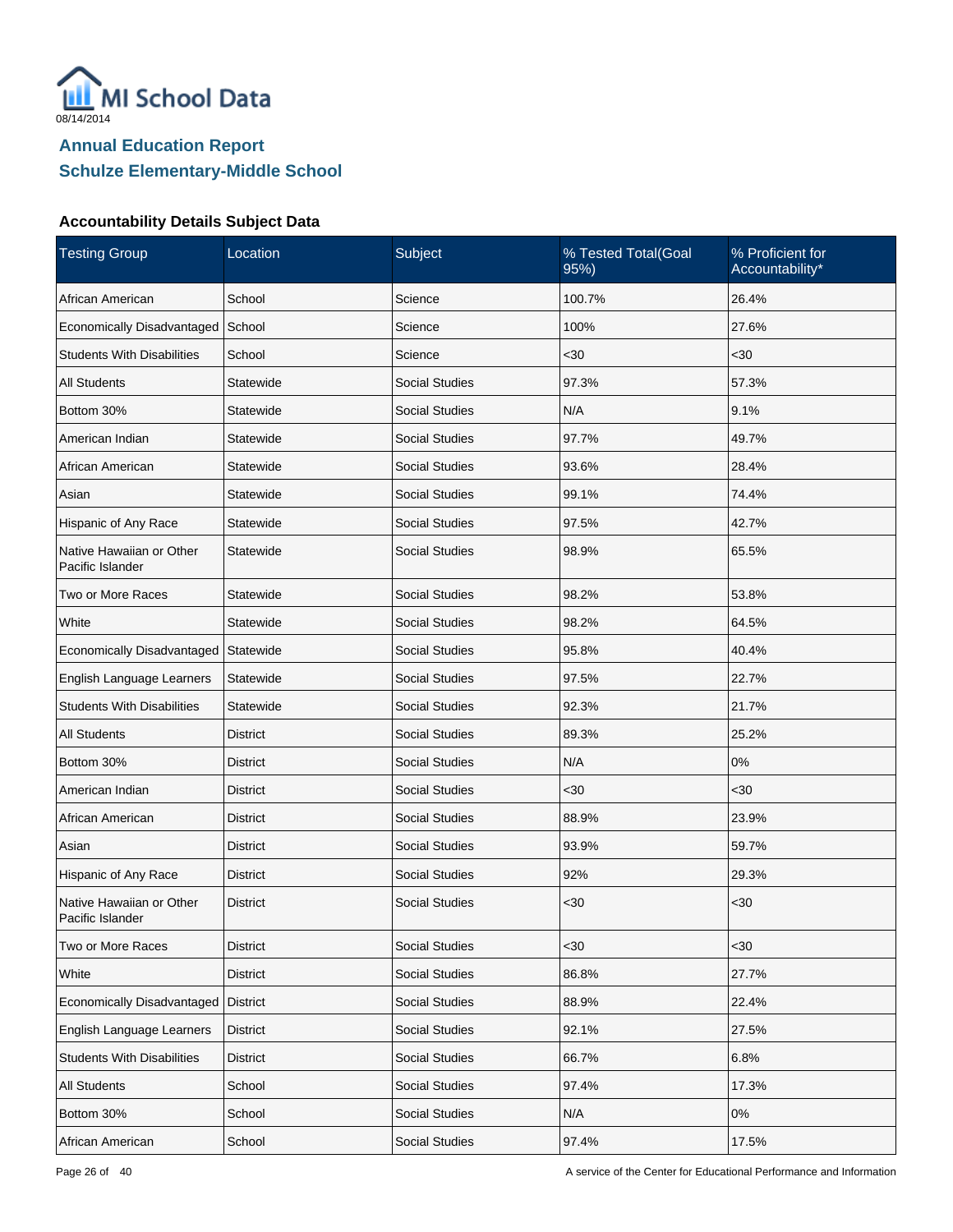

| <b>Testing Group</b>                         | Location        | Subject               | % Tested Total(Goal<br>95%) | % Proficient for<br>Accountability* |
|----------------------------------------------|-----------------|-----------------------|-----------------------------|-------------------------------------|
| Two or More Races                            | School          | <b>Social Studies</b> | $30$                        | $30$                                |
| White                                        | School          | <b>Social Studies</b> |                             |                                     |
| Economically Disadvantaged                   | School          | <b>Social Studies</b> | 97.1%                       | 15.9%                               |
| English Language Learners                    | School          | <b>Social Studies</b> |                             |                                     |
| <b>Students With Disabilities</b>            | School          | <b>Social Studies</b> | $30$                        | <30                                 |
| <b>All Students</b>                          | Statewide       | Writing               | 98.5%                       | 73.2%                               |
| Bottom 30%                                   | Statewide       | Writing               | N/A                         | 26.5%                               |
| American Indian                              | Statewide       | Writing               | 98.5%                       | 63.2%                               |
| African American                             | Statewide       | Writing               | 96.4%                       | 54.4%                               |
| Asian                                        | Statewide       | Writing               | 99%                         | 86%                                 |
| Hispanic of Any Race                         | Statewide       | Writing               | 98.8%                       | 64.3%                               |
| Native Hawaiian or Other<br>Pacific Islander | Statewide       | Writing               | 99%                         | 76.6%                               |
| Two or More Races                            | Statewide       | Writing               | 99.1%                       | 72.8%                               |
| White                                        | Statewide       | Writing               | 99%                         | 77.8%                               |
| Economically Disadvantaged                   | Statewide       | Writing               | 97.8%                       | 61.3%                               |
| English Language Learners                    | Statewide       | Writing               | 98%                         | 51.1%                               |
| <b>Students With Disabilities</b>            | Statewide       | Writing               | 97.7%                       | 35.2%                               |
| <b>All Students</b>                          | <b>District</b> | Writing               | 95.7%                       | 49.2%                               |
| Bottom 30%                                   | <b>District</b> | Writing               | N/A                         | 0%                                  |
| American Indian                              | District        | Writing               | $30$                        | <30                                 |
| African American                             | <b>District</b> | Writing               | 95.7%                       | 47.8%                               |
| Asian                                        | <b>District</b> | Writing               | 91.5%                       | 66.7%                               |
| Hispanic of Any Race                         | <b>District</b> | Writing               | 95.9%                       | 55.8%                               |
| Native Hawaiian or Other<br>Pacific Islander | <b>District</b> | Writing               | <30                         | <30                                 |
| Two or More Races                            | <b>District</b> | Writing               | 107.7%                      | 41.9%                               |
| White                                        | <b>District</b> | Writing               | 95.4%                       | 52.1%                               |
| Economically Disadvantaged                   | District        | Writing               | 95.7%                       | 47.3%                               |
| English Language Learners                    | District        | Writing               | 95.6%                       | 53.1%                               |
| <b>Students With Disabilities</b>            | <b>District</b> | Writing               | 90.1%                       | 21.6%                               |
| All Students                                 | School          | Writing               | 98.3%                       | 60.2%                               |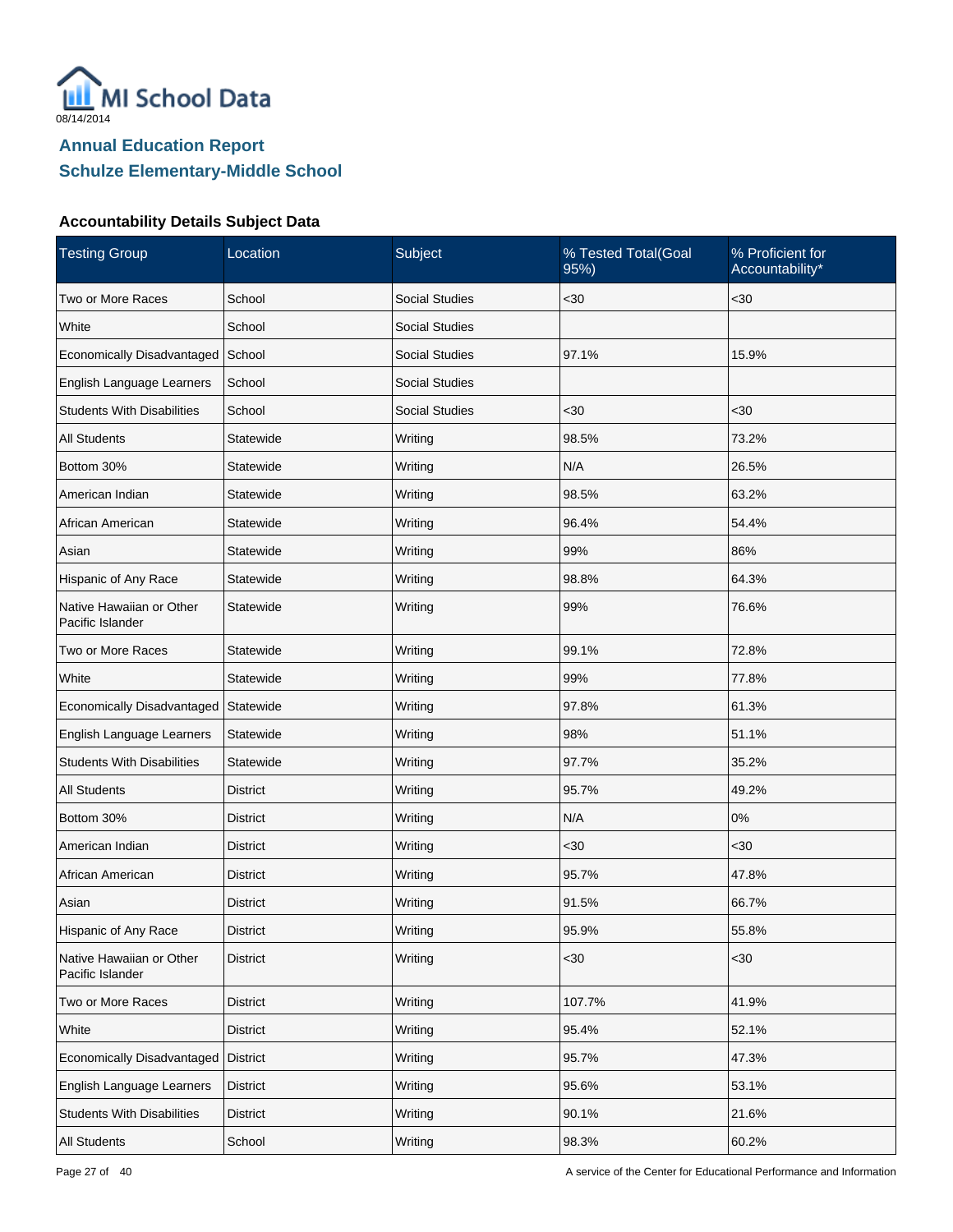

| Testing Group                     | Location | <b>Subject</b> | % Tested Total (Goal<br>95% | % Proficient for<br>Accountability* |
|-----------------------------------|----------|----------------|-----------------------------|-------------------------------------|
| Bottom 30%                        | School   | Writing        | N/A                         | 0%                                  |
| <b>African American</b>           | School   | Writing        | 98.3%                       | 60.2%                               |
| Economically Disadvantaged School |          | Writing        | 98.6%                       | 61.8%                               |
| Students With Disabilities        | School   | Writing        | $30$                        | $30$                                |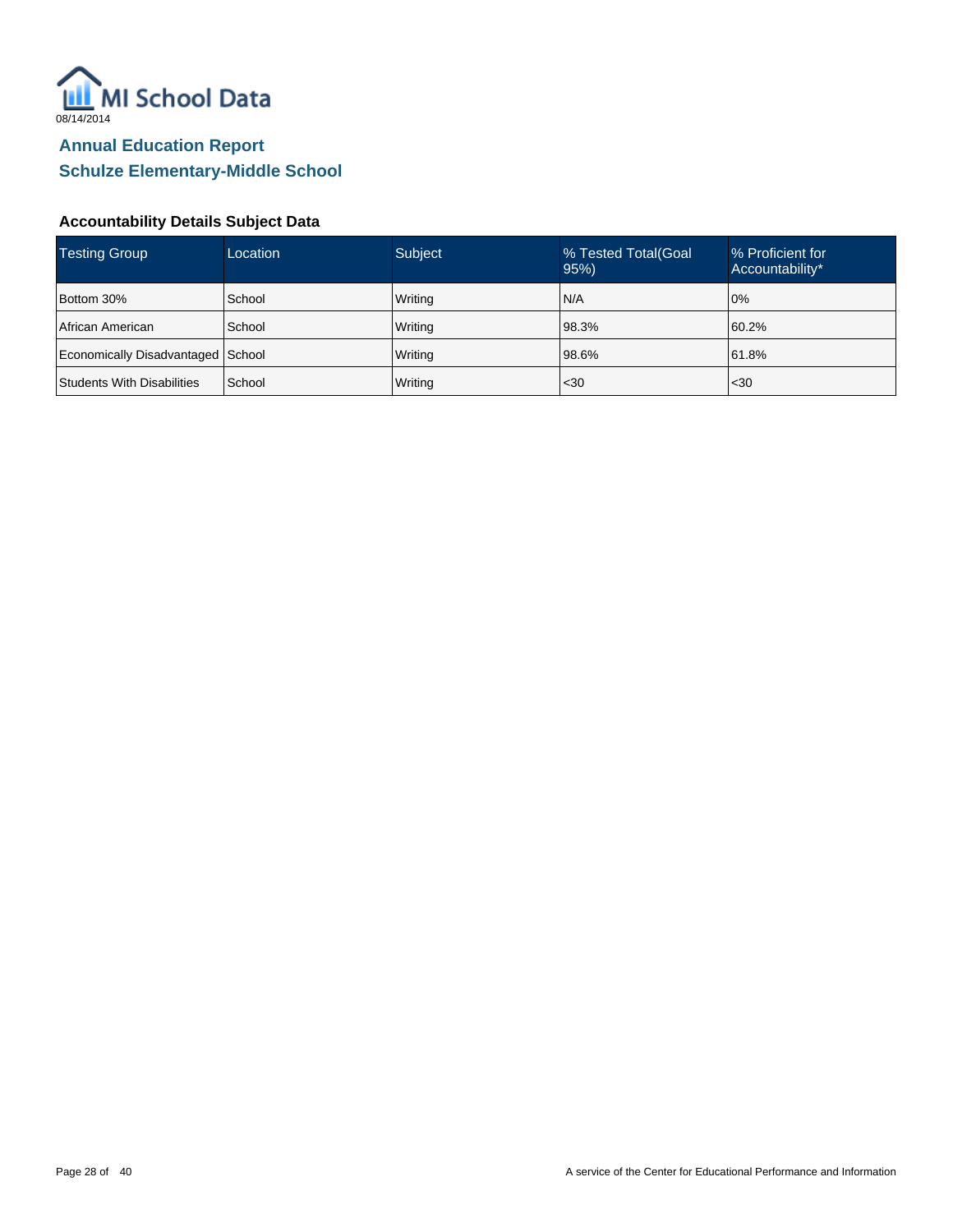

#### **Accountability Details Graduation Data**

| <b>Testing Group</b>                      | Location        | Accountability Scorecard Completion Rate<br>(High Schools only)<br>(Goal 80%) |
|-------------------------------------------|-----------------|-------------------------------------------------------------------------------|
| <b>All Students</b>                       | Statewide       | 77%                                                                           |
| American Indian                           | Statewide       | 64.1%                                                                         |
| African American                          | Statewide       | 60.5%                                                                         |
| Asian                                     | Statewide       | 87.9%                                                                         |
| Hispanic of Any Race                      | Statewide       | 67.3%                                                                         |
| Migrant                                   | Statewide       | 70.5%                                                                         |
| Native Hawaiian or Other Pacific Islander | Statewide       | 69.2%                                                                         |
| Two or More Races                         | Statewide       | 73.9%                                                                         |
| White                                     | Statewide       | 82.1%                                                                         |
| Female                                    | Statewide       | 81.5%                                                                         |
| Male                                      | Statewide       | 72.7%                                                                         |
| Economically Disadvantaged                | Statewide       | 63.9%                                                                         |
| English Language Learners                 | Statewide       | 65.4%                                                                         |
| <b>Students With Disabilities</b>         | Statewide       | 53.6%                                                                         |
| <b>Homeless</b>                           | Statewide       | 54.2%                                                                         |
| <b>All Students</b>                       | <b>District</b> | 64.6%                                                                         |
| African American                          | <b>District</b> | 64.5%                                                                         |
| Asian                                     | <b>District</b> | 79.1%                                                                         |
| Hispanic of Any Race                      | <b>District</b> | 69.2%                                                                         |
| White                                     | <b>District</b> | 44.9%                                                                         |
| Economically Disadvantaged                | <b>District</b> | 63.7%                                                                         |
| English Language Learners                 | <b>District</b> | 71.5%                                                                         |
| <b>Students With Disabilities</b>         | <b>District</b> | 40.9%                                                                         |
| Bottom 30%                                | <b>District</b> | 86.1%                                                                         |

\* All data based on students enrolled for a full academic year.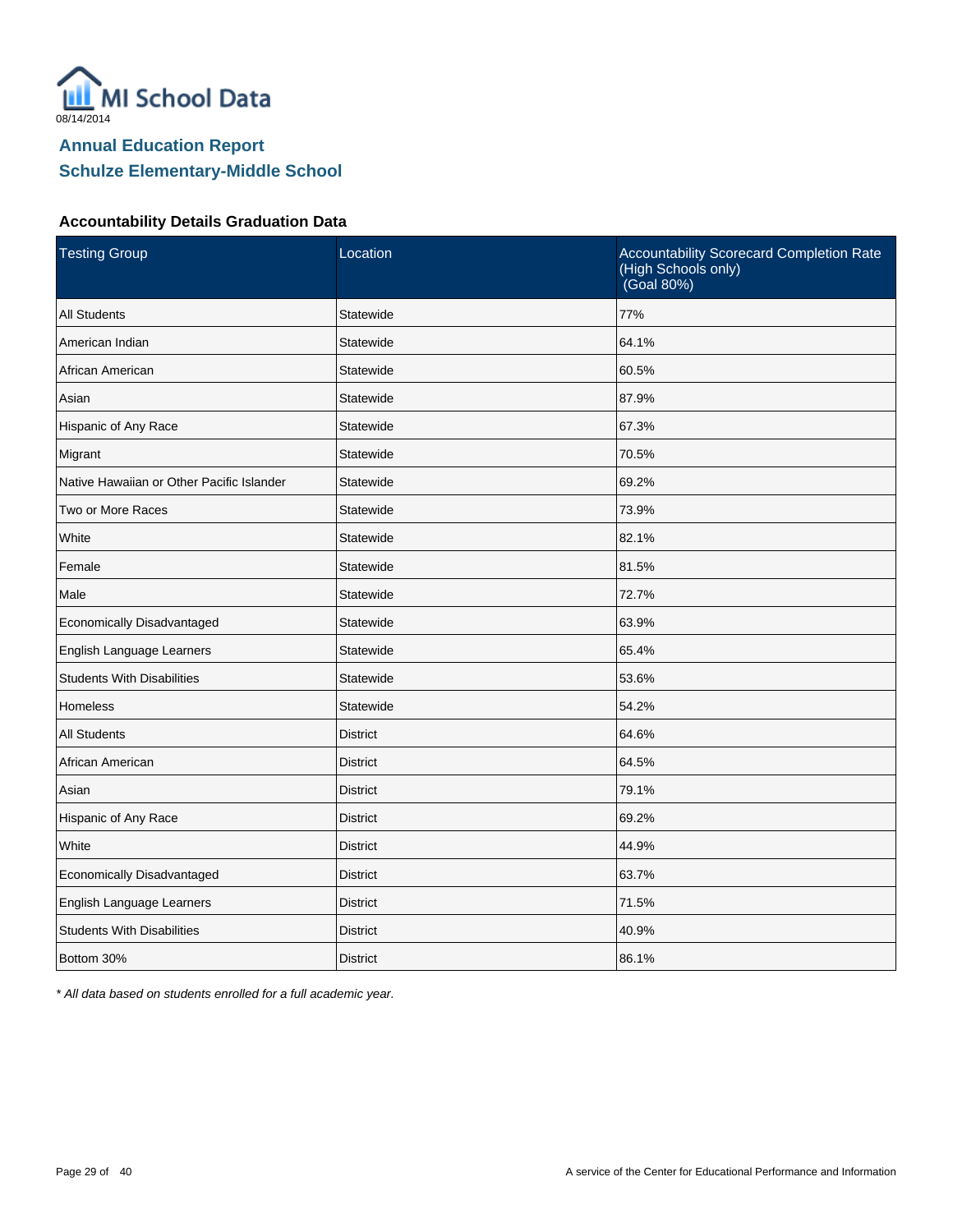

#### **Accountability Details Attendance Data**

| <b>Testing Group</b> | Location        | Attendance Rate<br>(Goal 90%) |
|----------------------|-----------------|-------------------------------|
| <b>All Students</b>  | Statewide       | 94.3%                         |
| <b>All Students</b>  | <b>District</b> | 86.8%                         |
| All Students         | School          | 92%                           |

\* All data based on students enrolled for a full academic year.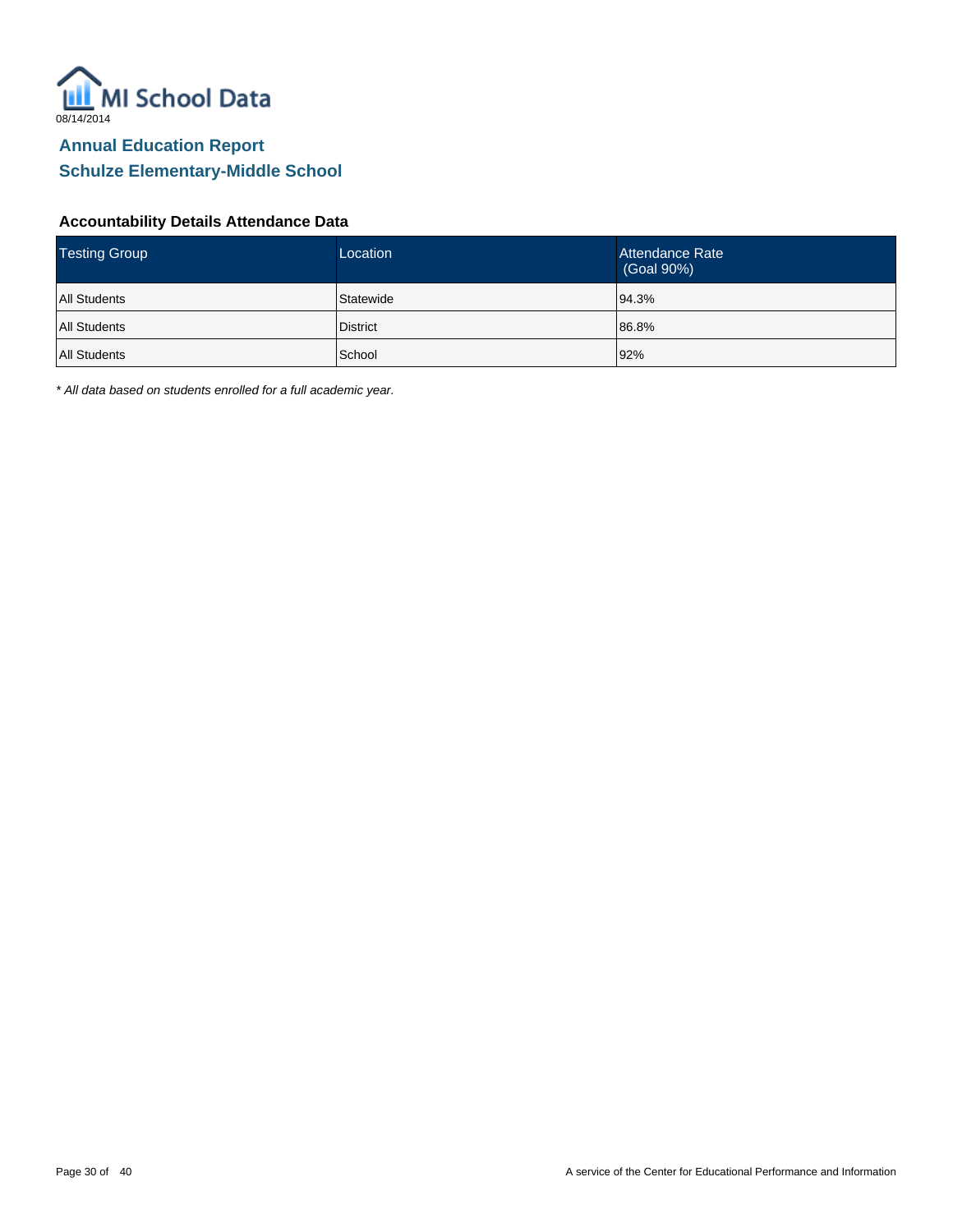

### **Accountability Status District Data**

| <b>District</b><br><b>Name</b> | Reading<br><b>Status</b> | Reading<br>Score | <b>Writina</b><br>Status | <b>Writing</b><br>Score <sup>1</sup> | Math Status Math Score |  | Science<br><b>Status</b> | Science<br>Score | Social<br><b>Studies</b><br><b>Status</b> | Social<br><b>Studies</b><br>Score | Overall<br><b>Status</b> | <b>Overall</b><br>Score |
|--------------------------------|--------------------------|------------------|--------------------------|--------------------------------------|------------------------|--|--------------------------|------------------|-------------------------------------------|-----------------------------------|--------------------------|-------------------------|
|--------------------------------|--------------------------|------------------|--------------------------|--------------------------------------|------------------------|--|--------------------------|------------------|-------------------------------------------|-----------------------------------|--------------------------|-------------------------|

No Data to Display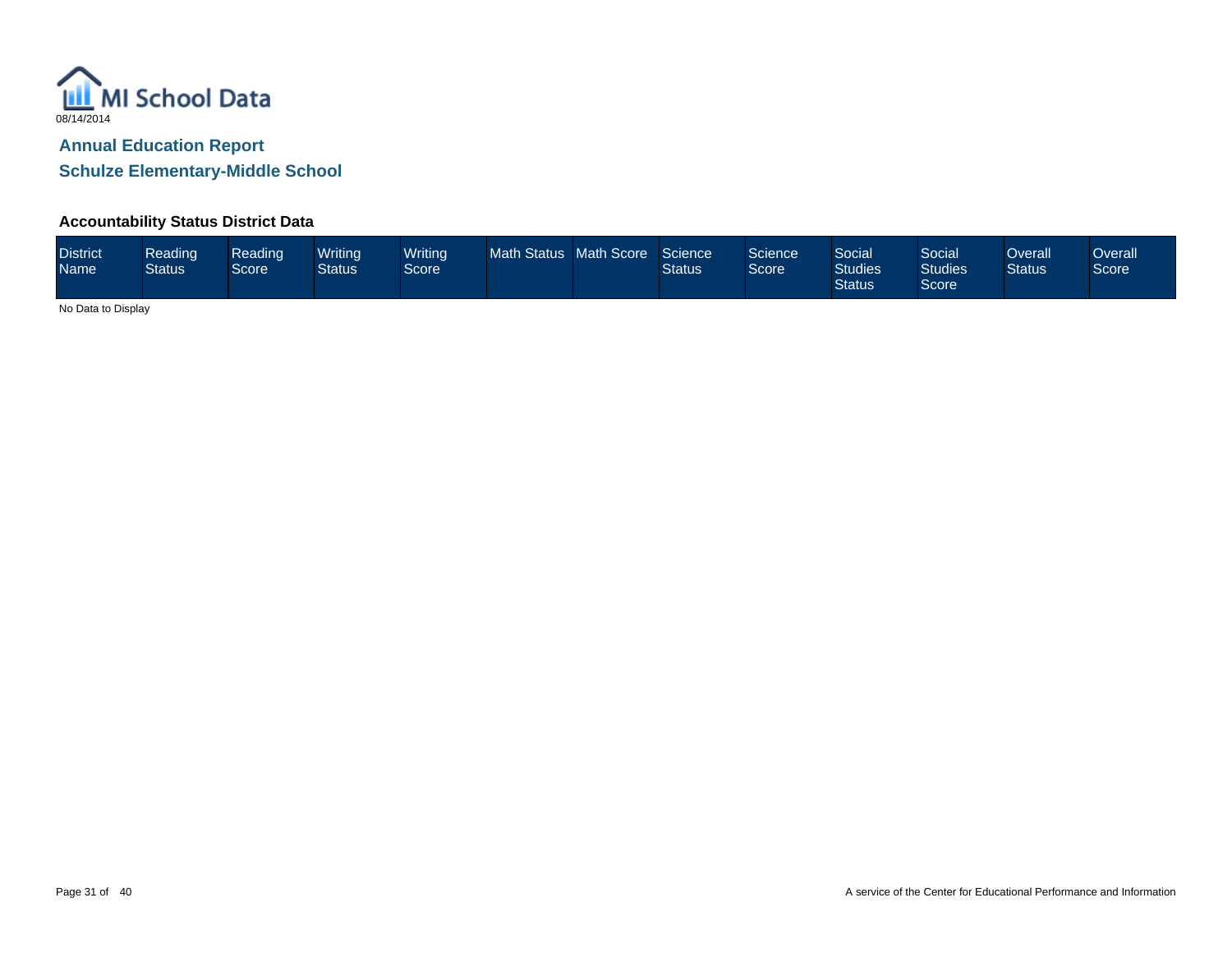

### **Accountability Status School Data**

| <b>District</b><br>Name                    | School<br>Name                  | <b>Title 1</b><br><b>Status</b> | Reading<br><b>Status</b> | Reading<br>Score | Writing<br><b>Status</b> | Writing<br>Score | Math<br><b>Status</b> | <b>Math</b><br>Score | Science<br><b>Status</b> | Science<br>Score | Social<br><b>Studies</b><br><b>Status</b> | Social<br><b>Studies</b><br>Score <sup>1</sup> | Overall<br><b>Status</b> | Overall<br>Score |
|--------------------------------------------|---------------------------------|---------------------------------|--------------------------|------------------|--------------------------|------------------|-----------------------|----------------------|--------------------------|------------------|-------------------------------------------|------------------------------------------------|--------------------------|------------------|
| Detroit City Schulze<br>School<br>District | Elementary-<br>Middle<br>School |                                 | Green                    |                  | Green                    |                  | Green                 | 12                   | Green                    |                  | Red                                       |                                                | Yellow                   | 32               |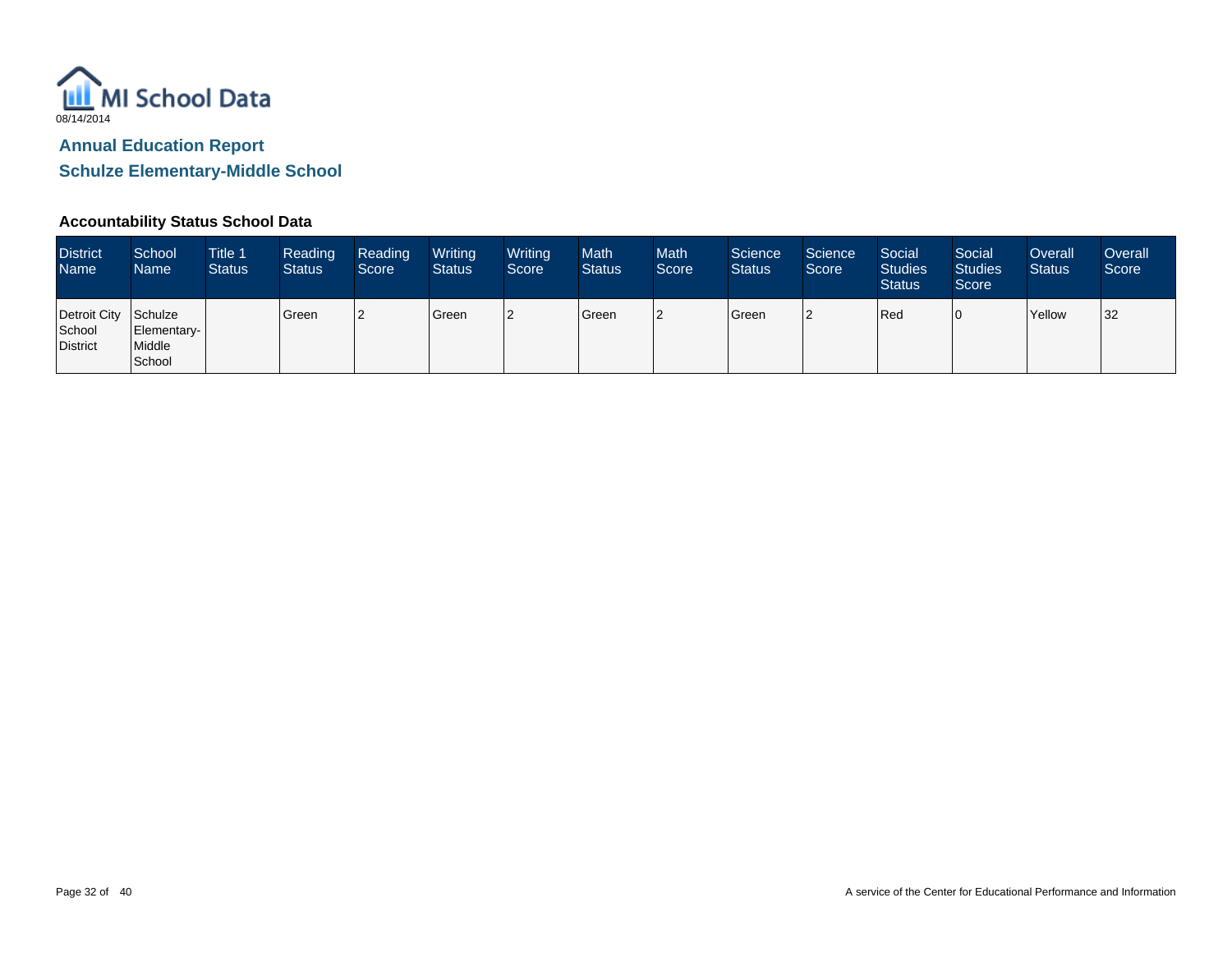

#### **Teacher Quality - Qualification**

|                                                                                                             | Other | B.A. | MA. | .P.H.D.' |
|-------------------------------------------------------------------------------------------------------------|-------|------|-----|----------|
| Professional Qualifications of 1<br>All Public Elementary and<br>Secondary School Teachers<br>in the School |       |      | 32  |          |

Professional Qualifications are defined by the State and may include information such as the degrees of public school teachers (e.g., percentage of teachers with Bachelors Degrees or Masters Degrees) or the percentage of fully certified teachers

#### **Teacher Quality - Class**

|                                                                                                                              | School Aggregate | <b>High-Poverty Schools</b> | <b>Low-Poverty Schools</b> |
|------------------------------------------------------------------------------------------------------------------------------|------------------|-----------------------------|----------------------------|
| Percentage of Core Academic<br>Subject Elementary and Secondary<br>School Classes not Taught by Highly<br>Qualified Teachers | $0.0\%$          | $0.0\%$                     | $10.0\%$                   |

#### **Teacher Quality - Provisional**

|                                                                                                             | <b>Certification Percent</b> |
|-------------------------------------------------------------------------------------------------------------|------------------------------|
| Percentage of Public Elementary and Secondary School Teachers in the<br>School with Emergency Certification | 10%                          |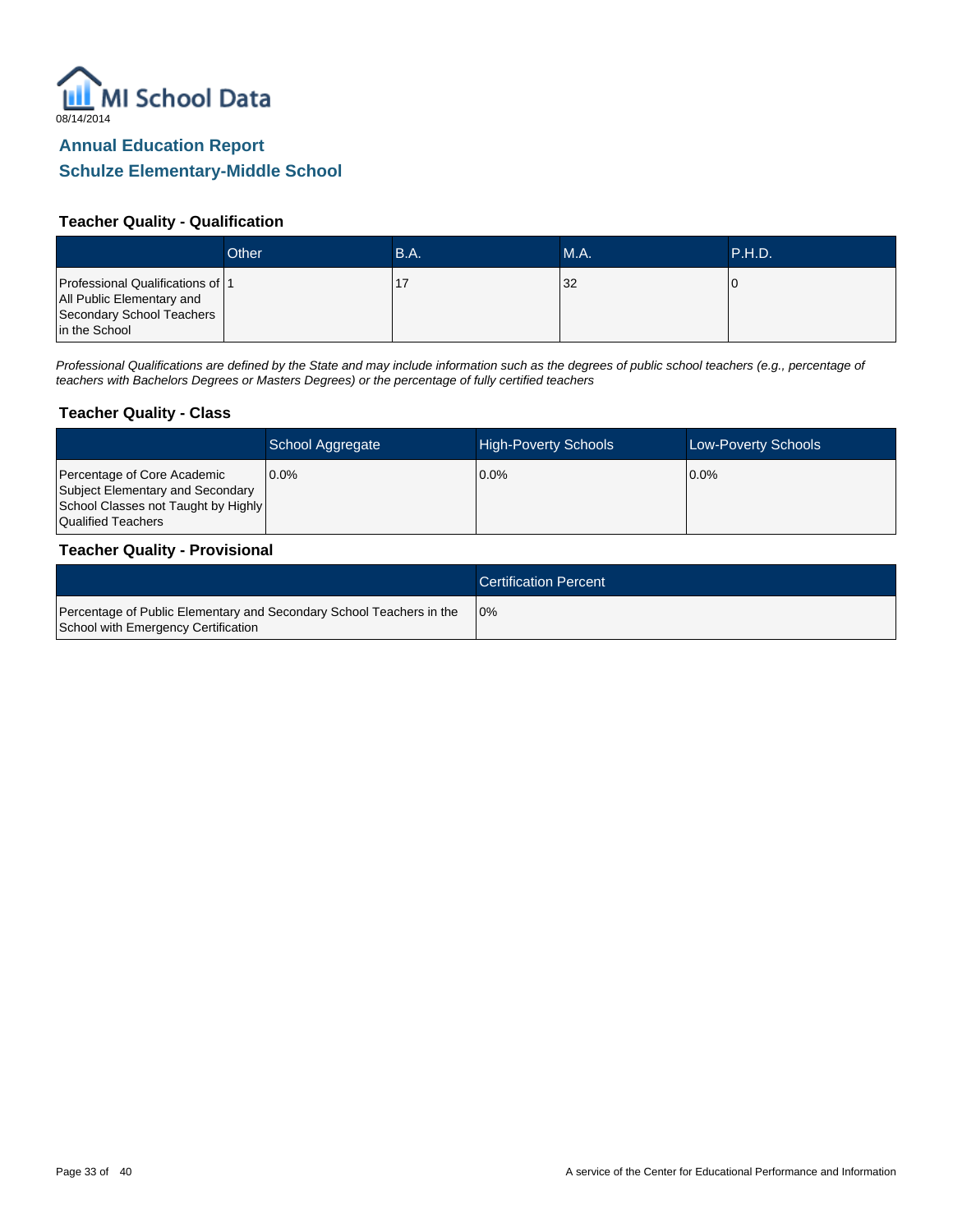

#### **NAEP Grade 4 Math**

|                                                                                                                                             | <b>Percent of Students</b>                 | Percent below Basic Percent Basic |                                 | <b>Percent Proficient</b>           | <b>Percent Advanced</b>     |
|---------------------------------------------------------------------------------------------------------------------------------------------|--------------------------------------------|-----------------------------------|---------------------------------|-------------------------------------|-----------------------------|
| <b>All Students</b>                                                                                                                         | 100                                        | 23                                | 40                              | 30                                  | 17                          |
| Male<br>Female                                                                                                                              | 52<br>48                                   | 24<br>23                          | 38<br>41                        | 31<br>30                            | 6                           |
| National Lunch<br>Program Eligibility<br>Eligible<br>Not Eligible<br>Info not available                                                     | 54<br>46<br>ŧ                              | 35<br>9                           | 45<br>34<br>$\ddagger$          | 18<br>45<br>ŧ                       | $\overline{c}$<br>12<br>ŧ   |
| Race/Ethnicity<br>White<br><b>Black</b><br>Hispanic<br>Asian<br>American Indian<br>Native Hawaiian/Pacific<br>Islander<br>Two or More Races | 66<br>19<br>9<br>11<br>ŧ<br>$\overline{2}$ | 14<br>53<br>36<br>11<br>16        | 41<br>37<br>42<br>35<br>ŧ<br>50 | 38<br>9<br>18<br>24<br>ŧ<br>ŧ<br>24 | 4<br>30<br>$\ddagger$<br>10 |
| Student classified as<br>having a disability<br><b>SD</b><br>Not SD                                                                         | 12<br>88                                   | 50<br>20                          | 34<br>40                        | 15<br>33                            |                             |
| Student is an English<br>Language Learner<br><b>ELL</b><br>Not ELL                                                                          | 8<br>92                                    | 21<br>21                          | 40<br>40                        | 32<br>32                            |                             |

‡ Reporting Standards not met. Note: Observed differences are not necessarily statistically significant. Detail may not sum to total because of rounding. SOURCE: U.S. Department of Education. Institute for Education Sciences. National Center for Education Statistics. National Assessment Program (NAEP) 2013 Mathematics Achievement.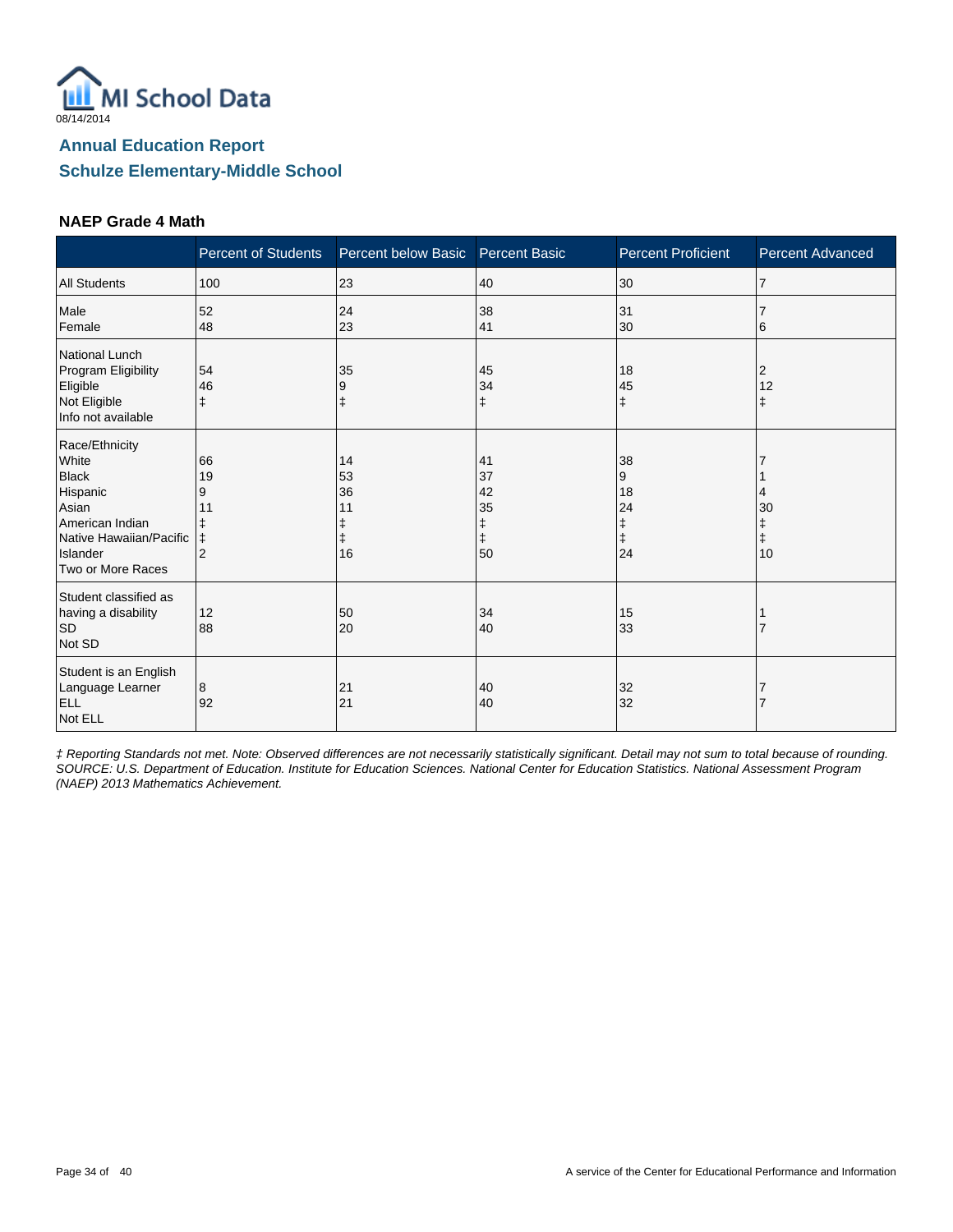

#### **NAEP Grade 8 Math**

|                                                                                                                                             | <b>Percent of Students</b>           | Percent below Basic       | <b>Percent Basic</b>                | <b>Percent Proficient</b>                 | <b>Percent Advanced</b> |
|---------------------------------------------------------------------------------------------------------------------------------------------|--------------------------------------|---------------------------|-------------------------------------|-------------------------------------------|-------------------------|
| <b>All Students</b>                                                                                                                         | 100                                  | 30                        | 40                                  | 23                                        | $\overline{7}$          |
| Male<br>Female                                                                                                                              | 52<br>48                             | 31<br>28                  | 38<br>42                            | 23<br>24                                  | 8<br>6                  |
| National Lunch<br>Program Eligibility<br>Eligible<br>Not Eligible<br>Info not available                                                     | 46<br>54<br>$\Omega$                 | 46<br>16<br>0             | 38<br>42<br>0                       | 14<br>32<br>$\Omega$                      | 2<br>10<br>0            |
| Race/Ethnicity<br>White<br><b>Black</b><br>Hispanic<br>Asian<br>American Indian<br>Native Hawaiian/Pacific<br>Islander<br>Two or More Races | 72<br>16<br>6<br>3<br>$\overline{2}$ | 21<br>64<br>51<br>12<br>0 | 43<br>29<br>35<br>28<br>0<br>0<br>0 | 29<br>6<br>13<br>30<br>0<br>0<br>$\Omega$ | 30<br>0                 |
| Student classified as<br>having a disability<br><b>SD</b><br>Not SD                                                                         | 12<br>88                             | 50<br>20                  | 34<br>40                            | 14<br>33                                  | 2                       |
| Student is an English<br>Language Learner<br><b>ELL</b><br>Not ELL                                                                          | 3<br>97                              | 74<br>28                  | 24<br>41                            | 2<br>24                                   |                         |

‡ Reporting Standards not met. NOTE: Observed differences are not necessarily statistically significant. Detail may not sum to total because of rounding. SOURCE: U.S. Department of Education. Institute for Education Sciences. National Center for Education Statistics. National Assessment Program (NAEP) 2013 Mathematics Achievement.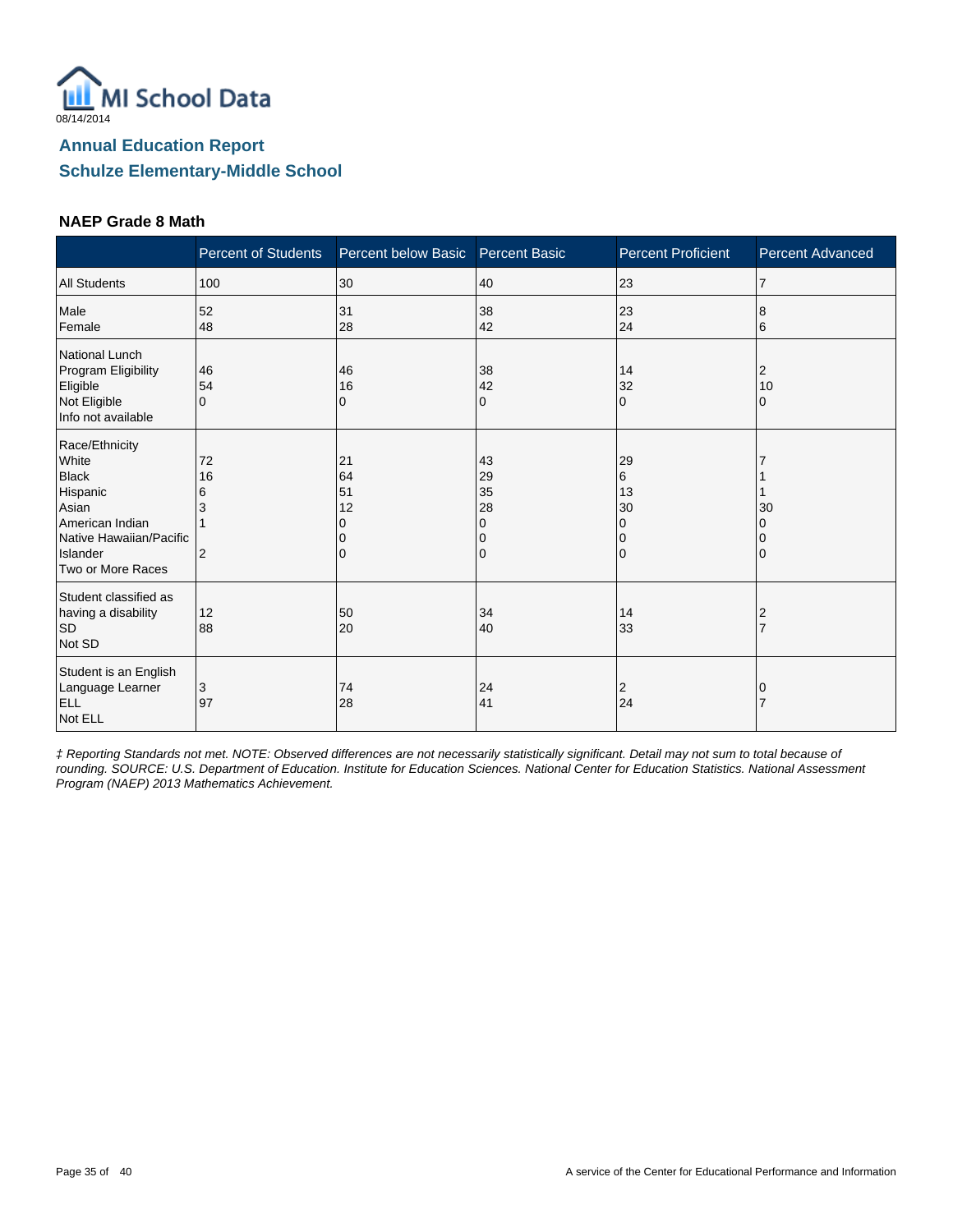

#### **NAEP Grade 12 Math**

|                                                                                                                                             | <b>Percent of Students</b> | Percent below Basic Percent Basic |                                | <b>Percent Proficient</b>    | <b>Percent Advanced</b>    |
|---------------------------------------------------------------------------------------------------------------------------------------------|----------------------------|-----------------------------------|--------------------------------|------------------------------|----------------------------|
| <b>All Students</b>                                                                                                                         | 100                        | 34                                | 41                             | 23                           | $\overline{2}$             |
| Male<br>Female                                                                                                                              | 51<br>49                   | 32<br>35                          | 41<br>42                       | 26<br>22                     |                            |
| National Lunch<br>Program Eligibility<br>Eligible<br>Not Eligible<br>Info not available                                                     | 35<br>64<br>$\Omega$       | 54<br>22<br>$\Omega$              | 37<br>44<br>$\mathbf{0}$       | 9<br>32<br>0                 | $\overline{2}$<br>$\Omega$ |
| Race/Ethnicity<br>White<br><b>Black</b><br>Hispanic<br>Asian<br>American Indian<br>Native Hawaiian/Pacific<br>Islander<br>Two or More Races | 76<br>14<br>5              | 26<br>68<br>58<br>26<br>$\Omega$  | 42<br>27<br>33<br>32<br>O<br>0 | 30<br>5<br>9<br>35<br>0<br>0 | 2<br>0                     |
| Student classified as<br>having a disability<br><b>SD</b><br>Not SD                                                                         | 9<br>91                    | 78<br>30                          | 19<br>43                       | 3<br>25                      | 0<br>$\overline{2}$        |
| Student is an English<br>Language Learner<br><b>ELL</b><br>Not ELL                                                                          | 2<br>98                    | 0<br>33                           | 0<br>41                        | 0<br>24                      | 0<br>2                     |

‡ Reporting Standards not met. NOTE: Observed differences are not necessarily statistically significant. Detail may not sum to total because of rounding. SOURCE: U.S. Department of Education. Institute for Education Sciences. National Center for Education Statistics. National Assessment Program (NAEP) 2013 Mathematics Achievement.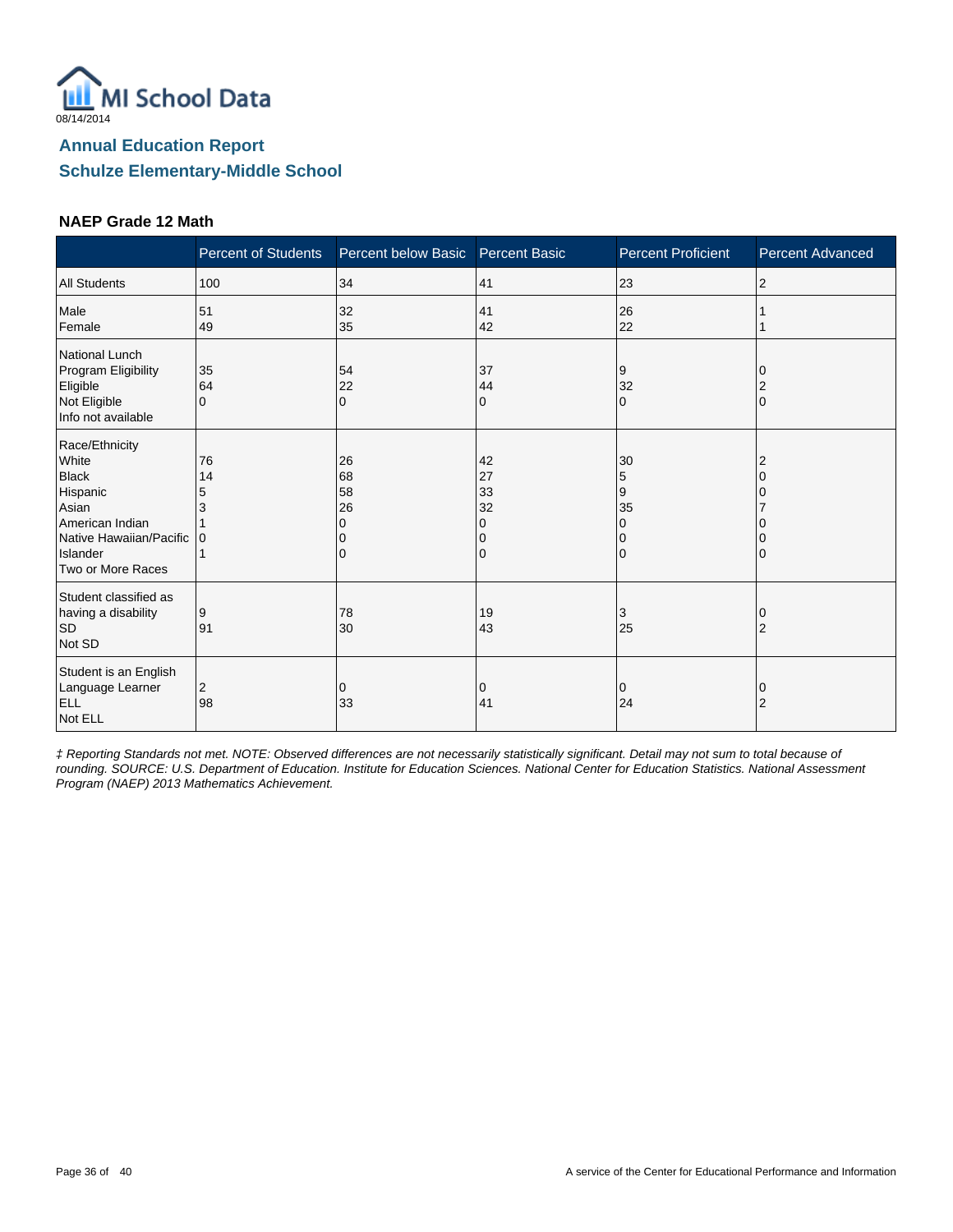

#### **NAEP Grade 4 Reading**

|                                                                                                                                             | <b>Percent of Students</b>   | Percent below Basic       | <b>Percent Basic</b>                | <b>Percent Proficient</b>                | <b>Percent Advanced</b> |
|---------------------------------------------------------------------------------------------------------------------------------------------|------------------------------|---------------------------|-------------------------------------|------------------------------------------|-------------------------|
| <b>All Students</b>                                                                                                                         | 100                          | 36                        | 33                                  | 25                                       | 6                       |
| Male<br>Female                                                                                                                              | 50<br>50                     | 31<br>20                  | 37<br>37                            | 28<br>37                                 | 4<br>6                  |
| National Lunch<br>Program Eligibility<br>Eligible<br>Not Eligible<br>Info not available                                                     | 35<br>64<br>$\Omega$         | 37<br>19<br>0             | 39<br>36<br>0                       | 22<br>38<br>$\Omega$                     |                         |
| Race/Ethnicity<br>White<br><b>Black</b><br>Hispanic<br>Asian<br>American Indian<br>Native Hawaiian/Pacific<br>Islander<br>Two or More Races | 66<br>18<br>9<br>3<br>0<br>0 | 28<br>61<br>47<br>23<br>0 | 35<br>27<br>32<br>32<br>0<br>0<br>0 | 29<br>11<br>18<br>32<br>0<br>$\mathbf 0$ | 8<br>3<br>13            |
| Student classified as<br>having a disability<br><b>SD</b><br>Not SD                                                                         | $\overline{7}$<br>93         | 66<br>23                  | 25<br>32                            | 9<br>34                                  | 5                       |
| Student is an English<br>Language Learner<br>ELL<br>Not ELL                                                                                 | 2<br>98                      | 0<br>25                   | 0<br>37                             | 0<br>33                                  | 0<br>5                  |

# Rounds to zero

‡ Reporting Standards not met. NOTE: Observed differences are not necessarily statistically significant. Detail may not sum to total because of rounding. SOURCE: U.S. Department of Education, Institute of Education Sciences, National Center for Education Statistics, National Assessment of Educational Progress (NAEP), 2013 Reading Assessment.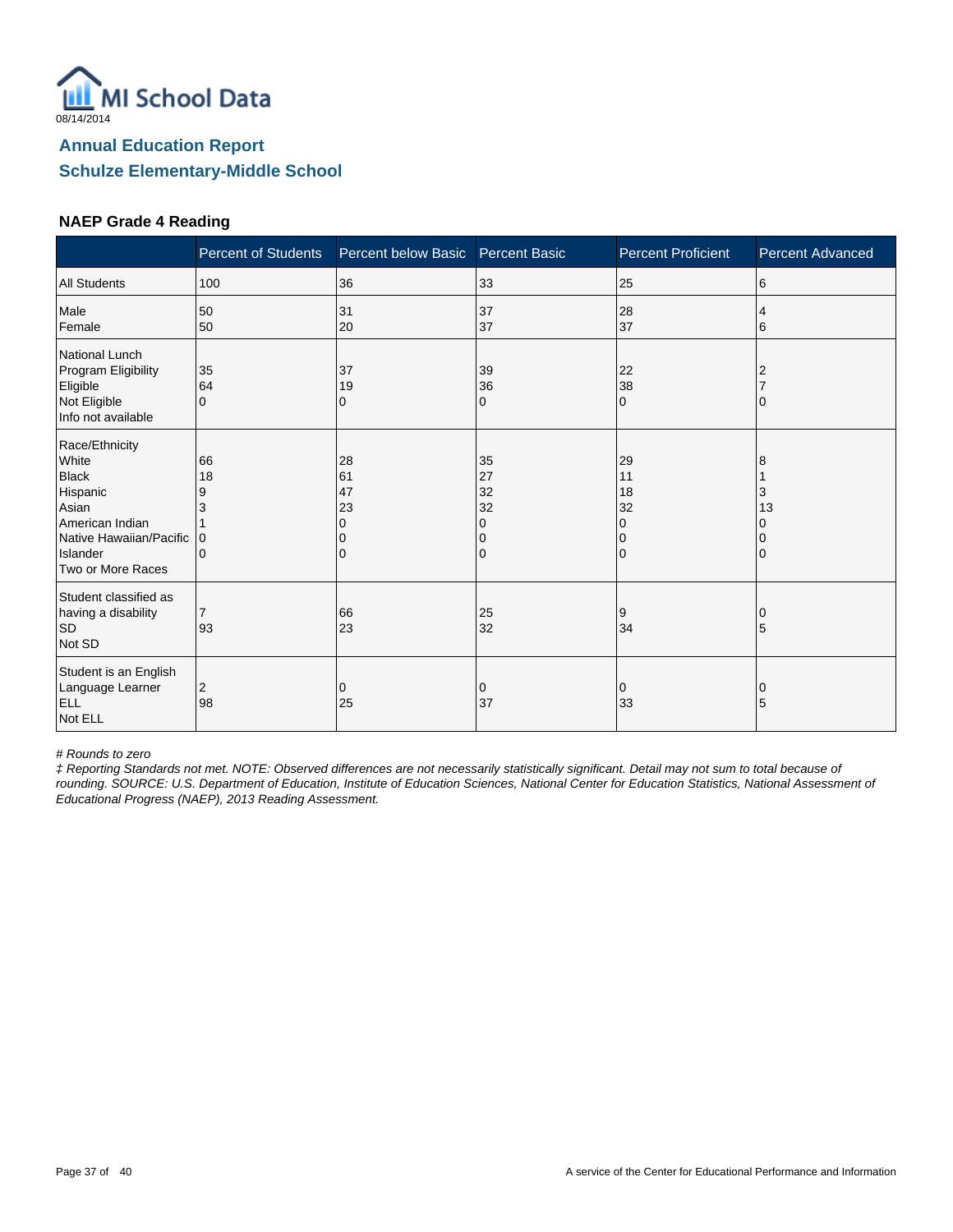

#### **NAEP Grade 8 Reading**

|                                                                                                                                             | <b>Percent of Students</b>                | Percent below Basic       | <b>Percent Basic</b>                | <b>Percent Proficient</b>                  | <b>Percent Advanced</b> |
|---------------------------------------------------------------------------------------------------------------------------------------------|-------------------------------------------|---------------------------|-------------------------------------|--------------------------------------------|-------------------------|
| <b>All Students</b>                                                                                                                         | 100                                       | 23                        | 44                                  | 30                                         | 3                       |
| Male<br>Female                                                                                                                              | 52<br>48                                  | 26<br>19                  | 47<br>42                            | 25<br>35                                   | $\overline{2}$<br>4     |
| National Lunch<br>Program Eligibility<br>Eligible<br>Not Eligible<br>Info not available                                                     | 46<br>54<br>$\Omega$                      | 34<br>13<br>0             | 47<br>42<br>0                       | 18<br>40<br>$\Omega$                       | O                       |
| Race/Ethnicity<br>White<br><b>Black</b><br>Hispanic<br>Asian<br>American Indian<br>Native Hawaiian/Pacific<br>Islander<br>Two or More Races | 72<br>15<br>6<br>3<br>0<br>$\overline{2}$ | 17<br>46<br>31<br>17<br>0 | 46<br>42<br>47<br>30<br>0<br>0<br>0 | 34<br>11<br>20<br>39<br>0<br>0<br>$\Omega$ | 2<br>14                 |
| Student classified as<br>having a disability<br><b>SD</b><br>Not SD                                                                         | 10<br>90                                  | 59<br>19                  | 34<br>45                            | 7<br>33                                    | 3                       |
| Student is an English<br>Language Learner<br><b>ELL</b><br>Not ELL                                                                          | 8<br>92                                   | 61<br>34                  | 30<br>34                            | 8<br>25                                    |                         |

# Rounds to zero

‡ Reporting Standards not met. NOTE: Observed differences are not necessarily statistically significant. Detail may not sum to total because of rounding. SOURCE: U.S. Department of Education, Institute of Education Sciences, National Center for Education Statistics, National Assessment of Educational Progress (NAEP), 2013 Reading Assessment.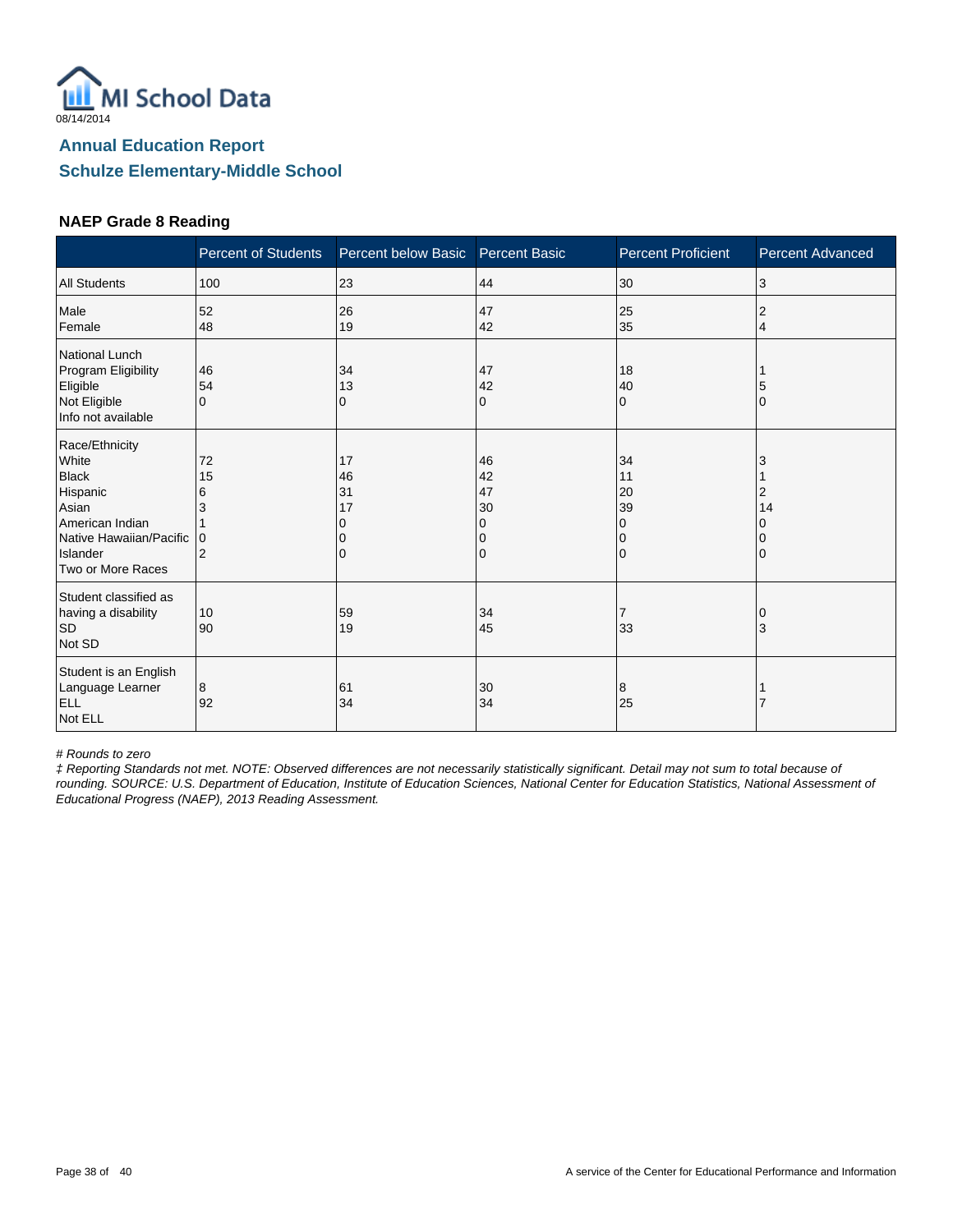

#### **NAEP Grade 12 Reading**

|                                                                                                                                             | <b>Percent of Students</b>   | Percent below Basic       | <b>Percent Basic</b>                | <b>Percent Proficient</b>                  | <b>Percent Advanced</b> |
|---------------------------------------------------------------------------------------------------------------------------------------------|------------------------------|---------------------------|-------------------------------------|--------------------------------------------|-------------------------|
| <b>All Students</b>                                                                                                                         | 100                          | 26                        | 5                                   | 27                                         | 5                       |
| Male<br>Female                                                                                                                              | 50<br>50                     | 31<br>20                  | 37<br>37                            | 28<br>37                                   | 4<br>6                  |
| National Lunch<br>Program Eligibility<br>Eligible<br>Not Eligible<br>Info not available                                                     | 35<br>64                     | 37<br>19<br>0             | 39<br>36<br>0                       | 22<br>38<br>$\Omega$                       |                         |
| Race/Ethnicity<br>White<br><b>Black</b><br>Hispanic<br>Asian<br>American Indian<br>Native Hawaiian/Pacific<br>Islander<br>Two or More Races | 76<br>14<br>5<br>3<br>0<br>0 | 20<br>52<br>34<br>21<br>0 | 38<br>36<br>44<br>26<br>0<br>0<br>0 | 36<br>12<br>21<br>41<br>$\Omega$<br>0<br>0 | 6<br>12                 |
| Student classified as<br>having a disability<br><b>SD</b><br>Not SD                                                                         | $\overline{7}$<br>93         | 66<br>23                  | 25<br>38                            | 8<br>34                                    | 5                       |
| Student is an English<br>Language Learner<br>ELL<br>Not ELL                                                                                 | 2<br>98                      | 0<br>25                   | 0<br>37                             | 0<br>33                                    | 0<br>5                  |

# Rounds to zero

‡ Reporting Standards not met. NOTE: Observed differences are not necessarily statistically significant. Detail may not sum to total because of rounding. SOURCE: U.S. Department of Education, Institute of Education Sciences, National Center for Education Statistics, National Assessment of Educational Progress (NAEP), 2013 Reading Assessment.